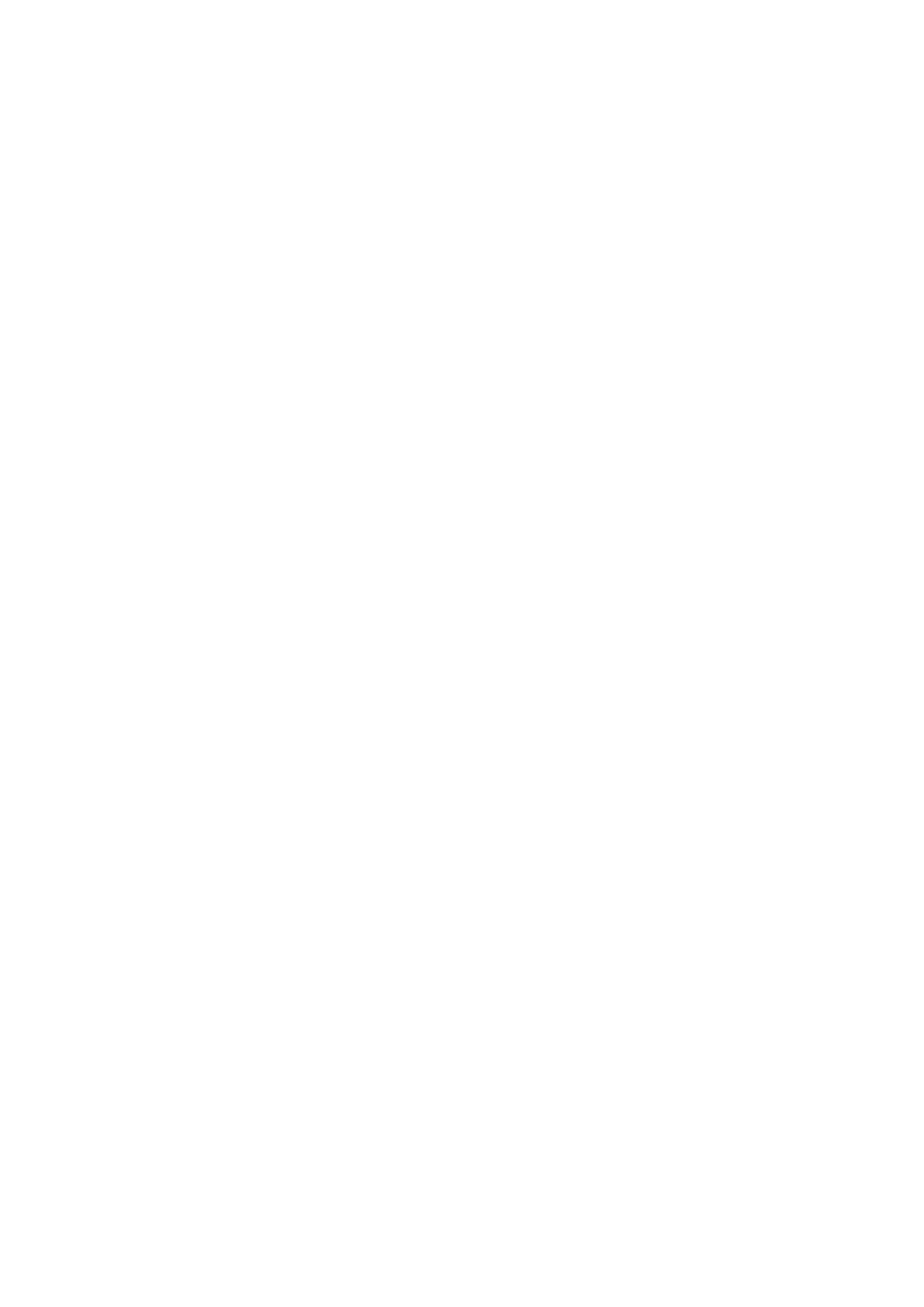

# Trantsizio ekosoziala helburu: ondo bizi, denok, muga biofisikoen barruan

Joseba Azkarraga-Etxagibel Soziologia Saila. Euskal Herriko Unibertsitatea UPV/EHU

# Aurkibidea

| 2. Garapen ereduaren pitzadura askotarikoa                                       | 6  |  |
|----------------------------------------------------------------------------------|----|--|
| 2.1. Ekonomiak pot                                                               | 6  |  |
| 2.2. Krisi askotarikoa, zibilizazio krisia                                       | 8  |  |
| 2.3. Planetaren muga biofisikoak gainezkatuta                                    | 13 |  |
| 2.4. Pronostikoak bete dira, besterik ez                                         | 16 |  |
|                                                                                  | 16 |  |
| 4.Kolapso desordenatuan ez amiltzeko zenbait oinarrizko abiapuntu                | 18 |  |
| 4.1. Ondo defini dezagun jasangarritasuna                                        | 19 |  |
| 4.2. Kapitalismoa izan ote daiteke jasangarri?                                   | 20 |  |
| 4.3. Aztarna ekologikoa ipar                                                     | 21 |  |
| 4.4. Keynes berreskuratu?                                                        | 22 |  |
| 4.5. Teknologiak lagundu bai, salbatu nekez                                      | 23 |  |
| 4.6. Bertakotasuna eta burujabetza indartu                                       | 25 |  |
| 4.7. Erdigunean jarri bizitzaren zaintza                                         | 26 |  |
| 4.8. Saihestu aterabide ekofaxista                                               | 26 |  |
| 4.9. Giza ongizatearen zientzia ezagutu                                          | 27 |  |
| 4.10. Ekintza kolektiboari ohore                                                 | 28 |  |
| 5. Ondorio gisa: egitasmo erakargarria %99 arentzat? ___________________________ | 29 |  |
|                                                                                  | 31 |  |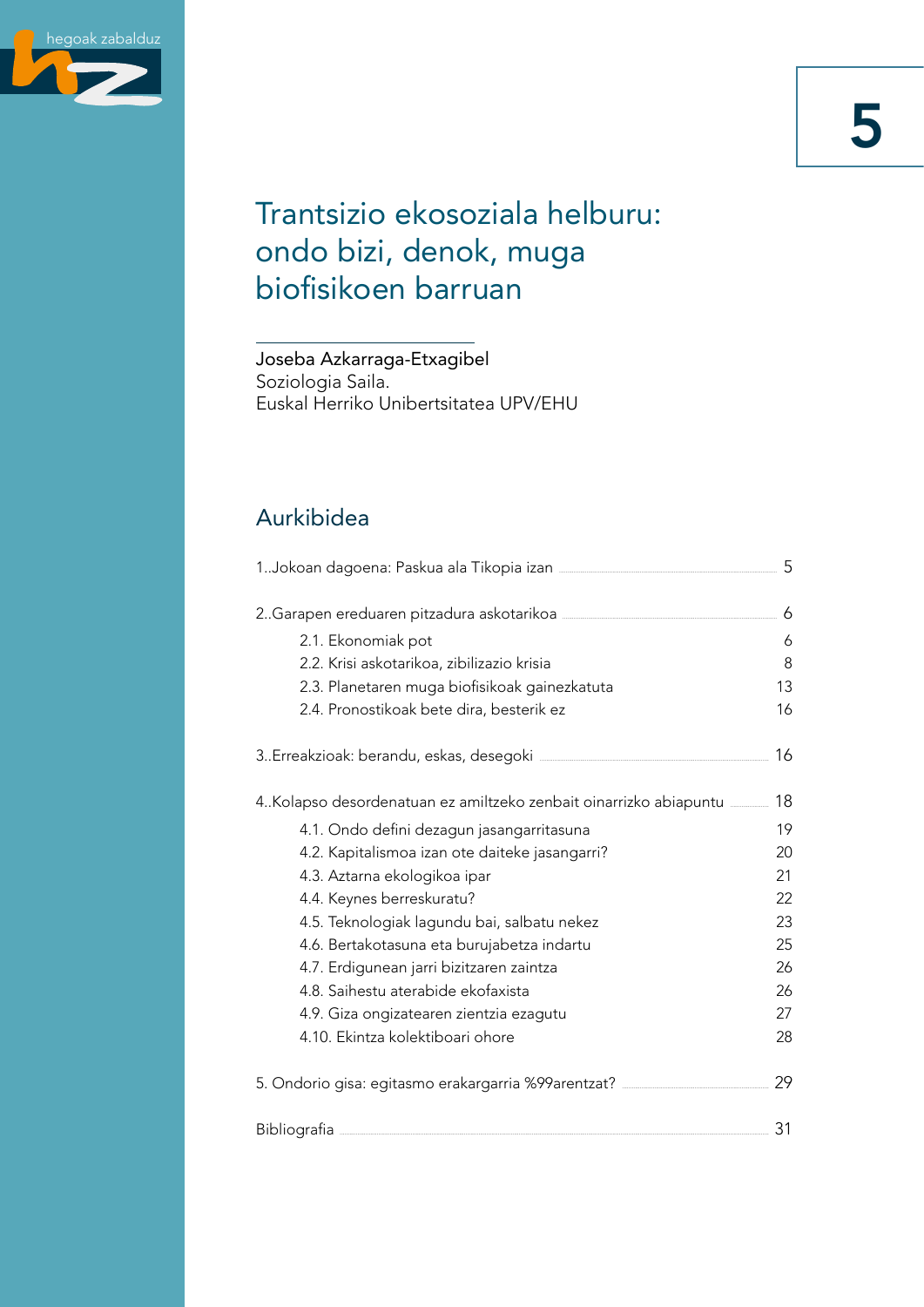#### Erredakzio kontseilua

| Zuzendaritza: Xabier Gainza |  |  |
|-----------------------------|--|--|
| Irati Labaien               |  |  |
| Eduardo Bidaurratzaga       |  |  |
| Iker Etxano                 |  |  |
| Mertxe Larrañaga            |  |  |
| Elena Martínez Tola         |  |  |
| Mikel Zurbano               |  |  |
|                             |  |  |

hegoak zabalduz euskarazko material bildumak ikuspegi zabal batetik garapenarekin lotutako askotariko gaiak jorratzea du helburu. Testuak didaktikoak eta dibulgazio mailakoak dira, eta gaien inguruko sarrera edo ikuspegi orokorra ematen dute.

Trantsizio ekosoziala helburu: ondo bizi, denok, muga biofisikoen barruan

Egilea: Joseba Azkarraga-Etxagibel hegoak zabalduz - 5. zk. 2017 apirila ISSN: 2530-6561



www.hegoa.ehu.eus

UPV/EHU. Zubiria Etxea Lehendakari Agirre Etorbidea, 81 48015 Bilbao Tel.: 94 601 70 91 Faxa: 94 601 70 40 hegoa@ehu.eus

UPV/EHU. Carlos Santamaría Zentroa Elhuyar Plaza, 2 20018 Donostia-San Sebastián Tel. 943 01 74 64 Faxa: 94 601 70 40 hegoa@ehu.eus

UPV/EHU. Arabako Campuseko Liburutegia 138. posta-kutxa Nieves Cano, 33 01006 Vitoria-Gasteiz Tel. / Faxa: 945 01 42 87 hegoa@ehu.eus

Diseinua eta Maketazioa: Marra, s.l.

Hegoak Zabalduz material bilduman argitaratzen diren testu guztiak, Creative Commonsen lizentzia honekin argitaratzen dira:



Reconocimiento-NoComercial-SinObraDerivada 3.0 España. Lizentzia osoa: http://creativecommons.org/licenses/by-nc-nd/3.0/es/

Finantzatzailea:



Gipuzkoako Foru Aldundia Kultura, Turismo, Gazteria eta Kirol Departamentua<br>Departamento de Cultura, Turismo, Juventud y Deportes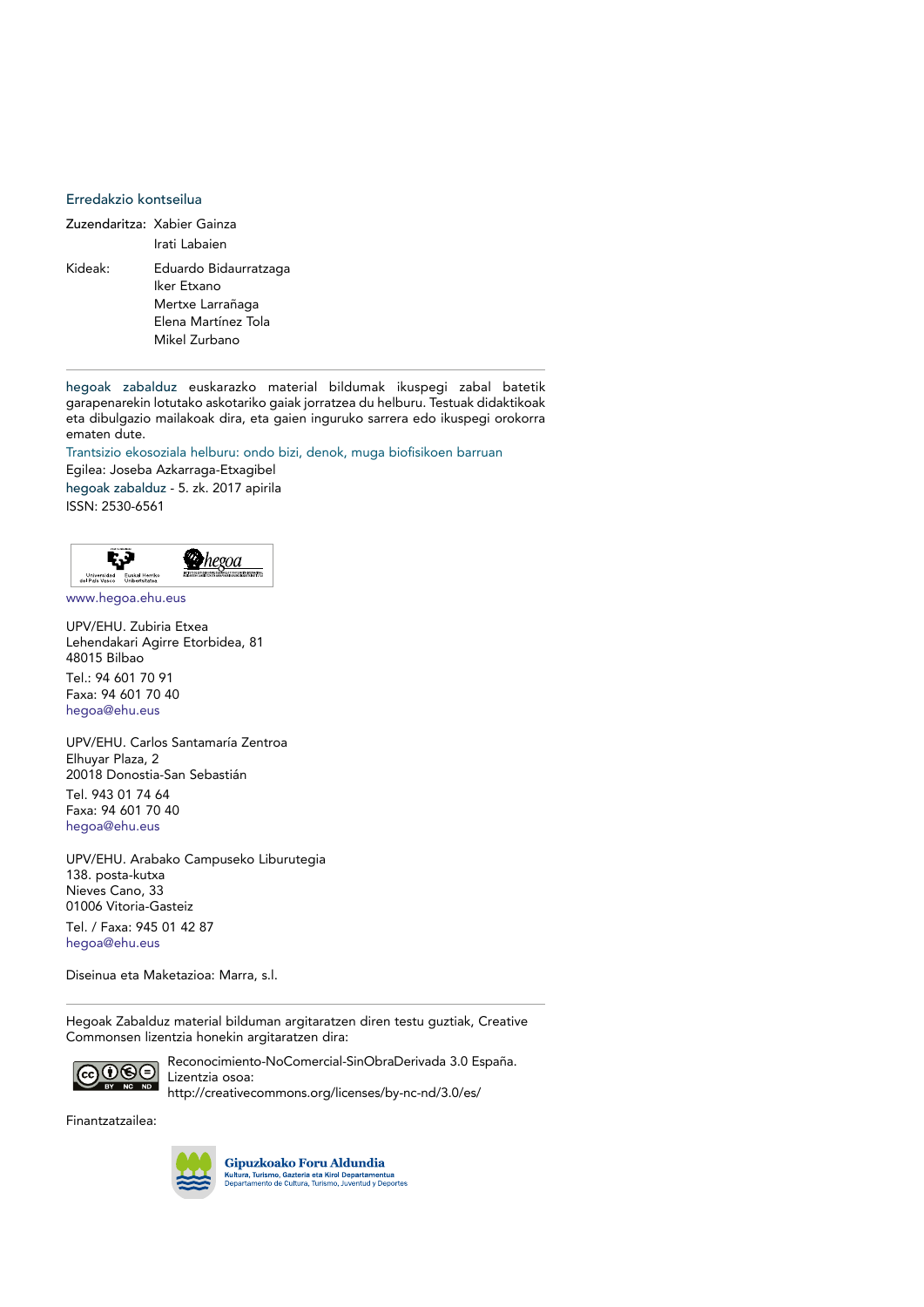*Kapitalismotik irteera gertatuko da bai ala bai, modu zibilizatuan edo barbaroan. Planteatzen den auzia soilik da irteera moldea eta horren erritmoa.*

#### André Gorz

*Badaude berri onak eta badaude berri txarrak. Txarrak: zibilizazioa, gaur ezagutzen dugun moduan, amaitzear da. Onak: zibilizazioa, gaur ezagutzen dugun moduan, amaitzear da.*

#### Swami Beyondananda

*Eskuragarri dagoen informaziorik onenak dio XX. mendearen erdialdean gutxi gora-behera, zibilizazio industriala heriotza traiektorian sartu zela abiadura betean; eta ildo horretatik jarraitu duela puntu bateraino non inongo mirari teknikok edo politikok ezingo duen bere bidea luzarazi.*

#### Ernest Garcia

*Adi: abagunearen atea ixten ari da. Egia da erresistentzia mugimendu asko daudela munduan zehar ingurumen justiziaren alde (...). Baina gehienez ere bost urte inguru dugu hazkundearen mugei buruzko eztabaida zabal eta transbertsala sendotzeko, eta demokratikoki alternatiba ekologiko eta energetiko zehatz eta bideragarriak eraikitzeko*

#### 'Azken deia' manifestua

Gaurko gizadiarentzat datu funtsezkoa da: giza bizitza baldintzatzen ari den eta zeharo baldintzatuko duen krisi ekologiko globala bizi dugu. Hobeto legoke esatea krisi "sozio-ekologikoa" edo "ekologiko-soziala", krisi horren iturburuan gizakion portaera baitago, eta etengabeko hazkundean oinarritutako gizarte produktibista/kontsumista. Antropozeno deitu zaio gure aro geologikoari, gizadiak biosferako prozesu oinarrizkoak aldatzeko indarra eskuratu baitu. Gure aroaz hausnartzean, honako biren artean bizi dugun talka biolentoa da seguruenera gatazkarik funtsezkoena: hazkunde etengabean oinarrituriko metabolismo sozioekonomikoa (ekonomia industrial kapitalistaren berezko bokazio espantsiboa) eta biosfera mugatua. Bizitza sostengatzeaz arduratzen diren sistemen aurka eraiki dugu eredu ekonomiko, politiko eta kulturala. Gizakion artean egundoko ezberdintasunak eragiteaz gain, garapen-eredu hegemonikoak Lurreko oreka ekologikoak eta oinarri biofisikoak hausten dihardu, eta horrek eraman gaitu gizadiaren historian sekula gertatu gabeko emergentzia egoerara. Hazkundearen mugak jadanik gainezkatuta, behartuta gaude energia eta material gutxiagorekin bizitzera etorkizunean, ongizatea birpentsatzera eta, labur esanda, sakon berrikustera bizierak eta gizarte antolamendua. Kolapso ekosoziala martxan da, galdera da zenbateraino mamitu ahal izango den trantsizio ordenatua, edo zenbateraino izango dugun erregresio demokratiko eta humanitarioz egindako beheraldi kaotikoa.

Orriotan helburu dugu hurbilpen orokor eta dibulgatzailea egitea desafio ekosozialari; ikuspegi globaletik eta aldi berean lekua eginez euskal begiratuari. Lau dira garatuko diren ardatz nagusiak: gaurko egoeraren diagnostikoa (pitzadura askotarikoa eta zibilizazio krisia); orain arteko erantzunen eznahikotasuna; ondorioz, ikuspegi prospektibo kritikoa (krisi askotarikoa areagotuko duen norabidea hautatu da); eta azkenik, abiapuntu orokor batzuk landuko dira trantsizio/kolapso desordenatua saihestu eta eraikitzeko albait justuena, demokratikoena eta ekologikoena den jendarte eredua.

Hitz gakoak: trantsizio ekosoziala, iraunkortasuna/jasangarritasuna, zibilizazio krisia, kapitalismoa, kolapsoa, hazkunde-ostea.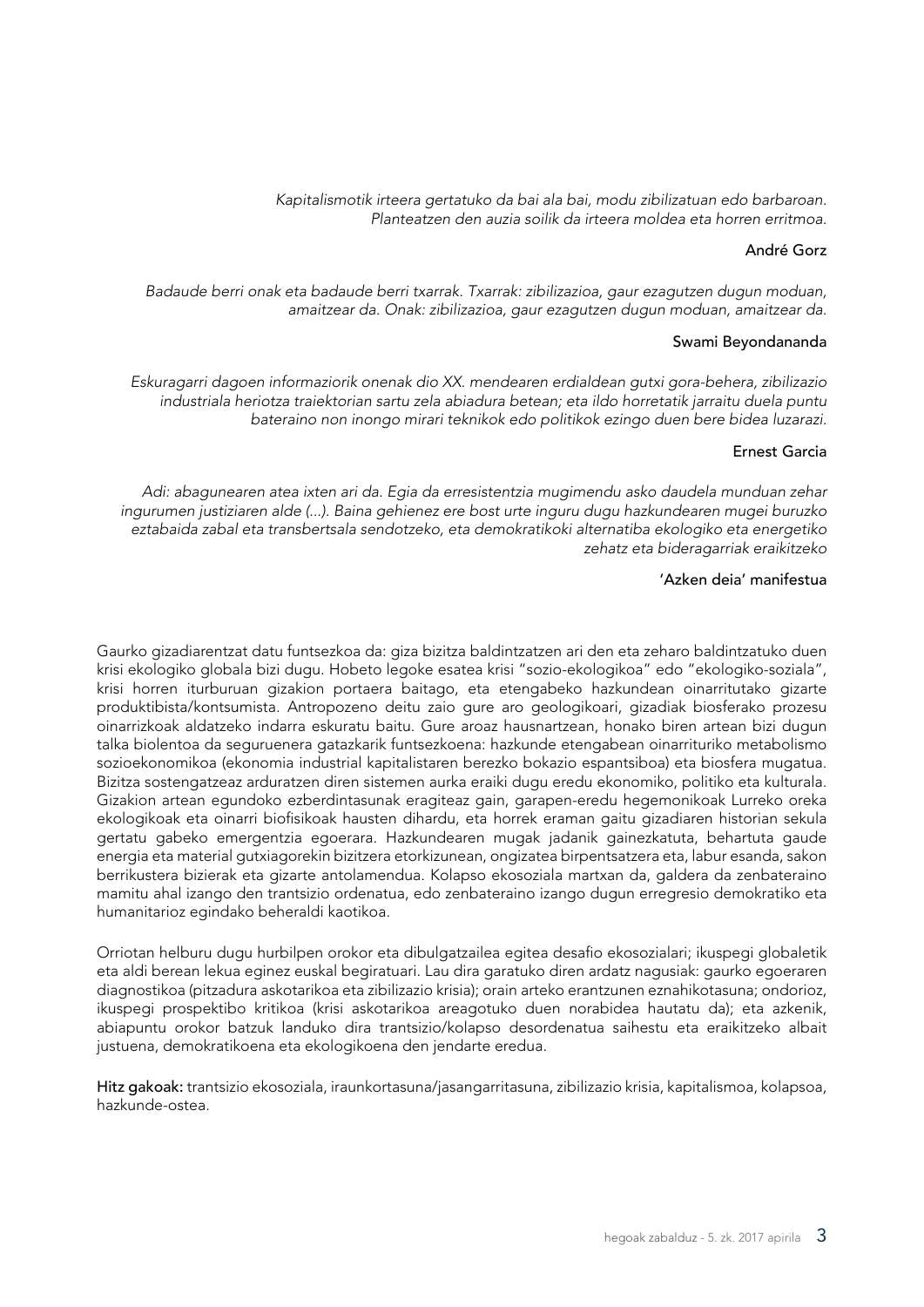One of the fundamental truths in today's society is that we are currently immersed in a global environmental crisis that is having and will continue to have a profound effect on human life. But perhaps a better description of the problem would be a 'socio-environmental' or even 'ecosocial' crisis, since the root cause is human behaviour itself and our productivist/consumer society that is based on perpetual growth. Our geological era is called the Anthropocene, since it is during this era that humankind has gained the capacity to impact the basic processes of the biosphere. When thinking about our era, the main conflict is most probably the violent clash between the socioeconomic metabolism based on perpetual growth (the industrial capitalist economy's insatiable need for expansion) and the limited biosphere in which exist. Our economic, political and cultural models have been constructed in direct conflict with the systems that are responsible for sustaining life on our planet. In addition to generating an unparalleled degree of inequality between different human groups, the hegemonic development model is destroying the Earth's ecological balance and biophysical foundations, pushing the whole planet towards a situation of emergency such as has never been seen before in the history of mankind. Having already surpassed the limits of growth, we now have no choice but to learn to live with less energy and fewer materials in the future. We must rethink the meaning of wellbeing and, in short, take a long hard look at the way in which we organise our life and our society. The ecosocial collapse is already under way, the only question now is to what extent will we be able to ensure an ordered transition, and what degree of democratic regression and chaotic humanitarian decline will we be forced to undergo.

The aim of this work is to offer a general and educational approach to the ecosocial challenge, from both a global perspective and a more local viewpoint linked specifically to the Basque Country. The study is divided into four main sections: a diagnosis of the current situation (diverse cracks in the system and the crisis of civilisation); an examination of the inadequacy of the response so far; a critical, prospective forecast (the fact that decisions made to date do nothing but exacerbate the many different crises which are currently taking place); and finally, an analysis of several general starting points for avoiding a disordered transition/collapse and building the fairest, most democratic and environmentally-friendly social model possible.

Key words: ecosocial transition, sustainability, crisis of civilisation, capitalism, collapse, post-growth.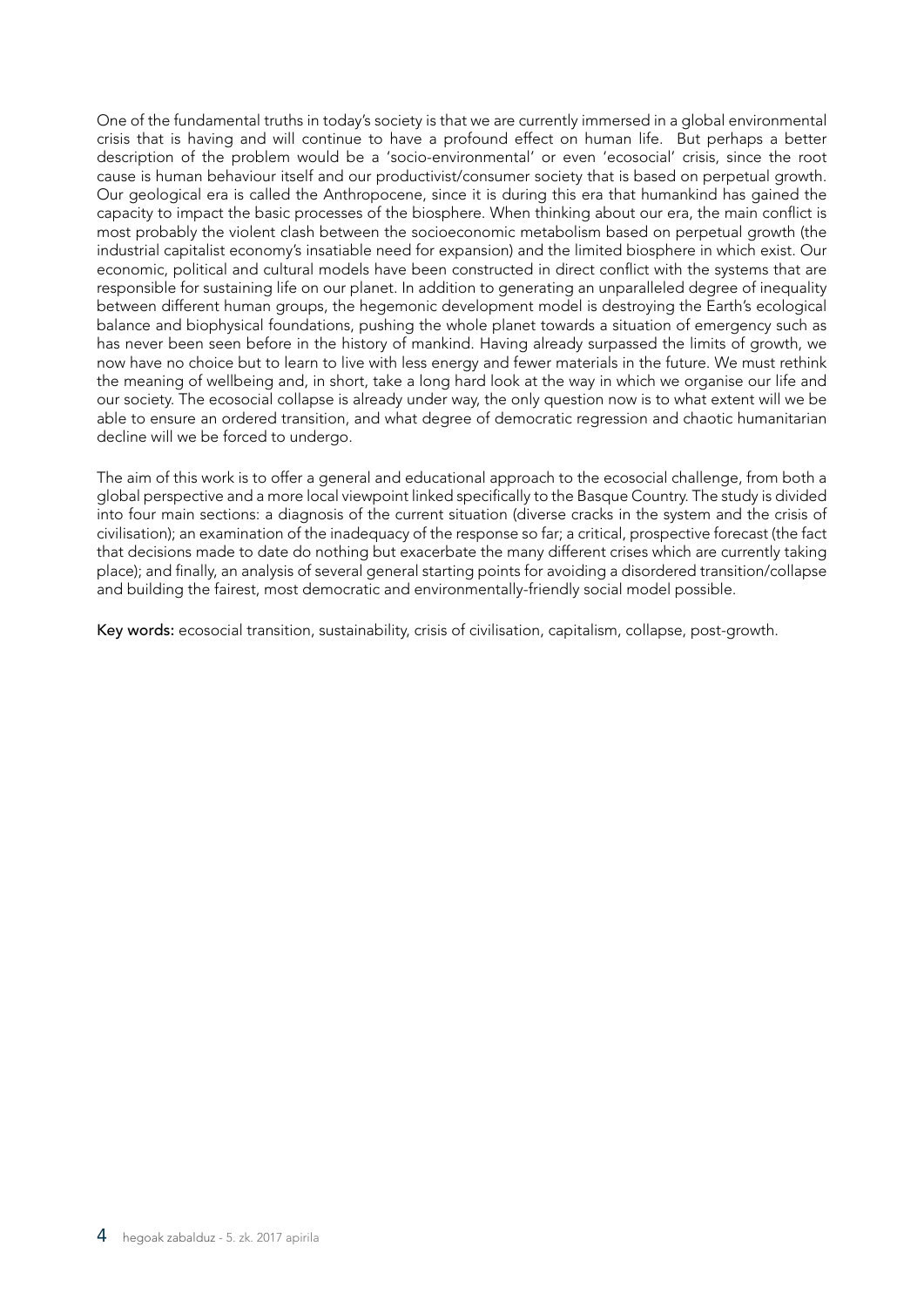# <span id="page-6-0"></span>1. Jokoan dagoena: Paskua ala Tikopia izan

Bi irla Pazifiko aldean. Paskua da lehenbizikoa. Polinesiar gizatalde batek okupatu du irla. Hazi egin da populazioa, irlaren muga ekologikoak gainditu dituzte eta baliabideak agortzen hasi dira. Lurren erosioa gertatu da gehiegi ustiatzeagatik. Uzten errendimendua jaitsi eta elikagaiak eskas dira. Biztanleek erantzungo dute baltsak fabrikatuz arrantzan egiteko: teknologiak eman die epe laburreko aterabidea. Baina basoen soiltzea areagotuko da. Basoak desagertuta, ezin dute ehizarako tresnarik eta arrantzarako barkurik fabrikatu: proteina iturri garrantzitsuena galdu dute. Euskarri biofisikoaren ahitzea dagoeneko ezin dute teknologia gehiagorekin ordezkatu. Elikagai eskasiak gizarte konplexua kolapsora eroan du. Klanen artean gerrak sortu dira baliabideak nork eskuratuko, eta populazioak modu dramatikoan egin du behera (3 mila inguru geratu dira 10 mila laguneko populaziotik). Ezin izan dute trantsizio ordenaturik antolatu saihestezina zen beheraldirako.

Bigarren irla Tikopia da. Polinesiar gizatalde batek okupatu du. Hazi egin da populazioa, irlaren muga ekologikoak gainditu dituzte eta baliabideak agortzen hasi dira. Nekazaritzarako lurrak irabazi nahian, zuhaitzak moztu eta hondarrak erreko dituzte landa eremuak sortze aldera. Irlako txori guztiak ehizatu dituzte. Jabetu dira kolapso bideaz. Nekazaritza eredua aldatzea erabaki dute: zuhaitzetako laborea sustatuko dute eta, bestetik, garatuko dute basoko behealdeko itzalari aurre egiteko gai den laborantza. Gainera, populazioa zorrotz kontrolatzeko sistema abiatu dute eta populazioa ez da mila lagun ingurutik igoko (neurrien artean dira abortuak, suizidioak eta infantizidioak). Konturatu dira elikagaiak sortzeko txerriak erabiltzea ez dela eraginkorra: soilik kilo erdi txerri-haragi ekoizteko, gizakientzat ere jangarriak diren bost kilo barazki behar dira. Ondorioz, ikusi dute txerri haragia buruzagientzako luxuzko jaki bihurtu dela. Hau da, txerriak aldi berean dira degradazio ekologikoaren eta ezberdintasun sozialen eragile. Hautatu behar dute: txerriak gutxiengo batentzat edo guztien biziraupena. Irlako txerri guztiak hil eta proteinak lortzeko arrain, marisko eta dortoka gehiago kontsumituko dute. Garaiz hartu dituzte neurriok. Aldaketa kultural eta instituzional sakonen bidez lortu dute ganoraz aurre egitea saihestezina zen beheraldiari.

Erickson eta Gowdy autoreek aztertu zituzten bi kasuak1 . Gerora Diamond-ek ere jaso zituen (2006). Ehunka urtetako prozesu historikoak paragrafo banatan azaldu ditugu eta zalantza handiak daude nagusiki Paskuan gertatutakoaz: hainbatentzat, kolapso demografikoa gertatu zen europarrek eraman zituzten gaixotasunengatik eta paskuarrak esklabu gisa saldu zituztelako, iradokiz hangoa europarren genozidioa izan zela, *rapa nui* jendearen ekozidioa/genozidioa baino gehiago. Zalantzak zalantza, balio digute trantsizioaz gogoetatzeko eta ikusteko zein patu ezberdinak bizi daitezkeen modu ezberdinetan konbinatuz gero teknologia, erabaki politikoak eta aldaketa kultural-instituzionalak.

Ez da hain ezberdina gaur munduak bizi duen egoera, ugariak dira muga ekologikoen gainetik bizi garela dioten zantzuak: klima aldaketa, baliabide naturalen ahitzea, ekosistemen deuseztatzea, basoen soiltzea, arrantza poltsen agortzea, lurren erosioa, eta abar. Eskalan dago aldea, mundu globalizatuan kolapso globalaren aukeraz ari baikara. Tikopian mila biztanle inguru ziren, gaurko munduan trantsizioa pentsatu beharra dago 7 mila milioitik gora gizakirentzat<sup>2</sup>.

<sup>1</sup> J. D. Erickson eta J. M. Gowdy, "Resource use, institutions and sustainability*:* a tale of two Pacific Islands cultures". *Land Economics* 76, 3 zenb., 2000, pp. 345–354.

<sup>2</sup> Hasieratik argituko ditugu hiru kontzeptu: trantsizioa, beheraldia eta kolapsoa. Lan honetan "trantsizio" hitza darabilgunean jasangarri izango den jendartera jauzi egiteko bideaz ari gara. Trantsizioak hein handian "beheraldia" esan nahi du, kondenatuta baikaude material eta energia askoz gutxiagorekin bizitzera. Ondorioz, trantsizioak baditu "kolapso efektu" batzuk (konplexutasunaren galera). Kolapso kontzeptua, ordea, lotuago dago trantsizio/beheraldi zakar, malkartsu eta latzarekin (konplexutasunaren galera bat-batekoa edota dramatikoa). Edozein kasutan, trantsizioa nola kolapsoa, teorian biak izan litezke prozesu ordentua(goa)k (planifikatuak eta borondatezkoak) edo desordenatua(goa)k (logika kaotikoaren areagotzea).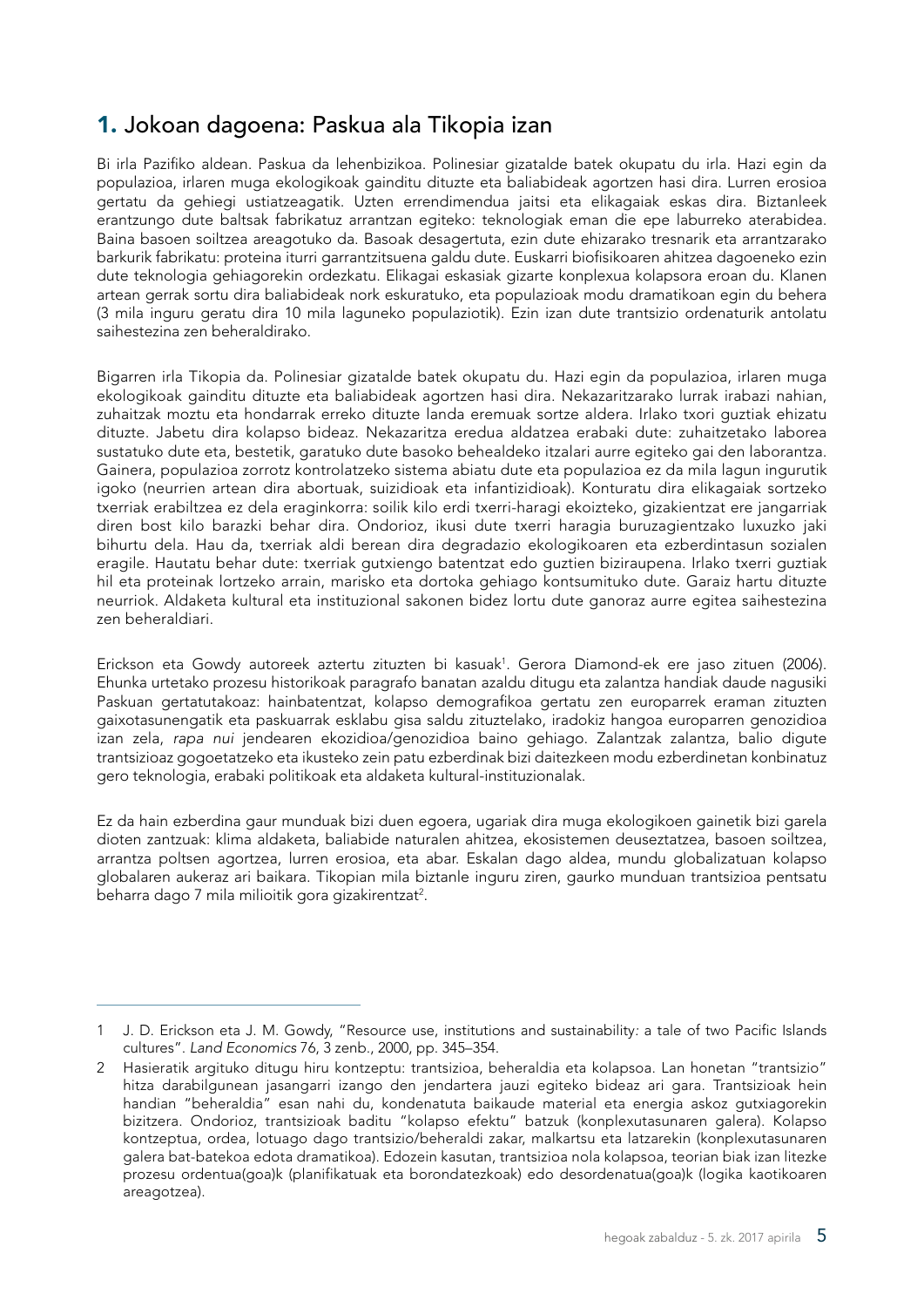# <span id="page-7-0"></span>2. Garapen ereduaren pitzadura askotarikoa

## 2.1. Ekonomiak pot

Krisian ez dago soilik ekonomia, baina ekonomia ere badago krisian. Eta ezin da krisi ekonomikoa ulertu erreparatu barik bere sustrai historikoei. Jakina da 70eko hamarraldian ortodoxia neoliberalak paktu keynesiarra eta honi loturiko hobekuntza soziala hautsi zituela: gastu soziala murriztu, merkatuak ireki eta desarautu, pribatizazioak sustatu, lan baldintzak kaskartu, eta abar. Gehiengo sozialen erosahalmena jaistearen ondorioz, eskaerari eusteko beste bide bat garatuko da: zorpetze masiboa. Alegia, kontsumoari eutsiko zaio kreditua eskuratzeko erraztasunak emanez (interes baxuak ezarriz edota kredituak emateko bermeak nabarmen erlaxatuz). *Low cost* unibertsoa sortzeak ere kontsum(ism)oaren bidea bermatuko du poltsiko mehetuentzat.

Areagotu ahala ekonomiaren finantzarizazio prozesua, gain-zorpetzen joan ziren gobernuak, familiak eta enpresak (nagusiki goi klaseko familiak eta enpresa handiak). Zorpetzea bat baldin badator ekonomiaren hazkunde errealarekin arazorik ez, hazkundeak ahalbidetuko baitu kredituak eta horien interesak ordaindu ahal izatea. Baina gaur hegemonikoa den sistema finantzarioan diru eskaintza haziz doa etengabe (zorra), ekonomia erreala baino nabarmen gehiago, eta ondorioz, une jakin bat helduko da non bigarrenak ezingo dion lehenbizikoari jarraitu, ezinezkoa baita (are gutxiago petrolio ugari eta merkerik gabeko aro postfosilistan).

Hein handi batean halako sistema finantzariotik dator etengabe haztearen inperatiboa: beharrezkoa da ekonomia erreala haztea hazkorrak diren maileguak eta horien interesak bueltatzeko. Ezinezkoa denez erritmo horretan haztea, halako sistema finantzarioa duen ekonomiak bere burua suntsitu ohi du ziklikoki. Ugariak izan ziren aurreko hamarkadatan gertaturiko pitzatze finantzarioak mundu guztian: Nazioarteko Diru Funtsaren arabera, 1970-2010 urte tartean 145 banku krisi gertatu ziren, 208 moneta kolapso, 72 zor subiranoko krisi, eta horiek guztiek 187 herrialderi eragin zieten<sup>3</sup>. 2007-2008ko eztanda munduko finantzasistemaren bihotzean gertatu zen, hortik bere handitasuna. Beraz, krisi finantzarioak *ezinbestean* gertatu ohi dira. Hobeto arautzeak eztanda atzeratu edo leunduko luke, saihestu ez. Ez da izan sistemaren *akatsa*, ezpada *ezaugarria*. Krisi ekonomiko-finantzarioa konpondu nahi izanez gero berezko muin hori aldatu gabe (egun gertatzen ari den legez), oinarriak jarriko dira hurrengo eztandarako, nahitaez larriagoa. Hurrengoari erantzuteko gaitasuna, gainera, askoz txikiagoa da (gobernuek ez dute gehiago zorpetzeko marjinarik, eta banku zentralek ezingo lituzkete interes tipoak gehiago jaitsi kreditua eta kontsumoa sustatzeko helburuz).

Halere, krisia azaltzeko behar dira gutxienez beste hiru arrazoibide:

- Munduan gertatu diren aldaketa geo-ekonomikoak: Mendebaldeak produktibitatea eta lehiakortasuna galdu du gorabidean diren herrialdeen aurrean.
- ELGAko herrialdeek (OCDE) sistema fiskalari progresibotasuna kendu eta ongizate sistema finantzatzeko zorra erabiliko dute gero eta gehiago, merkatuen eta oligarkia finantzarioaren esku utziz gizartea modelatzeko ahal faktikoa<sup>4</sup>.
- Erregai fosilen prezio altua. Sistema finantzarioak eztanda egin zuenean (2007-2008) Brent petrolio kupela maximo historikoetan zegoen, eta nekez haz daiteke ekonomia erreala hain prezio altuekin.

<sup>3</sup> F. Marcellesi, *Cooperación al posdesarrollo. Bases teóricas para la transformación ecológica de la cooperación al desarrollo,* Bakeaz, Bilbo, 2012.

<sup>4</sup> Riechmann-ek gogoratzen digu 1967-1987 urte bitartean ELGAko herrialdeetan gora egin zuela zerga bidez jasotako diru-sarrera publikoen portzentajeak (%26,9tik %36,3ra). Presio fiskalak 10 puntu egin zuen gora. Aldiz, hurrengo bi hamarkadatan (1987-2007) funtsezko zerbait gertatuko da ELGAko herrialde aberatsetan: progresio hori geratu egingo da eta handituko zor publikoa. 1967an zor publikoa BPGaren %35 zen, 1987an %55; 1987-2007 urte bitartean, ordea, %100eraino heldu zen. Ikus: J. Riechmann, "Desconectados", 2012 (2016ko irailaren 25ean kontsultatua), hemen eskuragarri: [<http://www.rebelion.org/noticia.php?id=142989>].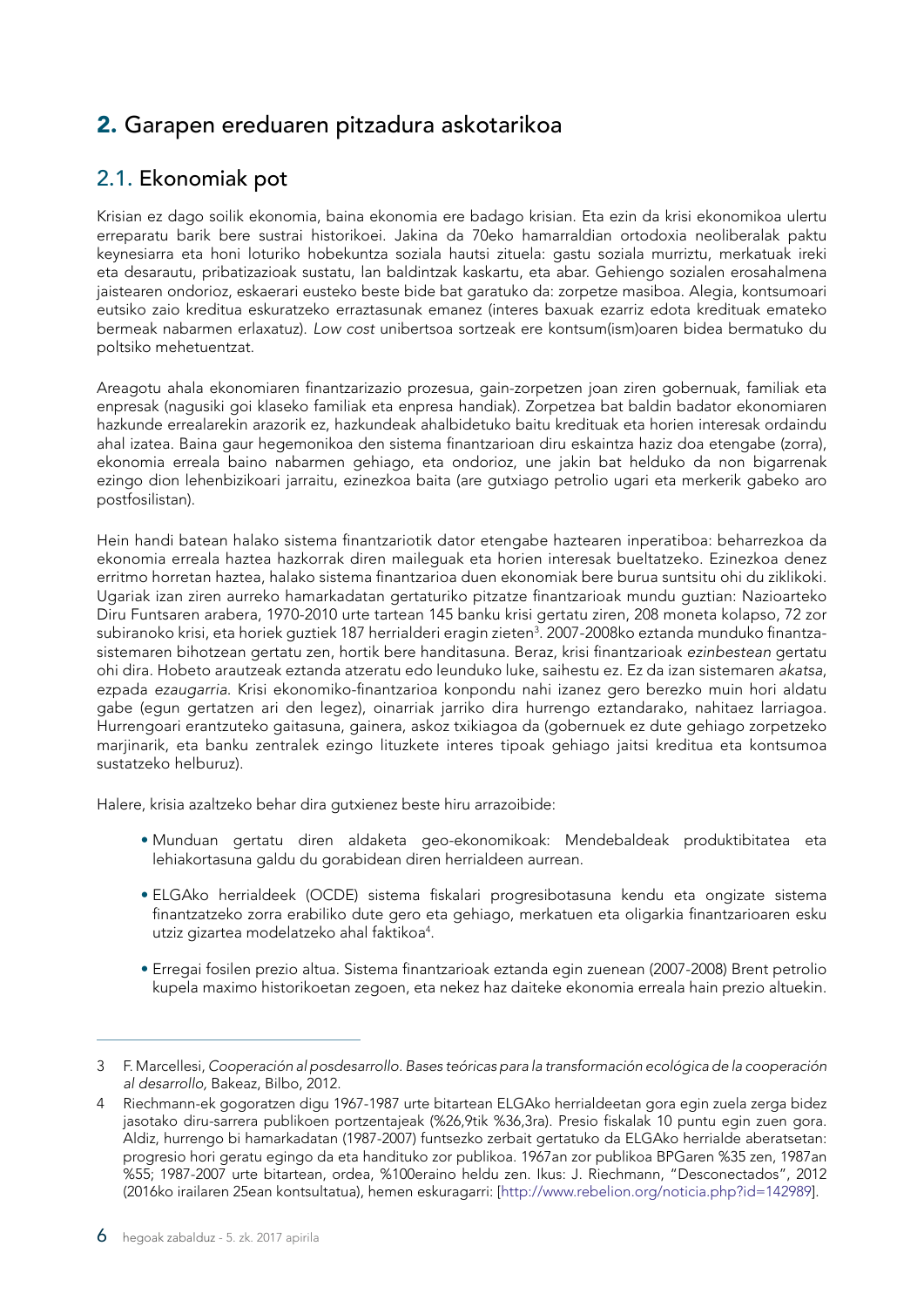2007-08ko krisiaren ondorioz, politika neoliberalak aldatu ez, indartu egin dira. Bankuak erreskatatzeko diru publikoa erabili zen, zor pribatua hein handian zor publiko bihurtuz. Eztanda finantzarioak *shock* egoeran utzi zuen populua eta, Ulrich Beck soziologoak esan zuen moduan, ahalbidetu zuen konbinazio zinez bitxia: Estatu sozialismoa banku eta aberatsentzat, neoliberalismoa erdiko klase eta behekoentzat. Irabaziak pribatuak diren bitartean, galerak sozializatu egingo dira (*bail out* politika). Funtsean, krisiari erantzun zaio ekonomia errealetik (gobernuak, enpresak eta familiak) baliabideak eramanez sektore finantzariora, azken horrek sortu duen zulo estalezina estaltzen saiatzeko<sup>5</sup>.

Aski ezagunak dira ondorio sozial eta ekonomikoak<sup>6</sup>. Gizarte-ereduaren errebisio sakona ekarri du krisiak: barne debaluazioa (sektore zabalen bizi baldintzak kaskartzea), industriaren zati bat suntsitzea, eta ongizate estatu ahulagoa. Jauzi kualitatiboa gertatu da Europar Batasunaren aginduz: neoliberalismoa konstituzioetan txertatu da, europar eredu ekonomiko gisa instituzionalizatuz. Sozialismoa soilik ez, esan liteke keynesianismoa bera ere legez debekatu dela. Eta Grezian Syriza bezalako ezkerreko indarra austeritate politiken administratzaile kolonial huts bihurtu da.

Halere, zorra ez da gutxitu, kontrakoa baizik. Handitu egin da espekulazioaren burbuila. 2007tik 2016ra zor globalak gora egin zuen, eta munduko ekonomia garrantzitsuenek handitu egin zuten BPGarekiko zor totalaren ratioa<sup>7</sup>. Mendebaldeko herrialdeetan izugarri handitu da zor publikoa. Espainian dagoeneko BPGaren %100etik gora dago. Hego Euskal Herriko administrazioen zorra hain handia ez bada ere (BPGaren %20 inguru), hamar aldiz handitu da krisia hasi zenetik, eta handituz doa. Datu ekonomikoa izatetik harago, menderatze sistema baten zutabe nagusietakoa bihurtu da zorra. Laurogeiko hamarralditik aurrera Latinoamerika, Asia eta Afrikako hainbat herrialderen zorrari aurre egiteko nazioarteko organismoek erabilitako formula bera erabiltzen ari da Troika Europako estatuekin: zorra ordaindu ezinik daudenei dirua mailegatu, exijituz erreforma estrukturalak egiteko (merkatu lana eta kaleratzeak, pribatizatu publikoa dena, murriztu gastu soziala...), eta bide horretatik estatuen zorra handituz doa.

Krisi finantzarioa urruti dago bere amaieratik. Hainbaten iritzian are eztanda latzagoak espero behar genituzke, eta ondorioz, oligarkia finantzarioaren oldarraldi berriak (bistatik galdu gabe oligarkiak gerraren alde egin dezakeen hautua), irekita jarraitzen baitu funtsezko auziak: kosteak (galerak) nork hartuko dituen bere gain, gehiengo sozialek ala goikoek<sup>8</sup>.

<sup>5</sup> Oligarkia finantzarioak inposatu duen "aterabidea" ez da soilik erreskate bidez etorri: moneta-politika hedakorrak erabiliz Europako Banku Zentralak lau aldiz gehiago jarri du banku sektorearentzat (horiek ere, azken buruan, baliabide publikoak dira, kiebratik ateratzeko sektore finantzarioa). Ikus: EESC: "Industria Europea y Política Monetaria", 2016ko maiatzak 29, hemen dago eskuragarri (2017ko martxoan kontsultatua): [[http://www.eesc.europa.eu/resources/docs/industria-europea-y-politica-monetaria-resumen-ejecutivo](http://www.eesc.europa.eu/resources/docs/industria-europea-y-politica-monetaria-resumen-ejecutivo-propuesta-bce-27062016.pdf)[propuesta-bce-27062016.pdf](http://www.eesc.europa.eu/resources/docs/industria-europea-y-politica-monetaria-resumen-ejecutivo-propuesta-bce-27062016.pdf)]

<sup>6</sup> Azken hamabost urteotan etengabe ari da handitzen aberatsen eta txiroen arteko aldea. Euskal gizarteari dagokionez, ondokoak dira Eusko Jaurlaritzak berak emandako datuak (EAEri dagokionez): 2008-2014 urte bitartean, populazioaren %10 pobreenaren errentak %13,4 murriztu ziren, %1,1 handitu ziren bitartean populazioaren %10 aberatsenaren errentak (EUSTATen aurki daiteke txostena: "Behar sozialei buruzko inkesta 2014. PGDI pobrezia modulua"). Ikuspegi globalari erreparatuz gero, Oxfamek kaleratutako datuen arabera, 2016an munduko aberastasunaren erdia biztanleen %1aren esku zegoen, eta 62 pertsona aberatsenek –autobus batean arazo barik sar daitekeen kopurua– biztanle erdiek adina diru dute. Noski, aldea askoz handiagoa litzake aintzat hartuz gero paradisu fiskaletan deklaratu gabe dagoen dirua (OXFAM, Una economía al servicio del 1%. Eskuragarri hemen (2016ko iraila): [[https://www.oxfam.org/sites/www.oxfam.org/](https://www.oxfam.org/sites/www.oxfam.org/files/file_attachments/bp210-economy-one-percent-tax-havens-180116-es_0.pdf) [files/file\\_attachments/bp210-economy-one-percent-tax-havens-180116-es\\_0.pdf\]](https://www.oxfam.org/sites/www.oxfam.org/files/file_attachments/bp210-economy-one-percent-tax-havens-180116-es_0.pdf).

<sup>7</sup> Nazioarteko Dirua Funtsak 2016ko urrian ohartarazi zuen mundu guztiko zorra 57 bilioi eurotan handitu zela 2007tik 2015era (ondorioz, 2015ean zor globala munduko BPGaren %225ekoa zen, zor pribatua zelarik bi herena), eta handitzea arlo guztietan gertatu zen: familiak, korporazioak, gobernuak eta finantza sektorea. Pisu sistemikoa duen Txina bezalako herrialde batek lau aldiz handitu du bere zor totala. Ikus: [[https://www.](https://www.theguardian.com/business/2016/oct/05/world-debt-has-hit-record-high-of-152tn-says-imf) [theguardian.com/business/2016/oct/05/world-debt-has-hit-record-high-of-152tn-says-imf](https://www.theguardian.com/business/2016/oct/05/world-debt-has-hit-record-high-of-152tn-says-imf)]. Alegia, krisi finantzarioari aurre egiteko moduak lurra ongarriztatu du finantza sistemaren hurrengo eztandarako, ikus: [[http://jubileedebt.org.uk/wp-content/uploads/2015/07/The-new-debt-trap-executive-summary.pdf\]](http://jubileedebt.org.uk/wp-content/uploads/2015/07/The-new-debt-trap-executive-summary.pdf)

<sup>8</sup> Egia da Europako araudiak dagoeneko ez duela baimentzen bankuetan diru publikoa injektatzea, baina guztion baliabideak erabil daitezke beste modu batzuetara: esaterako, Europako Banku Zentralaren politika hedakorren bidez (dirua sortu, bankuei emateko trukean ezer eskatu gabe), edo interes negatiboen bidez (herritarrok bankuei ordaindu, dirua bertan izatearren).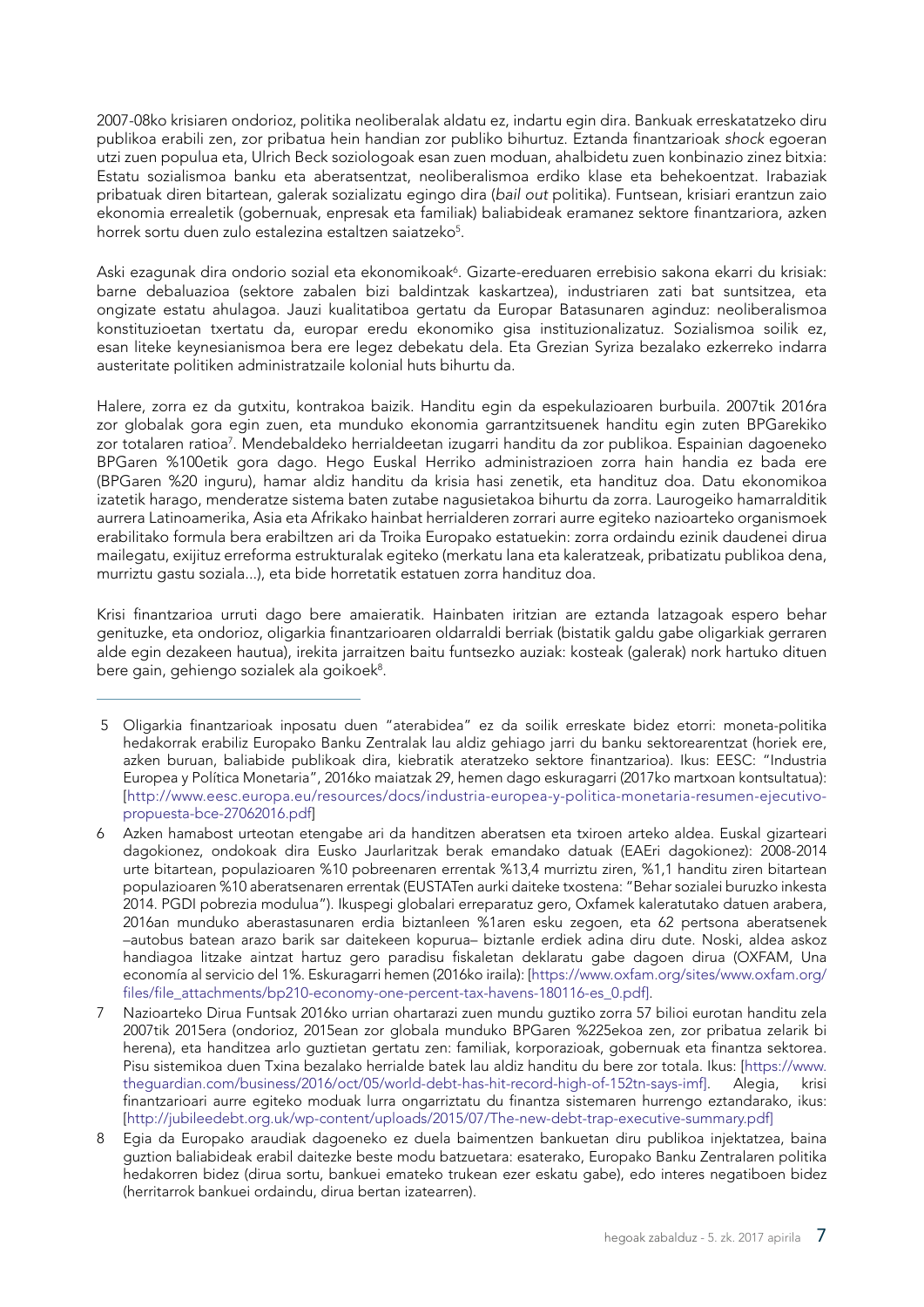<span id="page-9-0"></span>Nekez eraiki ahal izango da trantsizio ekosozialik bestelako finantza-sistema eraiki ezik, bai neurri zehatz eta erreformisten bidetik (Tobin tasa ezarri, banka komertziala eta espekulatiboa bereizi, edo tokiko diru alternatiboa sortu), bai sakonagotik birpentsatuz finantza sistema osoa (interesik gabeko sistema finantzarioaren bidez, saihestuz zorra beti handiagoa izango dela zirkulatzen ari den dirua baino eta, ondorioz, ekidinez haztearen inperatiboa).

## 2.2. Krisi askotarikoa, zibilizazio krisia

Krisi ekonomikoa larria izanik ere, bizi dugun aroan txirikordatu zaizkigu krisi-ildo ugari (kantitatea) eta garrantzitsuak (nolakotasuna). Egoera azal daiteke sarritan erabili dugun lurrikararen metaforarekin (Azkarraga 2011, 2014). Geologoek bi puntu bereizten dituzte lurrikaretan. Hipozentroa, batetik: lurpeko zein puntutan gertatu den mugimendu sismikoa. Epizentroa, bestetik: hipozentroak lurrazalean duen proiekzioa. Egun, Euskal Herria, Europa zein Mendebaldea krisiaren epizentroari so bizi dira, azalari begira, krisiaren adierazpen ekonomikoari, alegia. Baina hipozentroan daude mugimendu tektoniko oinarrizkoenak eta, hein handian, azaleko kraskakoaren erantzuleak. Arazorik handienak azpitik datoz, erdi ezkutuan eta proiekzio politiko-mediatiko eskasagoarekin. Eta itxura guztien arabera, koloso horiek eragin handiagoa izango dute gure munduan, gizartean, ekonomian eta biografietan. Hiruk, tartean:

### *a) Energia krisi globala.*

Energia iturri fosilak daude (ikatza, petrolioa eta gasa) aro industrialak ekarri digun oparotasun materialaren oinarrian. XX. mendean lur azalean zulotxoa egin eta egundoko petrolio jarioa atera ohi zen gorantz: ugaria, merkea eta ona. Petrolio kupel bakarra inbertituz 100 kupel lortuko ziren, Energia Itzulera Tasa itzela (lortzen den energia netoa). Gaur, putzu konbentzionaletan inbertituz 30 lortuko dira, eta ez konbentzionaletan apenas lortu ohi dira 5 (hauxe da *fracking*-aren arazorik handiena, txikizio ekologikotik harago). Dagoeneko ezin dugu handitu denbora unitate batean erauzten den petrolio kantitatea, eskaerak gorantz jarraitzen duen bitartean (gorabidean diren herrialdeen egarriagatik, besteak beste). 2005ean gertatu zen petrolio konbentzionalaren gailurra, eta litekeena da 2015ean gertatu izana erregai likido guztiena. Gasa ere laster helduko da bere ekoizpenaren gailurrera (baita oinarrizko mineral asko ere). Horrek esan nahi du beheraldi energetikoa eta, ondorioz, uzkurtze ekonomikoa. Energia iturri berriztagarrietara jo beharko dugu berriro, baina apala da horien itzulera tasa (fotovoltaikoarena, esaterako, 2,4koa da). Berriztagarrien bidez jendarte konplexuak antolatzea posible bada ere, galdera da nola demontre eutsiko zaion gaurko ekonomiaren eskala fisikoari, gizartearen konplexutasunari, globalizazioaren muina den mugikortasun eta garraio horizontal erraldoiari, edota eredu agro-industrialaren elikagai ekoizpenari<sup>9</sup>. Euskal gizarteak, bere partetik, galdetu behar luke bere egitura sozio-produktiboak zelan egingo dion aurre gero eta handiagoak izango diren koste energetikoei, ikaratzekoa baita Euskal Herriaren energia mendekotasuna (%7ko autohornikuntza tasa dugu $10$ ).

<sup>9</sup> Horrez gain, berriztagarriek nagusiki elektrizitatea ekoizten dute, eta elektrizitatea soilik da munduko energia kontsumo guztiaren %20. Ekonomiaren elektrifikazio masiboak, urte asko behar izateaz gain, energia gehigarri itzela behar luke, eta berau nagusiki erregai fosiletatik etorri behar litzateke.

<sup>10</sup> Auto-hornikuntza tasak ondokoak dira: %5,4 EAEn (2007), %14,9 Nafarroa Garaian (2006) eta %1,4 Iparraldean (2004). Ikus: Gorka Bueno, "Energia mendekotasun larria Euskal Herrian", hemen eskuragarri: [[http://www.](http://www.gaindegia.eus/eu/gtxostena08/adituen-analisia-Gorka-Bueno) [gaindegia.eus/eu/gtxostena08/adituen-analisia-Gorka-Bueno](http://www.gaindegia.eus/eu/gtxostena08/adituen-analisia-Gorka-Bueno)] (2017ko martxoan kontsultatua).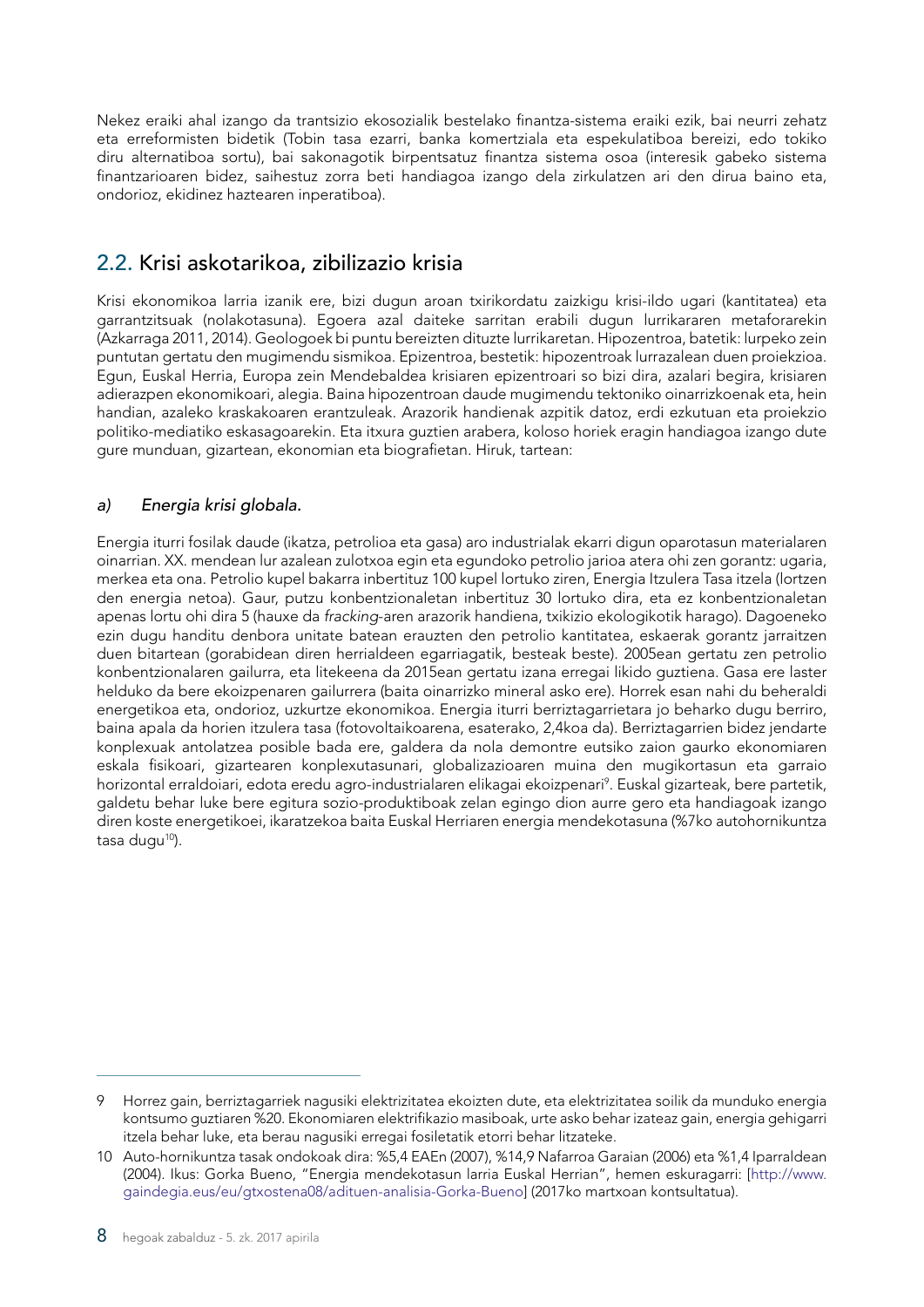

Iturria: peakoil.com

### *b) Klimaren aldaketa.*

Inoizko C02 gehien dago atmosferan. Dagoeneko 1º C inguru igo da munduko tenperatua, eta zenbait inpaktu saihestezinak izango dira jada, nahiz gaur bertan abiatu mundu osoan egundoko ahalegin koordinatua. Berotze globala saihesteko ahaleginak errenditu dira ekonomiaren epe laburreko interesen aurrean. 2015eko Pariseko gailurra izan zen ahaleginik serioena, baina funtsean garaipen politiko-diplomatikoa izan zen, ez garaipen zientifiko eta klimatikoa<sup>11</sup>. Monbiotek maisuki laburtu zuen Pariseko ahalegina: izan zatekeenarekin alderatuta, miraria izan zen; izan behar zukeenarekin alderatuta, hondamendia. Deuseztatzen ari gara hanka bikoon ongizatearentzat hain mesedegarria den klima. Ez dakigu ondorioak noraino helduko diren, baina badakigu ez direla soilik ekologikoak izango (ekosistema askoren kolapsoa), ekonomikoak ere izango dira (gizarteek kopuru handiak inbertitu beharko dituzte arintze eta egokitze politiketan), baita soziopolitikoak ere (desintegrazio sozialeko fenomenoak: migrazio masiboak, gosea, osasun gabeziak, edota eskasten doazen baliabideak eskuratzeko gatazkak). Karbono aztarna txikiena dutenak dira ondorio larrienak bizi(ko) dituztenak, baina guztiontzat egongo da<sup>12</sup>. Urtero-urtero hausten ari dira tenperatura beroen edo ur eskasiaren markak munduko hainbat lekutan. Aldaketak uste baino azkarrago ari dira gertatzen, eta gero eta nabarmenagoa da duten potentziala giza bizitza arriskuan jartzeko, baita gainerako bizitzaren zati erraldoia ere. Txikia da Euskal Herriak kliman duen eragina, gutxi baikara. Baina herritar bakoitzak eragindako kutsadurari dagokionez, munduko herrialde kutsatzaileenen pare gaude13.

<sup>11</sup> Herrialde bakoitzak akordioan jakitera eman zituen planak betez gero, zuzen goaz 2,5 – 3,7 bitarteko tenperatura igoerara. Ondoko lanean aurki daiteke Pariseko akordioaren gaineko irakurketa kritikoa: J. Azkarraga, "Izan zirelako gara, eta garelako... izango al dira?", *Hemen* aldizkaria, 50. zenb., 2016, 21-35.

<sup>12</sup> Siriako gerra horren adibide da. Klima aldaketarekin duen harremana sakonago aztertu nahi izanez gero, *The Center for Climate & Security* erakundeak artikulu zerrenda luzea eskaintzen du gaiaren inguruan. Eskuragarri dago hemen: [\[https://climateandsecurity.org/2014/01/23/updated-one-stop-list-of-resources-on-syria](https://climateandsecurity.org/2014/01/23/updated-one-stop-list-of-resources-on-syria-drought-climat)[drought-climate-change-and-unrest/](https://climateandsecurity.org/2014/01/23/updated-one-stop-list-of-resources-on-syria-drought-climat)]

*<sup>13</sup> 1990-2013 urte bitartean %20 handitu ziren gas isurketak Euskal Herrian, nahiz azken urteotan jaitsi diren, krisiaren eraginez hein handian.*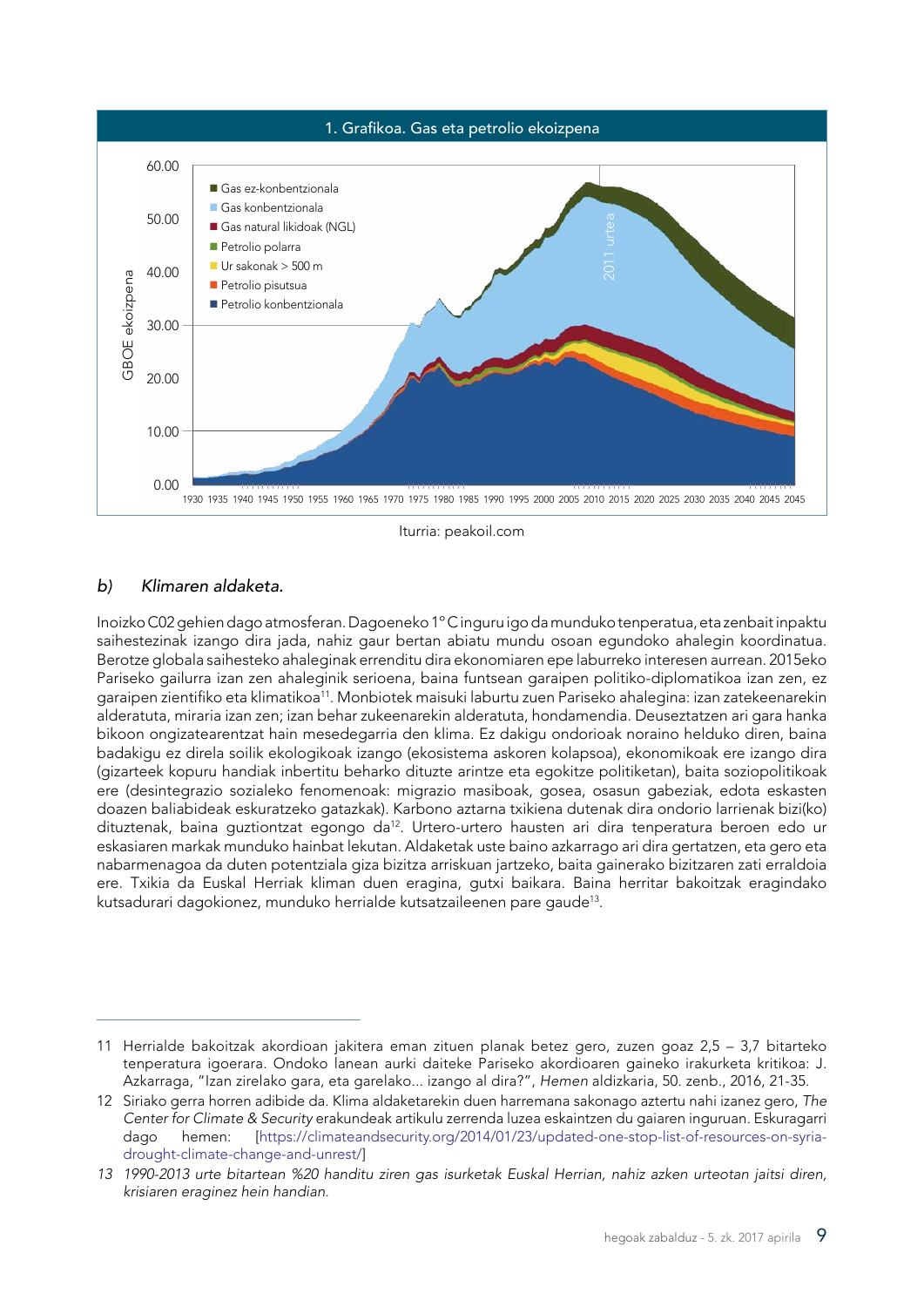

Iturria: [[https://climate.nasa.gov/climate\\_resources/24/](https://climate.nasa.gov/climate_resources/24/)]

#### *c) Bioaniztasunaren galera masiboa.*

Ekosistemen *zerbitzuak* oinarrizkoak dira giza komunitateen sostengurako. Hainbat dira ekosistemek egiten dizkiguten *doako lanak*: lurrak ongarriztatu eta birsortu, ura garbitu, klima erregulatu, botika askoren printzipio aktiboez hornitu, karbono dioxidoa bahitu, lehorteak eta uriolak kontrolatu, eta abar. Ekosistemek ondo funtziona dezaten bioaniztasun handia behar dute, eta bioaniztasuna galtzeak aipatutako zerbitzuen galtzea dakar. Bada, azken 65 milioi urteko bizitzaren gainbeherarik handiena eragiten ari gara, Lurreko historian gertaturiko seigarren iraungitzea (landare zein animalien desagertze masiboa). Aurreko mendeko azken 25 urteetan ekonomia halako lau hazi zen bitartean, munduko ekosistemetako ondasun eta zerbitzu garrantzitsuenen %60 degradatu zen. Munduko arrantza poltsen %75 agortuta daude edo agortze bidean (gizakion dietan proteina iturri oparoenetakoa). Kantauri itsasoaren egoera ez da salbuespena, araua baizik. Izan ere, ehunka milioi dira ekonomia globalean integratzen ari direnak klase ertain berri gisa, herrialde aberatsek euren inpaktua handitzen jarraitzen duten bitartean. Labur esanda, behera doa planetak duen ahalmena gu baliabidez hornitzeko, gu sostengatzeko, eta Nazio Batuen Erakundeak ohartarazi gintuen –Milurteko Ekosistemen Ebaluazioaren bidez– egoerak txarrera egingo duela etorkizunean. Gainera, itxura guztien arabera ekosistemen degradazioa askoz gehiago azeleratuko da klimaren aldaketarekin.

Handiak dira hiru erraldoi horien arteko elkarreraginak. Eta horiez gain, hipozentroko gertakarien zerrenda gehiago luza daiteke, ondokoak erantsiz:

• *Zaintzen krisia*. Edozein gizartetan jarduera eskerga behar da giza bizitzaren sostengurako: erditu, zaindu, janaria prestatu, hezi, elikatu, sendatu, garbitu, emozionalki sostengatu, lokarri komunitarioak indartu... Ez dago erabat autonomoa den hanka bikorik, guztiok gara gorputz hauskorrak eta guztiok behar dugu besteen zaintza (nabarmenago haurtzaroan eta zahartzaroan). Jarduerok oinarrizkoak dira giza existentzia bermatzeko, eta ia beti emakumeen esku egon dira. Halaxe da gaur egun ere. Ordena soziala ez litzateke bideragarria lan horiek gabe, baina patriarkatuak eta merkatu gizarteak ez ditu jarduerok aitortzen, ikusezin bihurtzen ditu, dirutan baliorik sortzen ez dutelako. Bada, gaur zaintza lanak krisian ditugu. Emakumeen lan merkaturatze masiboa gertatu da sistema patriarkalaren baitan, gizonezkoen partetik arduratze masiboegirik ez, eta gure gizarteetan asko handitu dira dependentzia egoerak. Zaintza premiak gora eta zaintzaileak behera. Hautsi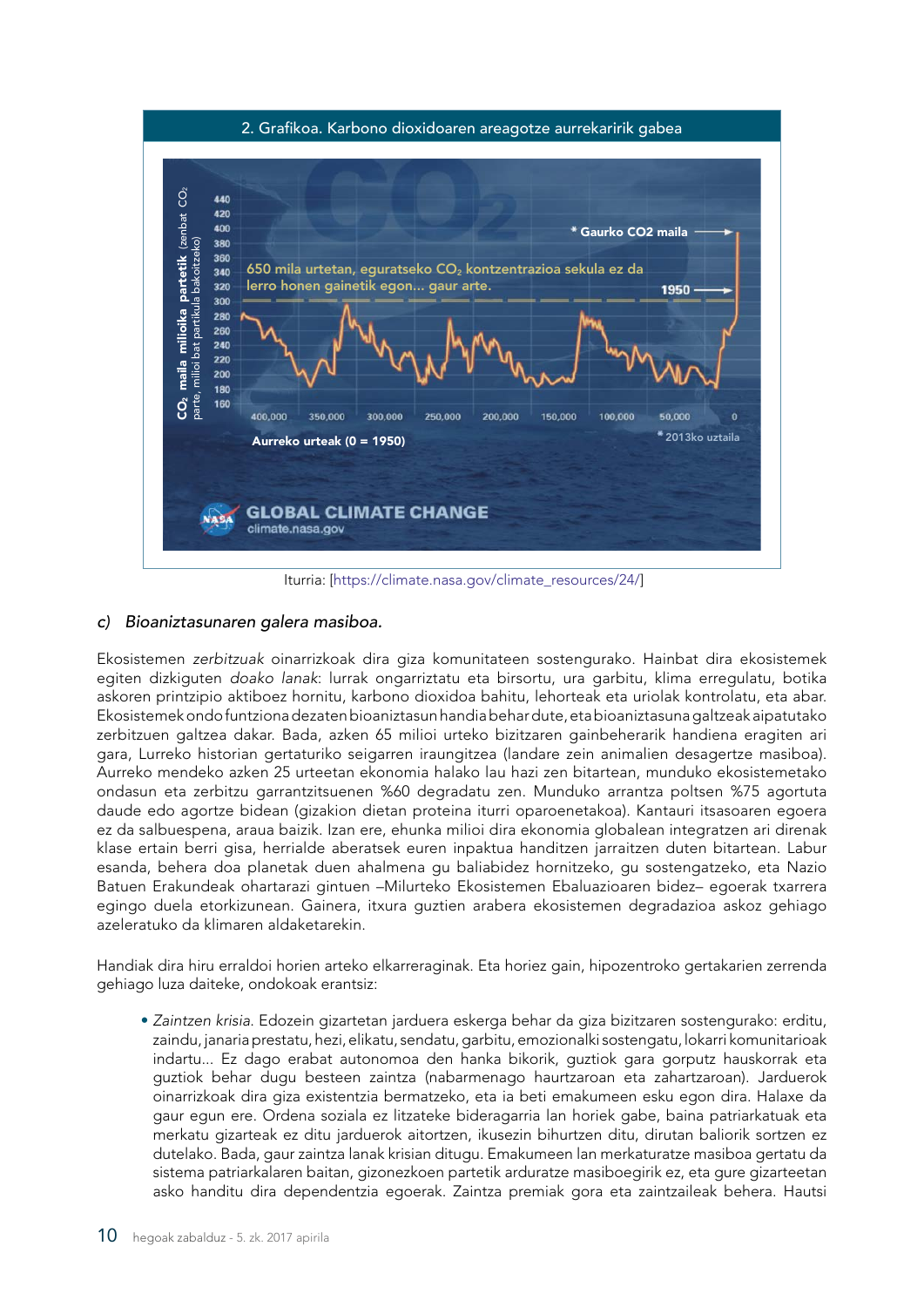egin da lanaren banaketa sexualean oinarrituriko bake soziala, eta Estatu gain-zorpetuen politikak adabakiak baino ez dira gehienetan<sup>14</sup>.

- *Elikagaien krisia*. Munduko populazio guztia elikatzeko behar den elikagai kopuruaren bikoitza ekoizten da urtero. Beraz, gosea eta eskasia ez dira arazo teknikoak, ezpada politiko-distributiboak, eta gaurko sistema agroindustrialaren porrota adierazten dute. Elikagaiak negoziorako merkantzia dira (botikak nola), ez eskubide, eta multinazional banaka batek kontrolatzen du ekoizpena eta banaketa. Gaurko sistema agroalimentario globalak isurtzen du, gainera, negutegi efektua duten gasen erdia inguru (%44-57). Elikagai hornikuntza nabarmen okertu liteke etorkizunean, arazoak pilatzen baitoaz: lurren erosioa, gaurko ereduak erregai fosilekiko duen menpekotasuna (besteak beste, bertatik datoz nekazaritza industrialak modu masiboan darabiltzan ongarriak), lurrak erabiltzea agroerregaiak sortzeko, klima aldaketa, haragi kontsumoaren hazkundea edota espekulazioa.
- *Gain-populazioa*. Duela 200 mila urte agertu ginen espezie gisa gutxi gorabehera, eta duela 10 mila urte milioi inguru gizabere baino ez ziren. Munduko populazioa soilik azken bi mila urtetan igaro da 170 milioi inguru izatetik 7000 milioi baino gehiago izatera. Baina benetako eztanda demografikoa zibilizazio industrialaren hedapenarekin gertatu da: 1800 urtean, 1000 milioi; 2000 urtean, 6000 milioi; eta 2011an, 7000 milioi. Hots, soilik 11 urte behar izan dira (2000 – 2011) gizadiaren hastapenetatik 1800 urtera arte izandako gorakada berbera gertatzeko. 2017an, 7500 milioi. Ondorioz, giza espezieak elikagai gehiago kontsumitu, hondakin gehiago sortu eta espazio gehiago exijitzen du gainerako bizidunen kaltetan, ekosistemekiko presioa areagotuz eta gaindituz planetaren biogaitasuna (Emmott, 2013). Bistakoa da ezin zaiola erritmo horri eutsi, nahiz *sensu stricto* arazoa ez den asko garela, baizik eta garenok nolakoak garen eta ze inpaktu dugun (bizierak eta aztarna ekologikoa). Auzi sozioekologikoaren baitan arazo handienetakoa da hainbatentzat.



Ondoko webgunetik moldatutako taula: [\[https://online.science.psu.edu/biol011\\_sandbox\\_7239/node/7284](https://online.science.psu.edu/biol011_sandbox_7239/node/7284)]

<sup>14</sup> Gaian sakondu nahi izenez gero, ikus: Amaia Pérez Orozco, *Subversión feminista de la economía. Aportes para un debate sobre el conflicto capital-vida,* Traficante de sueños, 2014. Eskuragarri dago hemen: [[https://](https://www.traficantes.net/sites/default/files/pdfs/map40_subversion_feminista.pdf) [www.traficantes.net/sites/default/files/pdfs/map40\\_subversion\\_feminista.pdf](https://www.traficantes.net/sites/default/files/pdfs/map40_subversion_feminista.pdf)]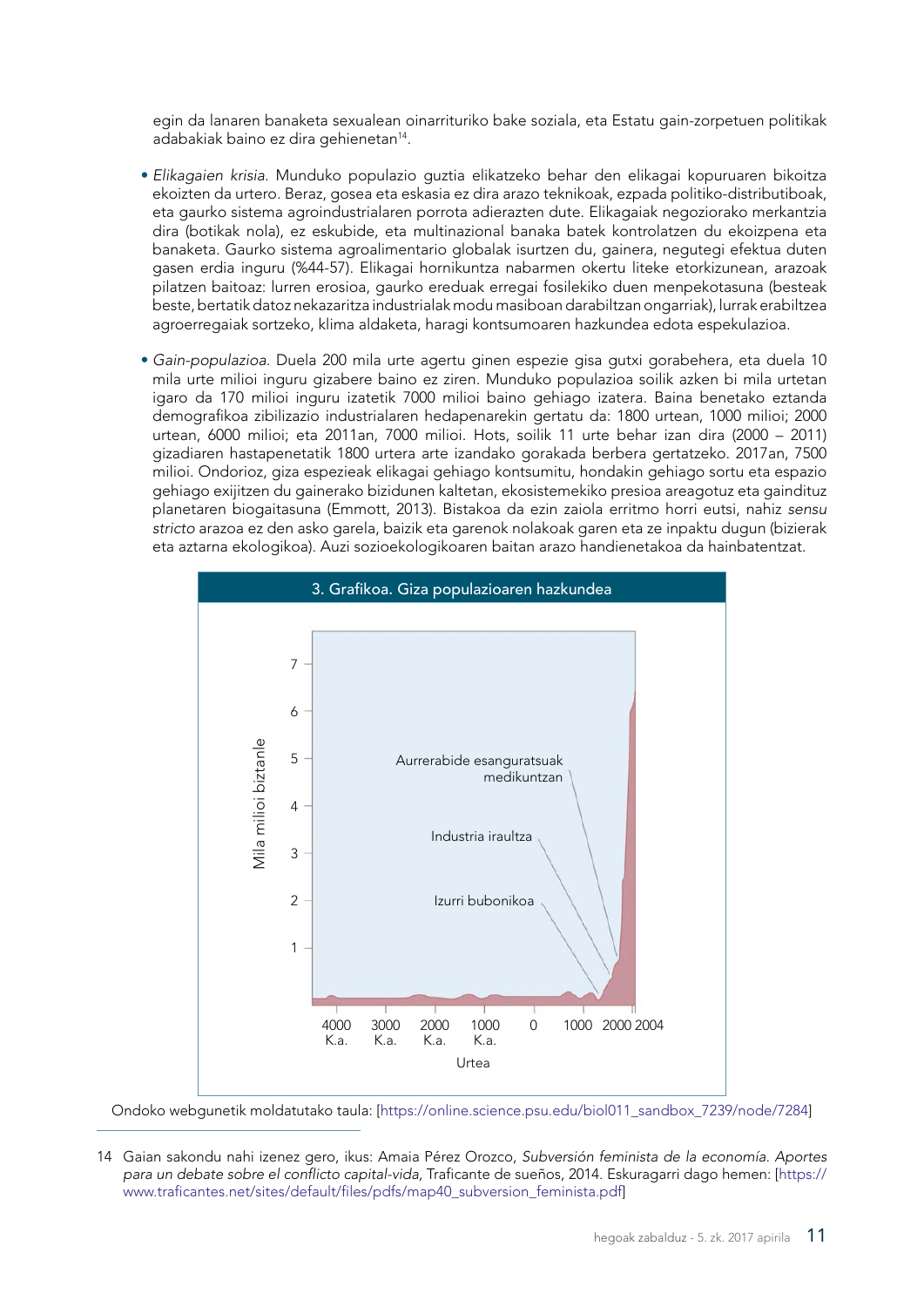- XXI. mendeak aginduta digun *giza aniztasunaren galera masiboa*. Hizkuntza komunitateen galera inoiz ikusi gabeko neurri eta erritmoan gertatzen ari da, eta galtzen ari dira ikuspegi ekologikotik iraunkorrenak diren giza komunitateak eta kulturak.
- Ez da zerrendatik baztertzekoa munduan *buru osasunak* bizi duen narriatze harrigarria, halaxe berresten du Munduko Osasun Erakundeak: antsietatea, estresa, depresioa, adikzioak, suizidioak, nahaste neuropsikiatrikoak... Kontu konplexua da, baina sintoma psikikoek beti dute produktu sozialetik asko.

| 4. Grafikoa. Krisiaren gaineko interpretazio ezberdinak <sup>15</sup> |                                                                                                                                                                                                                                                                                                                                                                                                     |                                                                                                                                                                                                                                                             |  |  |  |
|-----------------------------------------------------------------------|-----------------------------------------------------------------------------------------------------------------------------------------------------------------------------------------------------------------------------------------------------------------------------------------------------------------------------------------------------------------------------------------------------|-------------------------------------------------------------------------------------------------------------------------------------------------------------------------------------------------------------------------------------------------------------|--|--|--|
|                                                                       | Epizentroko ikuspegia                                                                                                                                                                                                                                                                                                                                                                               | Hipozentroko ikuspegia                                                                                                                                                                                                                                      |  |  |  |
| Krisiaren<br>intentsitatea                                            | Prozeduretan dago gakoa: gehiegikeriak<br>gertatu dira zenbait dinamikatan                                                                                                                                                                                                                                                                                                                          | Gakoa dago helburuetan (aurrerapena,<br>garapena) eta zibilizazioaren printzipio<br>nagusietan (indibidualismoa, hazkundea,<br>demokrazia liberal-errepresentatiboa)                                                                                        |  |  |  |
| Krisiaren<br>ezaugarritzea                                            | · Krisia finantzarioa da (gain-zorpetzea), eko-<br>nomikoa eta soziala<br>· Krisia partziala da, gizartearen arlo bat<br>dago kolpatuta (nahiz beharbada sistemi-<br>koa den)                                                                                                                                                                                                                       | · Zibilizazio krisia da<br>· Sistemikoa, askotarikoa, estrukturala                                                                                                                                                                                          |  |  |  |
| Krisiaren azken<br>kausa                                              | Kapitalismoaren gehiegizko finantzarizazioa.<br>Kapitalismo produktiboaren lekuan (hobea)<br>garatu da kapitalismo finantzario eta espe-<br>kulatiboa (okerragoa)                                                                                                                                                                                                                                   | · Hazkundeak utzi dio bitartekoa izateari,<br>pasatu da bere horretan helburu izatera<br>· Hazkunde mugagabean eta produktibis-<br>moan oinarrituriko gizarteak (keynesiarrak<br>edo neoliberalak)                                                          |  |  |  |
| Aterabidea                                                            | · Hazkundea berreskuratzeko, politika ekono-<br>miko hedakorrak eta kontsumoaren area-<br>gotzea (aterabide neokeynesiarra)<br>· Hazkundea berreskuratzeko, austeritate<br>politikak (aterabide neoliberala)                                                                                                                                                                                        | • Ekonomiaren eskala fisikoa murriztu<br>· Trantsizio ordenatua eragitea beste esta-<br>dio batera: muga biofisikoak eta justizia<br>soziala lehentasun politiko duten gizartera                                                                            |  |  |  |
| Beharrezkoak diren<br>aldaketak                                       | · Distortsioekin amaitzeko, politika eta era-<br>kunde berriak<br>· Gobernantza berria, ekonomiaren arautze<br>zorrotzagoan oinarritua: mundu gobernua,<br>NBEaren erreforma, zerga-sistema globa-<br>la, e.a.<br>· Gobernantza berria, negozioei, merkatuei<br>eta enpresei berme global gehiago ema-<br>nez: tratatu berriak komertzio librerako eta<br>inbertsioetarako (TTIP, TISA, CETA, e.a.) | · Justizia sozial eta ekologikoan oinarrituriko<br>alternatiba berriak<br>· Gizarteko egituren eta baloreen aldaketa<br>sakona<br>· Ekonomiaren eskala fisikoa murriztea<br>• Ekonomiaren eta bizitzaren bir-tokiratzea<br>· Hazkunderik gabeko oparotasuna |  |  |  |

Beraz, zooma zabalduz gero, krisia zibilizazio-patroi oso bati dario, patroi ekonomikotik harago. Krisiaren hedadura benetakoari erreparatuz gero, berau askoz biziagoa da, bizia bera baitago krisian. Gatazkak utzi zion nagusiki kapitalaren eta lanaren artekoa izateari, igaro da kapitalaren eta biziaren artekoa izatera. Eta krisi-ildo bakoitzak bere kabuz izanik ahalmen ezegonkortzaile handia, guztien txirikordatzeak egiten du gure garaia hain berezia eta aztoragarria.

<sup>15</sup> Taula osatzeko ondoko lanetik jaso ditugu hainbat osagai: G. Fernández, S. Piris eta P. Ramiro, *Cooperación internacional y movimientos sociales emancipadores: bases para un encuentro necesario*, UPV/EHU-Hegoa, 2013. [<http://publicaciones.hegoa.ehu.es/publications/295>]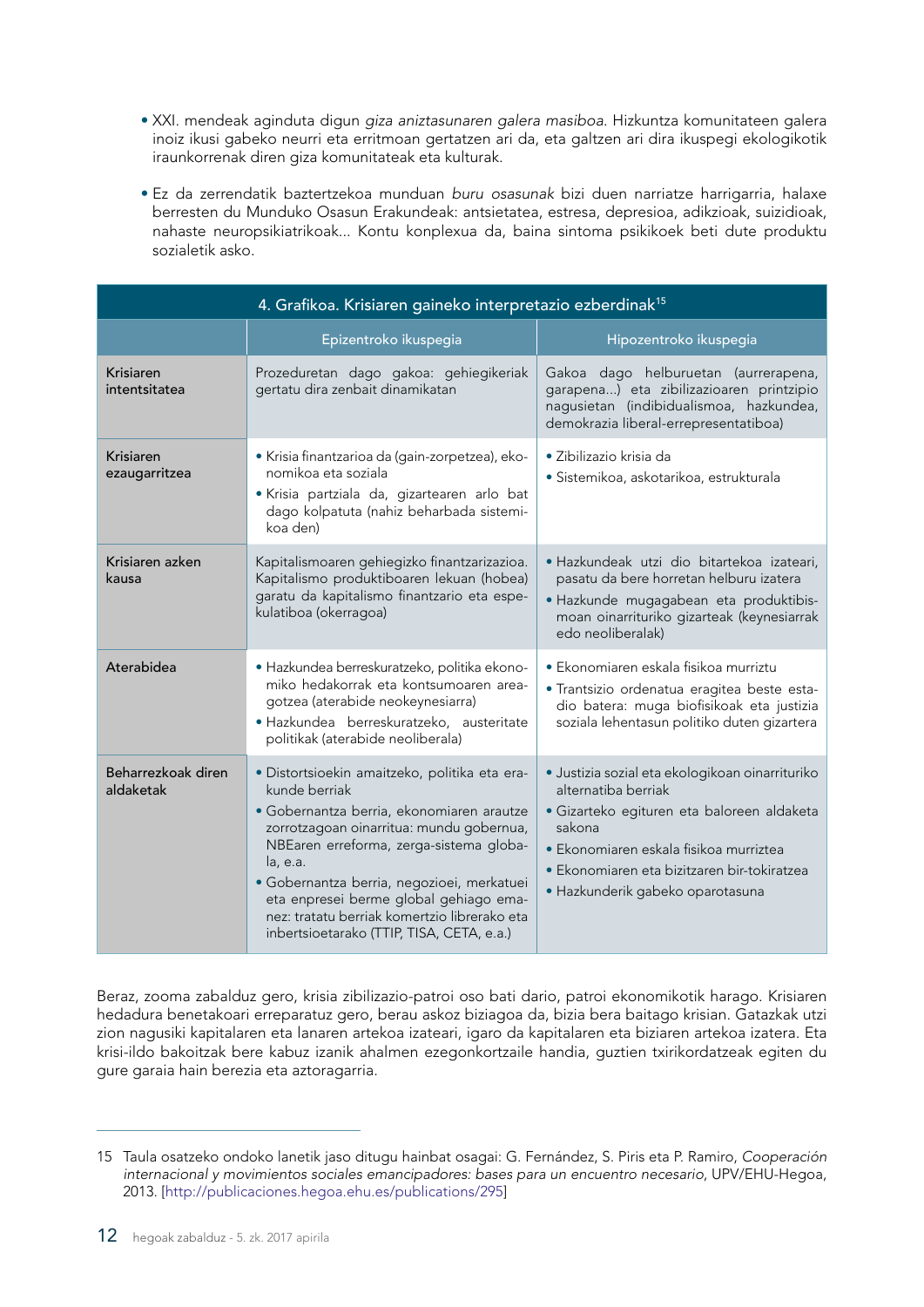<span id="page-14-0"></span>Epizentroan kokaturiko ikuspegiek krisi ekonomikoan jartzen dute azpimarra. Hipozentroaren sakonetik, ordea, eztenkadak ugariak dira, eta bestelakoek astinduko gaituzte oraindik bortitzago (prozesu historikoa hasia da). Epizentroaren azaletik ondokoa nabarmentzen da: hazi ezik, hazkundean oinarrituriko gizarteak kolapsora doaz. Hipozentrotik, ordea: hazten jarraituz gero, gaurko mundua kolapsora doa. Are, hazkundea da kolapsorako biderik laburrena, nahitaez dakarrelako baliabide gehiago kontsumitzea eta hondakin/ isurketa gehiago sortzea. Zaila da XXI. mendeari dilema potoloagorik aurkitzea.

### 2.3. Planetaren muga biofisikoak gainezkatuta

Ekonomiak hiru solairu ditu, dio Martinez-Alier-ek<sup>16</sup>. Goian maila finantzarioa dago, kreditu-zor dinamikan oinarritzen dena. Erdiko solairuan "ekonomia erreal-produktiboa": berau ganoraz haztean, zorrak (eta interesak) ordain ditzakegu. Beheko solairuan, ekonomialari ekologikoek "ekonomia erreal-erreala" deitzen dutena; hau da, energia eta materialen fluxuak daude prozesu ekonomiko ororen oinarrian: baliabideak *hartuko* dira eta hondakinak *jaurtiko* dira. Bestela esanda, ekonomia orok du euskarri fisikoa. Gaur prozesu ekonomikoak mugak gainezkatu ditu bi aldeetatik: baliabideen aldetik –agortzen ari dira– eta hondakinen aldetik –klimaren aldaketa eragiten ari gara, besteak beste–. Milioika lagun integratu dira klase ertain globalera eta, noski, horrek areagotu egin du ingurumenari ezarritako presioa.

*Hazkundearen gizarteak* egundoko haustura sozioekologikoa eragin du, batez ere XX. mendeko bigarren erdialdean<sup>17</sup>:

- Nagusiki 1950etik aurrera, gizadiak esperimentu geofisiko itzela jarri zuen abian: lur azpian 500 milioi urtetan metaturiko petrolioa, gas naturala eta ikatza erre eta atmosferara igorriko da modu arin eta masiboan, karbono dioxido kopuruak izugarri handituz.
- 1950-2000 aldian, bost aldiz handitu zen energia primarioaren kontsumoa, zazpi aldiz munduko Barne Produktu Gordina (BPG) eta ia hiru aldiz handitu zen gizabere kopurua.
- 1950-1999 urte bitartean, gizakiok geure aurreko historia guztian baino energia gehiago kontsumitu genuen: lau hamarkadatan, 200 mila urtetan baino gehiago.
- 1945-1990 urte tartean, hamar aldiz hazi zen munduak kontsumitu zuen metal kopurua.
- Ehun urtean (1885-1985) ekoizpen industriala 50 aldiz hazi zen, baina 1950etik aurrera gertatu zen hazkunde horren gehiena (lau bostena). 2000. urteko AEBetako ekonomia, 1950eko mundu ekonomia baino handiago zen.
- Esan dugu aurreko mendeko azken 25 urteetan munduko ekonomia halako lau hazi zela eta munduko ekosistemetako ondasun eta zerbitzuen %60 degradatu zela.

Ez da harritzekoa aldarrikatu izana 1950ean hasi zela Antropozeno izeneko aro geologiko berria. Orain gizakiok gara planetaren modelatzaile nagusiak.

Gizadiak planetaren biogaitasuna berdindu zuen 1980 aldera: puntu horretan planeta oraindik gai zen xahuturiko baliabide ekologikoak birsortzeko. 1960-2003 epean hirukoiztu egin zen baliabideen kontsumoa, 2004an gizadiak 1,25 planeta inguru erabili zituen bere burua sostengatzeko, eta 2010ean 1,5 planeta inguru (kalkulat zen da 2030ean bi izango direla, eta 2050ean 2,8). Gora doa gizadiaren aztarna ekologikoa, *Lurraren biogaitasuna behera doan bitartean*. Planetako gaurko biztanleok abuztuko lehen erdialdean dagoeneko kontsumitu dugu urte osorako 'aurrekontu ekologikoa', eta hortik aurrera kontsumitzen den guztia planetak birsortu ezin dituen baliabideak edo xurgatu ezin dituen hondakinak dira. Euskal herritarrok, ordea, apiril

<sup>16</sup> J. Martinez-Alier, "Krisialdi ekonomikoa, ekonomia ekologikoaren ikuspegitik", *Larrun,* 161 zenb., 2012. Hemen dago eskuragarri: [\[http://www.argia.eus/astekaria/docs/2308/azala/larrun\\_161.pdf](http://www.argia.eus/astekaria/docs/2308/azala/larrun_161.pdf)]

<sup>17</sup> J. Riechmann, "Frente al abismo", *Papeles de relaciones ecosociales y cambio global,* Nº 115, 2011, 27-48.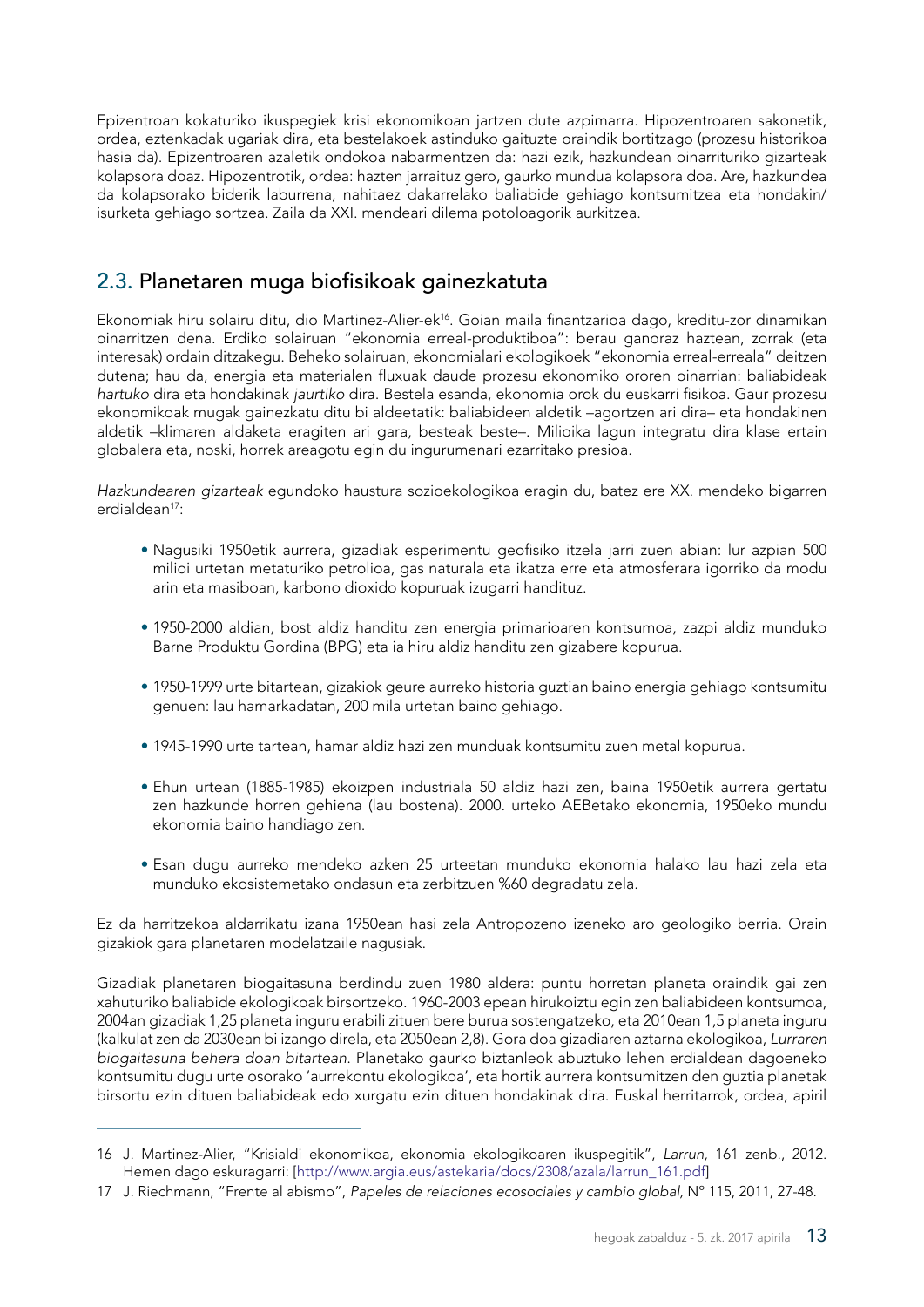alderako xahutua dugu gure 'aurrekontu ekologikoa'. Oro har, Mendebaldeko bizierara errenditutako pertsona bakoitzak kontsumitzen du *per capita* dagokiona baino askoz baliabide, energia eta material gehiago.

| 5. Grafikoa. Ehiztari-biltzaileen, nekazal gizarteen eta gizarte industrialen profil metabolikoak |                            |                          |                            |                        |  |  |
|---------------------------------------------------------------------------------------------------|----------------------------|--------------------------|----------------------------|------------------------|--|--|
|                                                                                                   | Neurri-unitatea            | Ehiztari-<br>biltzaileak | <b>Nekazal</b><br>gizartea | Gizarte<br>industriala |  |  |
| Energia totalaren erabilera per capita                                                            | GJ / biztanle / urte       | $10 - 20$                | 40-70                      | 150-400                |  |  |
| Materialen erabilera per capita                                                                   | Tn / biztanle / urte       | $0.5 - 1$                | $3-6$                      | $15 - 25$              |  |  |
| Populazio dentsitatea                                                                             | Biztanle / Km <sup>2</sup> | 0,025-0,0115             | $<$ 40                     | $<$ 400                |  |  |
| Nekazari populazioa                                                                               | %                          |                          | >80                        | $<$ 10                 |  |  |
| Energia totalaren erabilera azalera unitateko                                                     | $GJ/Ha$ / urte             | $<$ 0,01                 | <30                        | <600                   |  |  |
| Materialen erabilera azalera unitateko                                                            | Tn / ha / urte             | $<$ 0,001                | $\langle 2 \rangle$        | $50$                   |  |  |
| Biomasa (portzentajea energia erabileran)                                                         | %                          | >99                      | >95                        | 10-30                  |  |  |

Iturria: Carpintero & Riechmann (2013)

Rockstroöm-ek eta bere taldeak zehatz aztertu zuten planetaren mugetara zein eremutan heldu garen eta zenbatean gainezkatu dugun (Olabe, 2016). Ondokoak dira kontuan hartu zituzten azpi-sistema naturalak:

- Klima aldaketa.
- Ozeanoen azidotzea.
- Ozono estratosferikoaren agortzea.
- Nitrogenoaren eta fosforoaren zikloaren aldaketak.
- Ur gezaren eskasia.
- Lurren erabileran aldaketak.
- Bioaniztasunaren galera.
- Aerosolen metatzea atmosferan.
- Kutsadura kimikoa.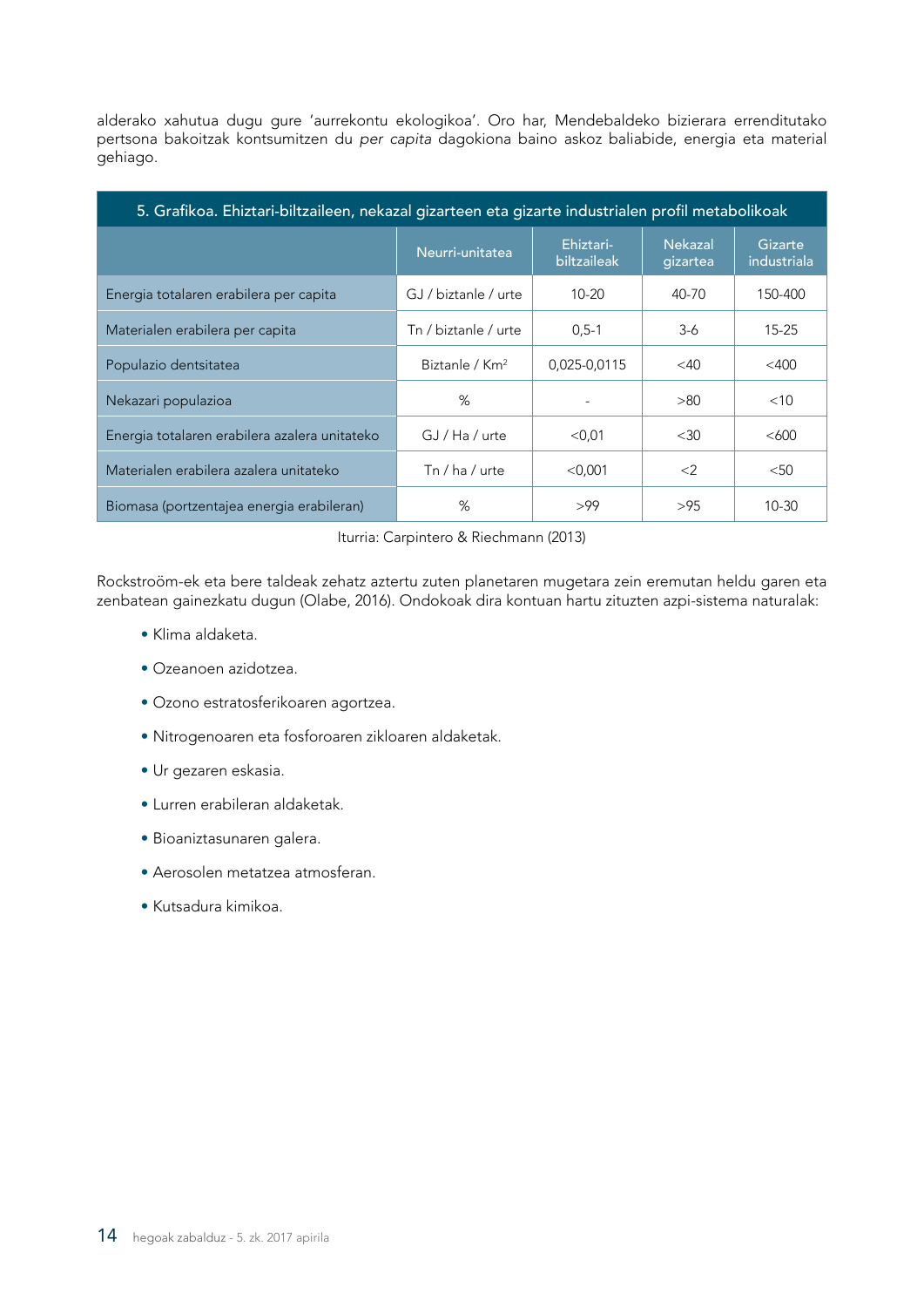

Iturria: Olabe (2016)

Irudian ikus daiteke dagoeneko zeharkatu ditugula zenbait atalase-maila kritiko (gune berdeak arlo bakoitzean gainditu behar ez den eremu segurua adierazten du, eta kolore gorriak zein puntutan aurkitzen garen). Hiru arlotan, hain zuzen: klimaren aldaketa, aniztasun biologikoa eta nitrogenoaren zikloaren aldaketa. Beste lautan laster gaindituko dira segurtasun mugak –ozeanoen azidotzea, ur gezaren erabilgarritasuna, lurren erabileran gertaturiko aldaketak eta fosforoaren zikloa–. Ozonoak soilik bizi du bilakaera positiboa. Eta beste bi arlo ebaluatu barik geratu dira –aerosolen metatzea eta kutsadura kimikoa–, ez baitago behar bezalako daturik.

Laburbilduz, biosfera sostengatzen duten euskarriak ezegonkortzen ari zaizkigu. Eta egoera ez da hobetzen ari, kontrakoa baizik. Kontu egin behar da, gainera, funtsezko euskarri horien suntsitzeak ez duela zertan lineala izan. Maila lokal eta erregionaleko zenbait esperientziek erakusten digute puntu batetik aurrera ekosistemak aldatu ohi direla modu garratz eta zakarrean (ez lineal eta gradualean), jauzi kualitatiboak emanez degradazio prozesuan.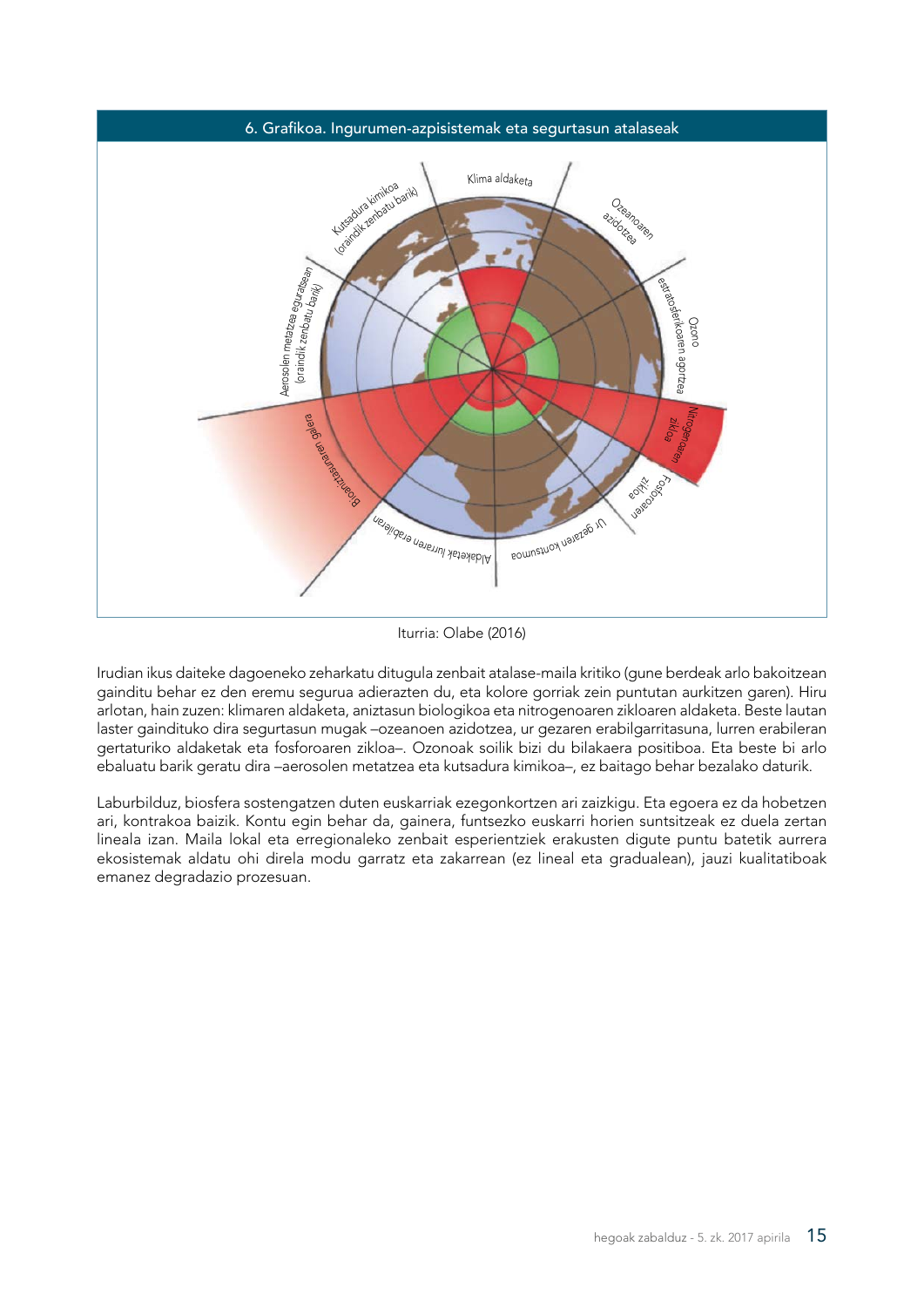### <span id="page-17-0"></span>2.4. Pronostikoak bete dira, besterik ez

Ustekabean heldu ote gara emergentzia globaleko egoerara?

Hau guztia bagenekien, besterik da ikusi nahi izan den. XX. mendeko zenbait ekarpenek garbi ikusi zuten garapen-ereduaren iraun ezina, eta proposamenak egin zituzten norabidea zuzendu eta Tikopiara gerturatzeko. Tartean da 1972an MITeko ikertzaileek Erromako Klubaren eskariz idatzitako *Hazkundearen mugak* lan sonatua, prospektibarako teknika modernoenak erabiliz18. Lan horren bidez kapitalismo liberalaren erraietatik etorri zen ohartarazpen oinarrizkoa: biosfera finituan ezinezkoa da hazkunde mugagabea. Berandu baino lehen arriskuan jarriko zen garapen eredu industrial modernoa, input gehiegi kontsumitzeagatik (baliabideen kontsumoa laster helduko zen gainezkatzera lurrak baliabideok berriztatzeko daukan gaitasuna), output gehiegi sortzeagatik (hondakinen sorkuntza laster helduko zen gainezkatzera lurrak hondakinok xurgatzeko duen gaitasuna), eta presio demografikoagatik. Bide beretik jarraituz gero, zioten, munduko ekonomiaren hazkundea moteldu egingo da, eta ondoren kolapsatu. Proposatu zuten "zero hazkunde" gisa formulatu zen paradigma berria (*zero economic growth*). Alegia, ez handitzea *per capita* errenta edota barne produktu gordina. Berrogei urte galdu dira.

Lan horrek zalaparta eta gutxiespen handia eragin zuen, baina funtsean denborak arrazoia eman die. Eta gaur askoz gertuago gaude Paskua paradigmatik. Urtetik urtera etengabe joan dira gutxitzen trantsizio ekosozial ordenatua eta kontrolatua antolatzeko aukerak, okertzen joan baitira bai baldintza sozio-ekologikoak (areagotzen joan da gizarte industrialaren talka biolentoa muga biofisikoekin) bai baldintza sozio-politikoak (indartuz joan da neoliberalismoa eta, merkatuari hauspoa emanez, uxatuz joan da garapenaren arautze global kontzientea)<sup>19</sup>.

# 3. Erreakzioak: berandu, eskas, desegoki

Okerrera goaz, beraz. Ugariak izan dira iraunkortasunaren izenean martxan jarritako planak, eskala guztietan, era guztietako erakundeen partetik, baina makinak ez du gelditzeko inongo seinalerik ematen. Ezta abiadura mantsotzeko seinalerik ere. Azken lau hamarkadatako erreakzioen bidetik antzu gabiltza, handitzen isurketak, xahutzen baliabideak, larriagotzen mehatxua, azeleratzen amildegirantz, entzungor eginez komunitate zientifikoaren ohartarazpen gero eta kezkatiagoei. Abisua ematen ari dira baita ekologista anti-sistema izateaz batere susmagarriak ez diren erakundeak ere. Nazioarteko Energiaren Agentziak, esaterako, garbi dio mundua porrot egiten ari dela energia-sistema bide iraunkorretik eramateko ahaleginean<sup>20</sup>.

Sistemak nagusiki bi bide erabiliz erantzun du: merkatua eta teknozientzia. Batetik, merkatuaren esku utzi du dilema ezin politikoaren konponbidea. Naturari prezioa jarri zaio (bere zikloei eta funtzioei), salerosi daitekeen merkantzia bihurtuz basoak, ura, euria, haziak edo airea. Naturaren finantzarizazioa eragiten du horrek, den-dena kontabilizatu, erosi eta saldu daiteke (karbono kredituak, ingurumen zerbitzuak, eta abar). Beraz, kapitalismo berdearen aburuz konponbidea da emergentzia globalera ekarri gaituen dinamika historikoa areagotzea. Baina emaitza da bizitzaren merkantilizazioa eta pribatizazioa, areagotuz kapitalaren metatze pribatua eta hondamendi ekologikoa.

Bestetik, promesa zientifiko eta teknologikoen esku utziko du dilema ezin politikoagoaren konponbidea. Esaterako, teknologiek ekarriko digute ekoefizientzian aurrera egitea –gutxiagorekin gehiago egitea– eta ekonomiaren desmaterializatzea. Bide horietatik bereizi egingo dira aberastasuna (handiagoa) eta inpaktu

<sup>18</sup> Donella H. Meadows, Dennis L. Meadows, Jorgen Randers, William B. Behrens: *The Limits to Growth. A Report for the Club of Rome's Project on the Predicament of Mankind,* Potomac, Londres, 1972 (gaztelerazko bertsioa: FCE, Ciudad de México, 1972). Birritan hobetu eta gaurkotu dute analisia: Dennis L. Meadows et. al, *Más allá de los límites del crecimiento,* Aguilar, Madril, 1992; Donella H. Meadows, Jorgen Randers eta Dennis L. Meadows: *Los límites del crecimiento 30 años después,* Galaxia Gutenberg, Bartzelona, 2006. Ikus baita ere: Ugo Bardi (2014), *Los límites del crecimiento retomados,* Los libros de la catarata, Madril.

<sup>19</sup> Britainiar parlamentuan bada "Limits to Growth" deituriko batzordea, gogoeta interesgarriekin: [[http://](http://limits2growth.org.uk/literature/) [limits2growth.org.uk/literature/](http://limits2growth.org.uk/literature/)]

<sup>20</sup> Bere webgunean kontsulta daitezke urteroko txostenak: [[www.iea.org\]](http://www.iea.org)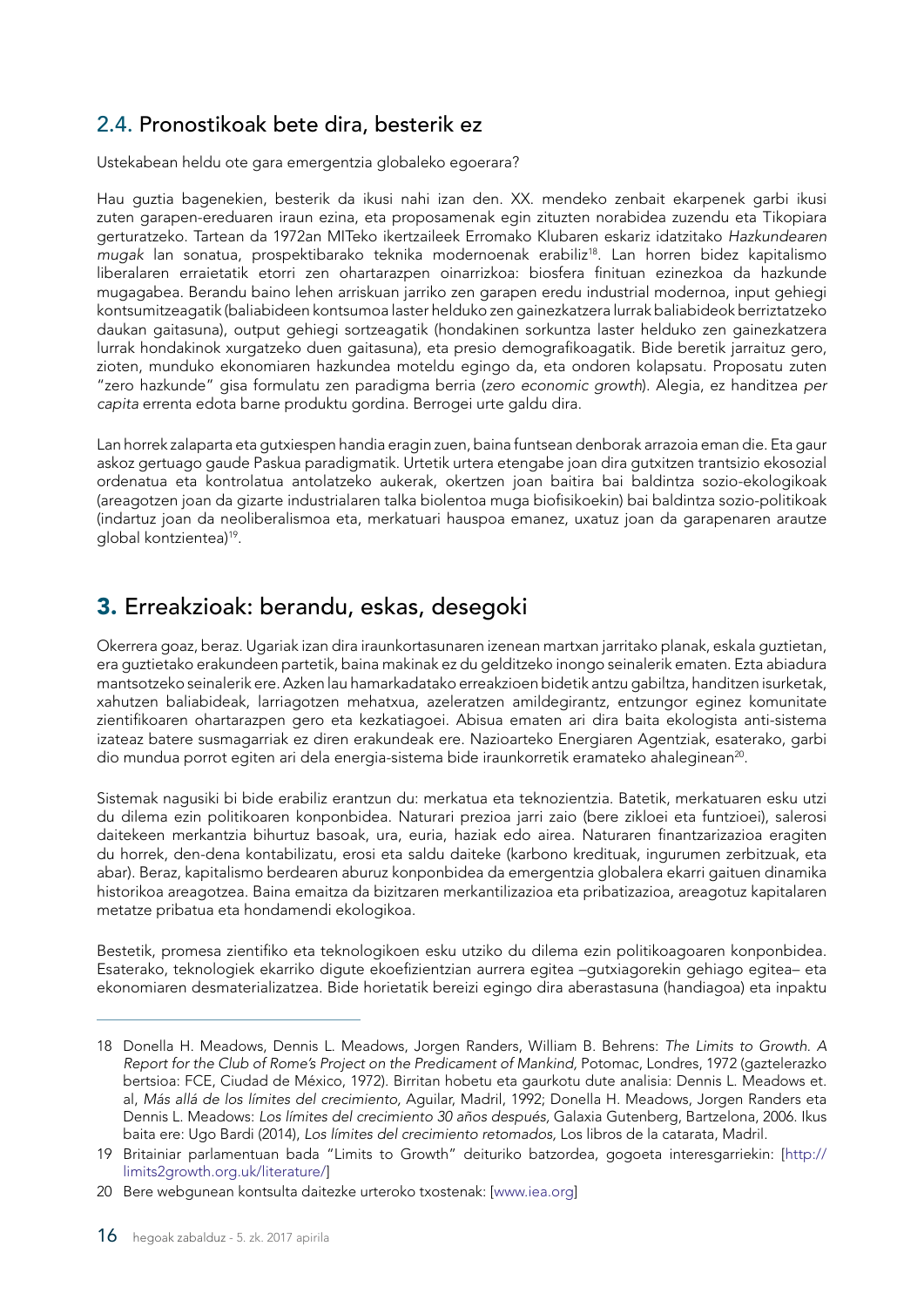ekologikoa (txikiagoa). Posible egingo da hazkunde ekonomiko mugagabea eta, aldi berean, inpaktua gutxitzea.

Kontua da, baina, ikuspegi hori nekez sostengatzen dela datuetan, nazionaletik zein globaletik begiratuta (nahiz desmaterializatzearen estrategiak zenbait onura ekarri dituen). 1990-2010 epean, euskal ekonomiaren eskala fisikoak gora egin zuen (nagusiki 1990-2007 tartean); hortik aurrera jaitsiera dago, ekonomia zertxobait desmaterializatuko da, baina krisia da horren arrazoi nagusia (Arto, 2015). Hau da, hazkorra den euskal metabolismo sozioekonomikoak gero eta 'natura kopuru' gehiago darabil ongizatea sortzeko. Ingurumenaren degradatze hazkorra eragiten ari gara geure ongizatea ziurtatzeko edo handitzeko<sup>21</sup>.

Talaia globaletik ikusita beste horrenbeste, ekonomiaren eskala fisikoa hazten ari da, eta ondorioz, baita ekonomiak ingurumenean duen inpaktua ere. Ez da egia ekonomia desmaterializatzen ari denik, bere eskala fisikoa txikitzen ari denik alegia. Prozesu ekonomikoak gero eta baliabide material eta energetiko gehiago erabiltzen du, ez gutxiago.

Ekoefizientzia behar-beharrezkoa da, baina garrantzitsua da ulertzea *Jevons* Paradoxa (edo errebote efektua). Hamaika alorretan gertatu ohi da, auto ekoizpena da aipatuenetakoa: gaurko autoak inoizko efizienteenak dira erregai kontsumoari dagokionez, baina aurrezpen indibidualak erraz gaindituko dira handituz autoarekin eginiko kilometro kopurua eta handituz bideetan dabilen auto kopurua. Bestela esanda, gehiago kontsumitzen dugu efizienteagoak garelako.

EAE adibide gisa hartuta, hobekuntza handiak gertatu dira intentsitate energetikoari dagokionez: 2008an, 1980an baino askoz energia gutxiago behar zen BPGaren kantitate bera ekoizteko (%81 gutxiago). Baina, 1980arekin alderatuta aberastasun materialak halako 2,4 egin zuenez gora, osotara 2008an ez genuen energia gutxiago kontsumitu, ezpada gehiago<sup>22</sup>. Hau da, gero eta energia eta 'natura kopuru' gehiago darabilgu, ez alderantziz, nahiz ekoefizientzian izugarri egin dugun aurrera. Konputu globala ez da gutxitzen, kontrakoa baizik.

Batzuen iritzian, Europako ekonomiak demostratu du deslotu daitekeela hazkunde ekonomikoa kalte ekologikoetatik: 1990-2014 urte bitartean, Barne Produktu Gordina %46 hazi zen, eta negutegi efektuko gasen isurketak %23 murriztu ziren (Olabe, 2016). Beraz, hazkundea bateragarria al da klima zaintzearekin? Ez da hain erraza. Izan ere, Europak deslokalizatu egin du bere industriaren zati handia, bere inpaktuak eta isurketak beste lurralde batzuetara eramanez. Are, Europaren ongizatea elikatzen da Txinaren eta beste herrialde batzuen esportazioekin, eta, ondorioz, kontabilizatu behar lirateke inportaturiko ondasunok barnehartzen dituzten isurketak. Aldagai horiek kontenplatuz gero, nekez esan liteke europarron ekonomiak eta bizierek isurketak gutxitu dituztenik.

Ondokoaz informatzen gaituzte halako datuek: *modernizazio ekologikoa, garapen iraunkorra* eta gisako paradigmekin urteak badaramatzagu ere, hobekuntzak urruti daude arazoa *garaiz* eta *ganoraz* konpontzetik. Politikak politika, areagotzen ari da hondatze ekologikoa. Orain arteko bide erreformista tradizionalek huts egin dute, eta aurrerantzean ere nekez helduko dira konpentsatzera degradazioaren erritmoa eta bizitasuna. Ez dirudi auzia konponduko denik *gehiago eginez ildo beretik*. Erantzunak mantentzen baitira aldaketa funtsezkoak eragiteko gai ez diren eremuan. Datuak eskuetan, ez da arrazoizkoa pentsatzea ataka hain larritik aterako gaituztenik hona ekarri gaituzten izateko eta egiteko moduek. Dagoeneko badakigu suntsipen ahalmena konpentsatzeko sortu diren logikak eta mekanismoak ez direla heltzen (benetako) konponbide izatera.

<sup>21</sup> Euskal ekonomiaren eskala fisikoa altua da oso, sektore industrialak eta eraikuntzak pisu handia dutelako (sektore horiek energia eta materialak modu intentsiboan erabiltzen dituzte). Gainera, erabilitako material eta energia baliabide gehienak kanpotik datoz, horra dependentziaren beste adierazle bat. Azkenik, euskal industria-jarduerek hondakin mordoa eragin eta substantzia asko isurtzen dituzte, eta substantziok dituzten ezaugarri fisiko-kimikoak direla-eta, arriskutsuak dira bai giza osasunarentzat nola ekosistementzat (Arto, 2015).

<sup>22</sup> Errenta per capitaren hazkundeak eta energiaren prezio erlatiboki txikiak eragin zuten 1985etik aurrera energiaren kontsumoan gorakada nabarmena, batez ere garraioan eta etxean, bi eremuetan bikoiztu egin baita energiaren kontsumoa 1980tik 2008ra. Datuok ondoko lanean aurki daitezke: Iñaki Barredo, "La política energética vasca. La historia de una gran transformación y los retos de un cambio de paradigma", *Ekonomiaz*, 25 zenb., 2010, 416-441.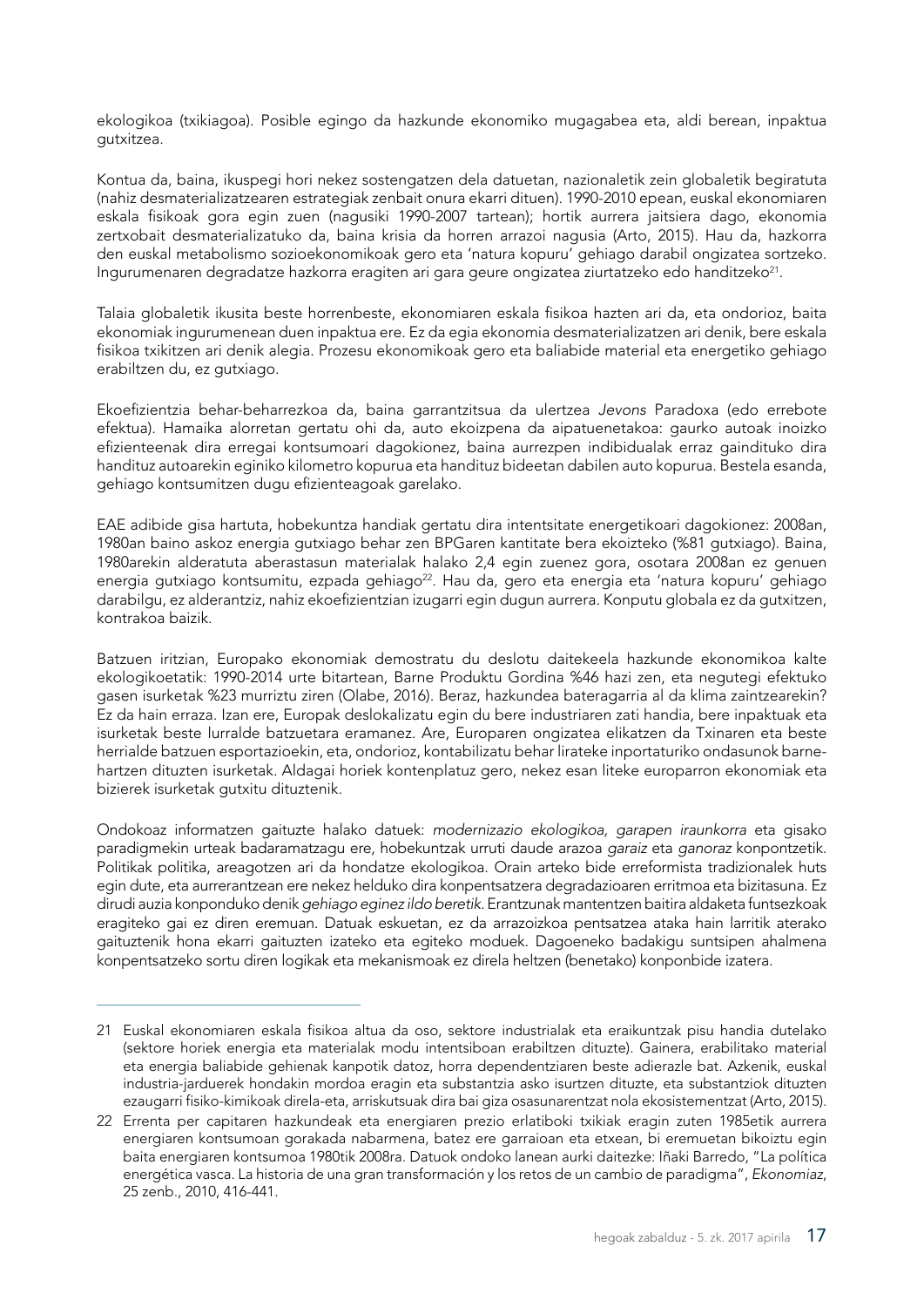<span id="page-19-0"></span>Ez dirudi gaurko sistemak bere baitan kontzeptu eta errezeta egokirik duenik berak sorturiko krisi askotariko eta sistemikotik ateratzeko. Funtsean, nabarmentzen doa desafioa dela hazkunderik gabeko oparotasuna eraikitzea, lehentasuna emanez egitasmo distributiboari (ez hazkundeari). Aurrerantzean kontua ez da izango halako erakunde publiko edo pribatuak barneratu ote duen mezu 'berdea' edo 'eko' jarrera, baizik eta zein eratan egin duen, kipularen gainazalean geratzea edo muinera heltzea hobetsi duen. XXI. mendean arazoa ez da izango ekintza falta, ezpada ekintza *eraginkorren* falta. Orain arteko kontsumo eta ekoizpen ereduekin jarraituz gero, suntsituko dugu gizakion ongizaterako aukera oro.

Saihestezina izanik desazkunde material eta energetikoa, eztabaidagai dagoena ez da Mendebaldeko gizarte ereduak eta honi loturiko bizierak iraungo duten ala ez, baizik eta bere azkena zelan gauzatuko den. Bi aukera baitaude, aukerok muturreraino sinpletuta:

- Trantsizio/beheraldi/kolapso ordenatua eragin dezakegu (Tikopia). Beheraldi suabea, nolabait. Era elkartuan sor ditzakegu ekoizteko, kontsumitzeko eta bizitzeko bestelako moduak. Inteligentzia politikoa baliabide nagusi hartuta eta ekonomiaren planifikazio demokratikorako tresnak eskuetan, ongizatea birdefinituko lukeen trantsizioa litzateke, baieztatuz ondo bizi gaitezkeela, baita hobeto ere, gutxiagorekin. Faxismoaren tentaldia saihestu eta bulkada distributibo handia behar litzateke, tikopiarren antzera: txerriak gutxi batzuentzat ez, guztiontzat bizitza duina. Ekarri behar lirateke behera aldi berean aztarna ekologikoa, Gini koefizientea (ezberdintasunak) eta lanaldia (lan mota guztien banaketa eraginez).
- Edo behartuta egin beharko dugu bide hori, trantsizio/beheraldi/kolapso desordenatuaren bidez (Paskua). Kasu horretan, jasan beharko dugu sufrimendu, injustizia, desordena sistemiko eta militarismo gehiago, eskas diren baliabideak eskuratzeko gatazkei emanda bizi den munduan. Kolapso katastrofiko arin eta erabatekoaren tesia dago beheraldi desordenatuaren muturrean.

Etorkizuna etor daiteke pintzel biekin koloreztatua, noski. Trantsizio ordenatu batek jakituria handia eskatuko luke (noiz eta eskasia garaian), beharbada sekula erakutsi ez dugun aurreikuspen gaitasuna, planifikatzeko ahalmena, konbikzio demokratikoa, kohesio soziala, eta gatazkak modu baketsuan kudeatzeko gaitasuna. Eta tonaka behar genuke nazioarteko elkartasuna, arma biltegiak gainezka daudenean. Lankidetza eta adostasun altuko aterabideak hautatuko ez balira birbanatze gatazka larriak aurreikus daitezke, bai estatuen artean nola estatu barneko sektore ezberdinen artean. Dagoeneko horretantxe gaude.

# 4. Kolapso desordenatuan ez amiltzeko zenbait oinarrizko abiapuntu

Kontu konplexua da trantsizio ekosoziala. Galdera asko pilatzen dira auziaren inguruan. Esaterako: ikusita aldaketa handiak eragin zituzten prozesu historikoak ez zirela planifikatuak izan (iraultza neolitikoa eta industriala), antolatu eta kontrolatu ote daiteke trantsizio ekosozial hain konplexua? Ba ote dago trantsizioa lortzerik, ikusita zein desproportzio handia dagoen egin beharreko aldaketen (ugariak eta sakonak) eta daukagun denbora urriaren artean (hurrengo bi hamarkadak berebizikoak izango dira)? Garaiz al gaude beheraldi suabe eta ordenaturako, ala dagoeneko kolapso zakarrerako prestatu beharko ginateke jendarteen erresilientzia ahalik eta gehien handituz? Elite politiko eta ekonomikoen erresistentziek ahalbidetuko ote dute *garaiz eta ganoraz* erantzun ahal izatea (baldintza sozio-politikoak)? Eta hobetze material etengabea nahi luketen herritarren erresistentziek (baldintza sozio-kulturalak)? Zelan lortu trantsizio ahalik eta justu eta baketsurako beharrezkoa den boterea? Erakundeak konkistatzearen aldeko estrategia politiko-instituzionala lehenetsi, ala herritarren ahalduntzea sustatu autogestio komunitarioko esperientzien bidez? Zelan uztartu biak? Neoliberalismoarekin sumindutakoen artean zenbaterainokoa da krisi ekosoziala lehentasun politiko? Eredu energetiko-produktiboa aldatzeko inbertsio handiak behar dira: posible ote da? Eta beharko dira erregai fosilak, baita ekoizpen gailurretik oso gertu dauden bestelako materialak ere: zenbateko marjina dugu, kontuan izanik dagoeneko klima aldatzen ari dela eta urritzen hainbat material?

Idazki honen helburua, noski, ez da horiei guztiei erantzutea. Konformatuko gara ondoko galderari erreparatzearekin: zeintzuk dira, pixka bat tikopiar izan nahi badugu, trantsizio albait ordenatuena egiteko oinarrizko abiapuntu ezinbestekoak?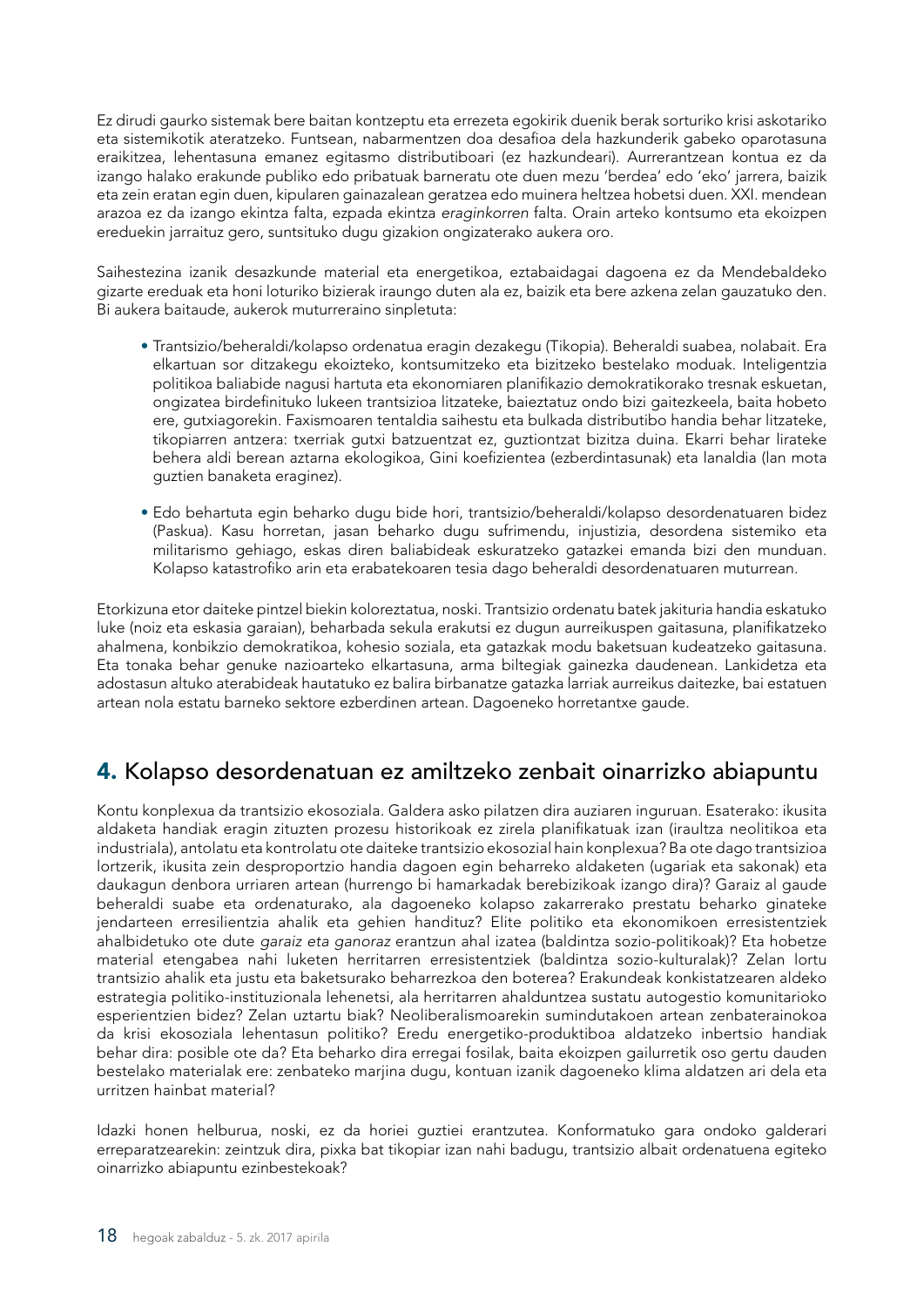## <span id="page-20-0"></span>4.1. Ondo defini dezagun jasangarritasuna

Hitzetik hortzera darabiltzagu "iraunkor" edo "jasangarri" berbak, eta dagoeneko ezer gutxi esaten dute. Sinple esanda, sistema sozioekonomiko bat iraunkorra da *euskarri dituen oinarri ekologikoak hondatzen ez dituenean, horregatik denboran iraun dezake*. Oraindik samurrago: iraunkortasuna da ondo bizitzea, guztiok, muga biofisikoen barruan.

Ordea, iraunkortasunaren ikusmolde batzuk erreakzio defentsiboetatik eraiki dira (Bermejo et al., 2010). Adibidez, *modernizazio ekologikoaren* paradigmak diosku iraunkortasunak hiru dimentsio ezberdin dituela (elkarrekin lotuta dauden hiru eraztun marraztu ohi dira)<sup>23</sup>: ekonomikoa, soziala eta ingurumenezkoa, eta hiruretan eragin behar da euretako bakoitzak besteen indarra oreka dezan. Funtsezko fikzioari eusten zaio bide horretatik: ekonomia eremu autonomoa da, sistema sozial eta naturaletatik desloturik dago. Lauso utziko da hierarkia funtsezkoa: iraunkortasun ekonomiko eta soziala ezinezkoa da ingurune biofisikotik at. Eta, bere muturrean, zirkuluaren koadratura defendatuko da: ez dago iraunkortasunik hazkunde ekonomikorik gabe. Era horretako kontzepzioek atzerapen kontzeptual handia dakarte ez soilik Meadows-ek duela 40 urte baino gehiago eginiko ekarpenarekin alderatuta, baita 1987an NBErako hainbat naziok eginiko Burtland txostenaren oinarri kontzeptualekin alderatuta ere (Bermejo et al., 2010).

Benetako iraunkortasunak panpina errusiarraren itxura du: sistema ekonomikoa panpinarik txikiena da, eta sistema soziala deritzan panpinak barne bilduko du; panpinarik handiena den sistema naturalak barne bilduko ditu sistema soziala eta ekonomikoa. Irudi horrek zera esan nahi du: giza premiak asetzera zuzenduko den ekonomia asmatzean datza gakoa, betiere muga ekologikoak errespetatuz. Alegia, ekonomia doitzea bai giza premietara nola biosferara, alderantziz beharrean.



Iturria: Azkarraga et al., 2011

Historian zehar, giza komunitateek kontzientzia bizia izan dute ekosistemen eta lurraldearen garrantziaz. Beraien eko-dependentzia datu berehalakoa eta ezin ukigarriagoa zen, nekez jar zitekeena zalantzan, beraien eguneroko biziraupenak lotura estu-estua baitzuen bertatik bertarako baliabideak eskuratzeko gaitasunarekin eta lurraren emariarekin. Modernizazio industrialak ez zuen soilik lausotu gizakion izaera inter-dependentea (indibidualizazioa masiboki biziagotuz), aldi berean gure izaera eko-dependentea ahaztea eragin du.

<sup>23</sup> Definizio hori darabilte Europako Batasunak, Munduko Bankuak eta ELGAko herrialdeek.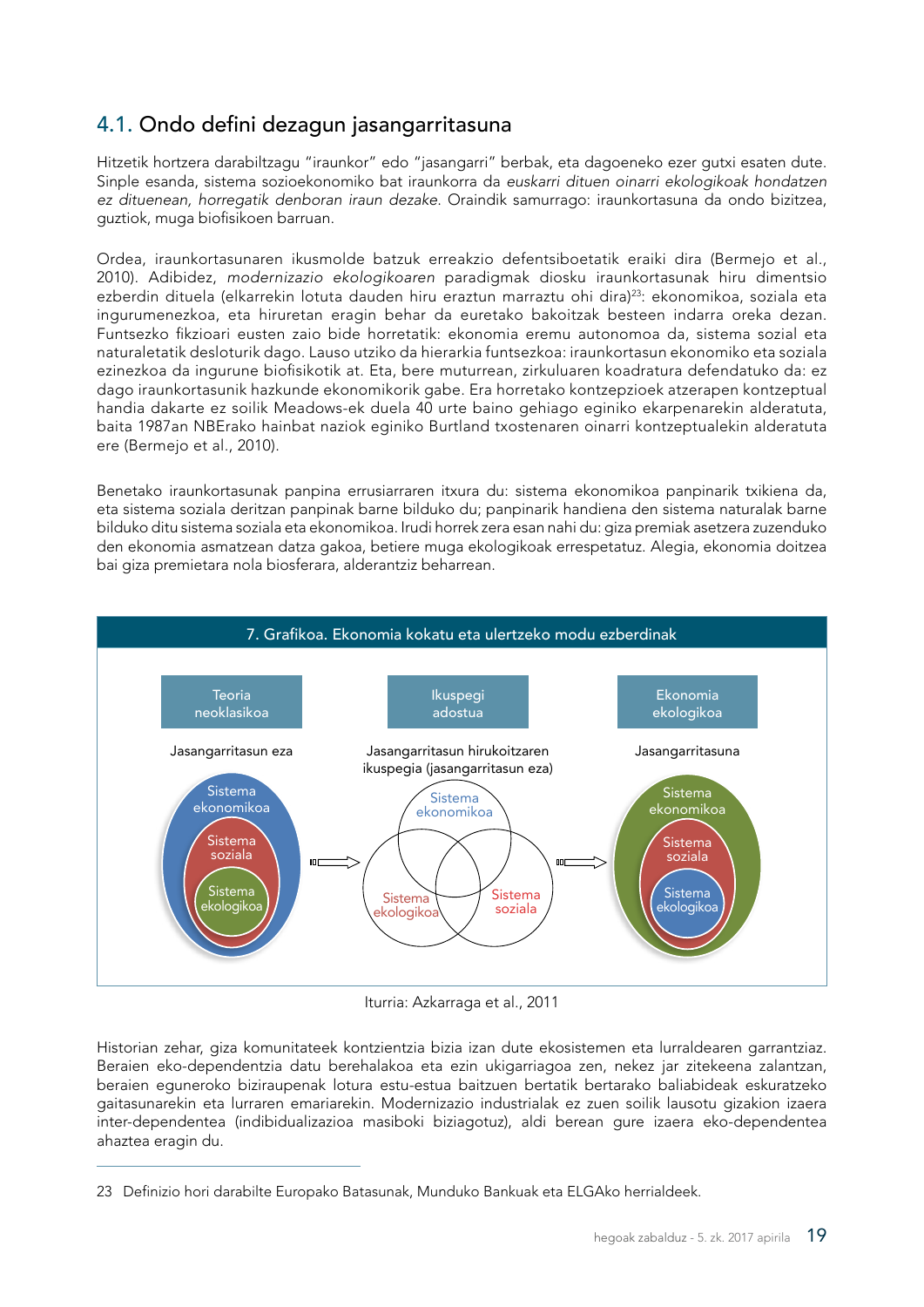<span id="page-21-0"></span>Sistema naturaletik deslotzea bai gizakia bai gizartea, beharbada horixe izan da modernitate garaileak egin duen akats epistemologiko eta praktikorik larriena, giza komunitateak ezin baitira hutsarte ekologikoan bizi. Oinarri bio-fisikorik gabeko gizartea (eta gizakia) espejismo antropozentrikoa da, edo ilusio metafisikoa (Gonzalez de Molina eta Toledo, 2011). Kontzeptu oinarrizko horiek sakon barneratu ezik nekez eraikiko da oreka sozial eta ekologikorik.

# 4.2. Kapitalismoa izan ote daiteke jasangarri?

Posible ote da kapitalismoa aldatzea edo berrarautzea, izan dadin justua sozial ikuspegitik eta jasangarria ekologikotik? Demagun klima aldaketa: posible al da dinamika kapitalistaren baitan konpontzea gure biziraupenerako hain garrantzitsua dena?

Pariseko akordioa (2015) zientziaren aurkakoa izan zen, komunitate zientifikoak baitio lur azpian utzi behar genituzkeela erreserba fosilen %80a ("soilik" bi graduko igoerari eutsi nahi izanez gero). Aldiz, Pariseko akordioak aipatu ere ez ditu egiten erregai fosilak. Arazoa da erreserbok korporazio publiko eta pribatu boteretsuen eskuetan daudela. Teknikoki lur azpian daude, baina ekonomikoki balantze korporatiboetan txertatuta: enpresa transnazional handiek erreserba horietako asko dagoeneko euren patrimonioan sartuta dituzte eta burtsan balioztaturik. Ondorioz, lur azpian uzteak esan nahi luke berehala eragitea krisi finantzario sistemikoa. Zinez litzateke xaloa pentsatzea jabeek uko egingo diotela aktibo hori ustiatzeari eta etekinak eskuratzeari. Ez da ahaztu behar enpresak *legez* daudela diseinaturik euren lehen ardura izan dadin jabeen etekina, ez ekosistemak, langileak, edo herrialdeak. Lortuko al da hondamendia saihestea erraldoi horiek desjabetu barik eta, beraz, inpugnatu barik ondasun funtsezkoen jabego pribatua eta kapital metaketaren logika sakratua?

Izan, posible da Tikopia: 2050erako %100 berriztagarria den energia eredua, urte horretarako eraginez ekonomiaren erabateko deskarbonizazioa eta, ondorioz, aldaketa erraldoiak gizartean eta bizimoduetan. Arazoa ez da teknikoa, ezpada politikoa. Behar dugu sortu askoz energia eta material gutxiago kontsumituko dituzten bizibideak eta ekonomiak. Bi graduko tenperatura igoera saihesteko munduko Barne Produktu Gordina urtero %3 baino gehiago jaitsi behar litzateke; hau da, %77ko jaitsiera gaur hasi eta 2050. urtera arteko epean24. Michel Husson ekonomialari frantsesak dio dilema zaila daukagula eta aukeratu beharra dugula: hazkundea eta honi loturiko klimaren hondamena, edo BPGaren jaitsiera eta horrek izan ditzakeen ondorio sozialak. Paskua ala Tikopia.

Beste autore batzuek bateragarri ikusten dute ekonomia kapitalista (berezkoa duen kapitalaren akumulazio eta hazkunde etengabea) eta iraunkortasuna. Tartean da Antxon Olabe donostiarra, ingurumen ekonomialaria eta klima aldaketan aditua (Olabe, 2016). Bere ustez, biosfera zaintzeak ez du esan nahi garapen ekonomikoa oztopatzea. Ekonomiak sintesi berria behar luke: 1929ko Depresio Handiaren ostean sintesi keynesiarrarekin gertatu bezala (logika ekonomikoak eta sozialak uztartuz), garapen-ereduak barne hartu behar ditu muga ekologikoak eta, beraz, bermatu behar du babestuko direla biosferaren euskarri diren funtzioak (1.3 atalean aipatu ditugunak). Behin mugak ezarrita, merkatu ekonomiak bere metabolismoan integratuko ditu modu kolektiboan ezarritako mugok. Alegia, otzandu daiteke piztia.

Eskertzekoa da baikortasuna, eta behar dira ikuspegi posibilistak. Ez dirudi, baina, errealitateak baieztatzen duenik. Klimaren auzian orain arteko erantzun-bideek bateragarri egin nahi izan dituzte hiru helburu nagusi: isurketak murriztu, murrizketok ekitatez egin, eta hazkunde ekonomikoa ez gelditu. Esperientziak eta datuek demostratzen dute hirurak aldi berean ezin direla txirikordatu25:

• Bateragarri egin daitezke hazkundea eta iraunkortasun ekologikoa, baina ekitatearen helburua sakrifikatuz, planetak ez baitu ematen guztiok aberatsak izan gaitezen.

<sup>24</sup> L. A. Valencia, "Capitalismo y cambio climático", 2015 (2016ko irailaren 29an kontsultatua), hemen dago eskuragarri: [\[http://www.rebelion.org/noticia.php?id=206578](http://www.rebelion.org/noticia.php?id=206578)]

<sup>25</sup> G. Honty eta E. Gudynas: "Acuerdo de Paris en cambio climático: aplausos errados", 2015 (2016ko apirilaren 30ean kontsultatua). Hemen dago eskuragarri: [[http://www.alainet.org/es/articulo/174252#sthash.G6SckLhf.dpuf\]](http://www.alainet.org/es/articulo/174252#sthash.G6SckLhf.dpuf)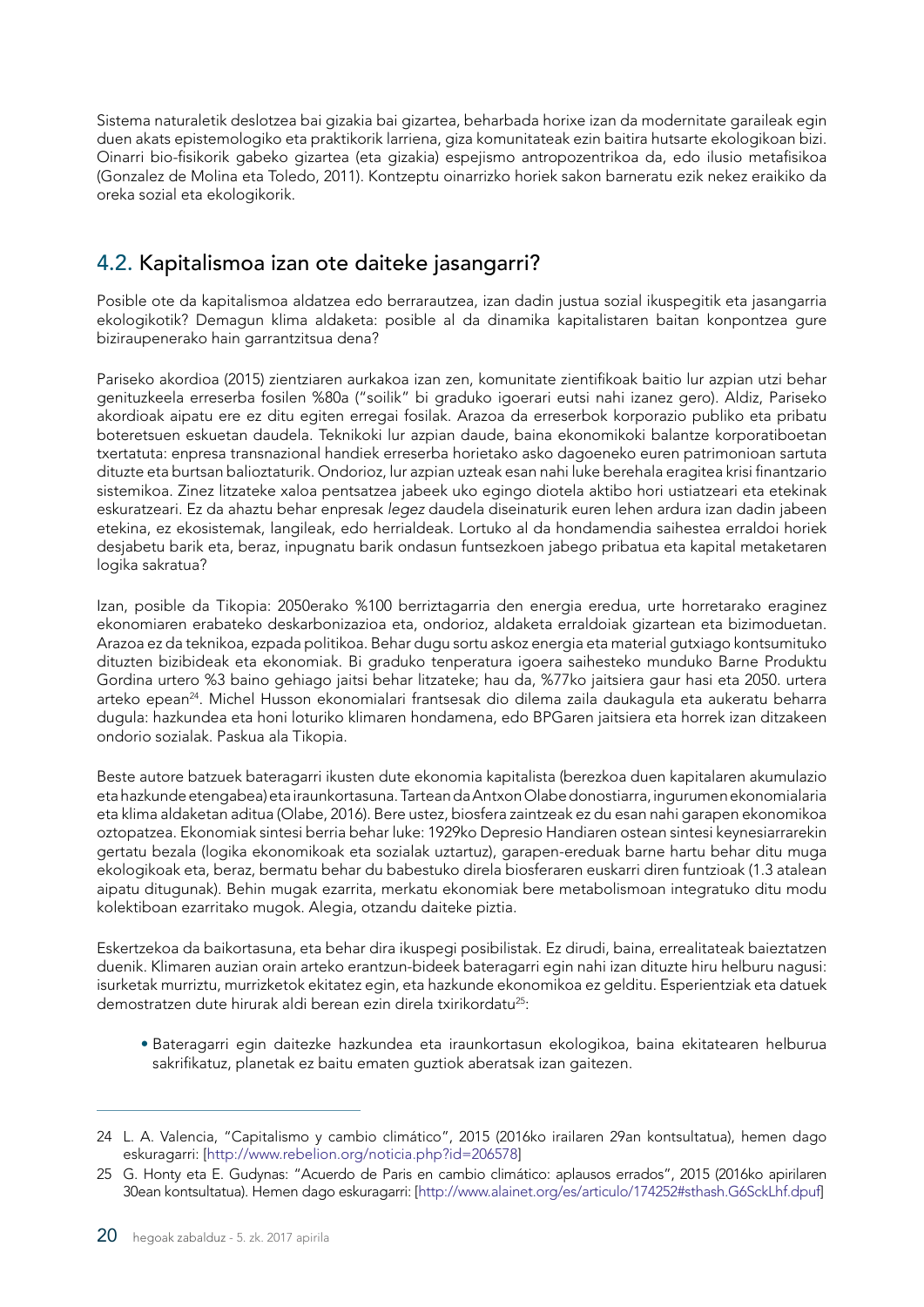- <span id="page-22-0"></span>• Bateragarri egin daitezke hazkundea eta ekitatea, baina planeta hondatuz.
- Bateragarri egin daitezke iraunkortasun ekologikoa eta ekitatea, baina horretarako hazkundea gelditu eta daukagun aberastasuna ondo banatu behar litzateke.

Ekuazioa nahiko garbia da: kapitalismoak hazkundea behar du, bere instituzio zentrala den enpresak irabazten jarrai dezan, eta hazkundeak klima hondatzea dakar (nahiz ekoefizientzian aurrera egin). Nekez konponduko da klima, nahiago izanez gero produktibismoa salbatu, hazkunde etengabea gurtu eta biziera kontsumista jarri bizitza onaren eredu gisa. Klimak, iraunkortasunak oro har, auto-mugatzea eskatzen baitu. Beharbada klimak demostratzen du beste ezerk baino hobeto hazkundea antiekonomiko bihurtu zaigula, hanka bikoon sostengu diren oinarri biofisikoak suntsitzen baititu. Minbiziaren irudiak ondo laburbiltzen du hazkundearen deriba: zelulak hazteari ekin diote era desordenatuan, zelulon sostengu den organismoa suntsitzeraino eta, ezinbestean, zelulon euron heriotza eragiteraino.

### 4.3. Aztarna ekologikoa ipar

Geure talaiatxoa ez da nolanahikoa: 2007an Euskal Autonomia Erkidegoa hirugarren tokian zegoen mundumailan Giza Garapenaren Indizeari dagokionez (GGI), Norvegiaren eta Islandiaren ostean26. Brontzezko dominarekin Kanada, Suitza eta Alemaniaren aurretik zegoen EAE, hau da, aberatsenen artean aberatsak (krisiaren aurretik, bederen). Garapen onaren eredu gisa jarri zen<sup>27</sup>.

Urte horretan bertan (2007) ezagutu genuen Bizkaiko aztarna ekologikoa (behar dugun lurralde produktiboa, gure jarduera ekonomikoak eta bizierak aurrera eroateko: uztak, larrea, basoak, itsasoa): 4,8 hektareakoa zen pertsonako. Haren biogaitasuna, berriz, hektarea batekoa zen pertsonako (lurraldeak duen gaitasuna, batetik, baliabide biologiko erabilgarriak ekoizteko eta, bestetik, hondakinak xurgatzeko). Horrek esan nahi du bizkaitarrek daukaten lurraldea halako 3,8 erabiltzen dutela (3,8ko zor ekologikoa dute, bestela esatearren).

Beraz, GGI podiumean 2007ko brontzezko dominak aipatu gabe utzi zuen jada jakina dena: hiru planeta inguru beharko genituzke munduko biztanle guztiek euskal herritarron ongizate material bera izango balute.

Ameskeria da munduaren mendebaldartzea, zazpi mila milioi lagunek ezin baitute autoa izan eta astero lautan haragia jan. Ez dago ur, lur, baso, energia, baliabide edo lehengai nahikorik hainbeste hanka bikok Mendebaldeko kontsumoa praktika dezaten; ezta hondakinak xurgatzeko aski gaitasun ere. Gauzak horrela, orokortzeko modukoa ez dena ez da eskubidea, pribilegioa baizik.

<sup>26</sup> Nazio Batuen Erakundeak darabil aipatutako indizea, eta gizakiontzat funtsezkoak diren gauzak neurtzen ditu: jaiotzean dugun bizi-itxaropena, komunitate jakin baten hezkuntza-maila, eta *per capita* BPG (maila materiala). Datua EUSTATen aurki daiteke: [http://eu.eustat.eus/elementos/ele0004300/ti\_Euskal\_AEk\_hirugarren\_dirau [herrialdeen\\_2007ko\\_Giza\\_Garapenaren\\_Indizean/not0004395\\_e.html](http://eu.eustat.eus/elementos/ele0004300/ti_Euskal_AEk_hirugarren_dirau_herrialdeen_2007ko_Giza_Gar)] (2016ko irailean ikusia).

<sup>27</sup> Ondoren etorri diren neurketek gutxi-asko berretsi egin dute EAEren posizio ona, nahiz pixka bat beherago kokatu duten: 2010-2014 urte bitartean, hamargarrena izatetik zortzigarren izatera igaro zen (EUSTATeko datuak, ikus: [\[http://eu.eustat.eus/elementos/ele0013500/ti\\_Euskal\\_AEk\\_lortzen\\_du\\_munduko\\_maila\\_](http://eu.eustat.eus/elementos/ele0013500/ti_Euskal_AEk_lortzen_du_munduko_maila_altuenetakoa_giza_garapenean/not0013564_e.html#axzz4LuiIEkzg) [altuenetakoa\\_giza\\_garapenean/not0013564\\_e.html#axzz4LuiIEkzg](http://eu.eustat.eus/elementos/ele0013500/ti_Euskal_AEk_lortzen_du_munduko_maila_altuenetakoa_giza_garapenean/not0013564_e.html#axzz4LuiIEkzg)].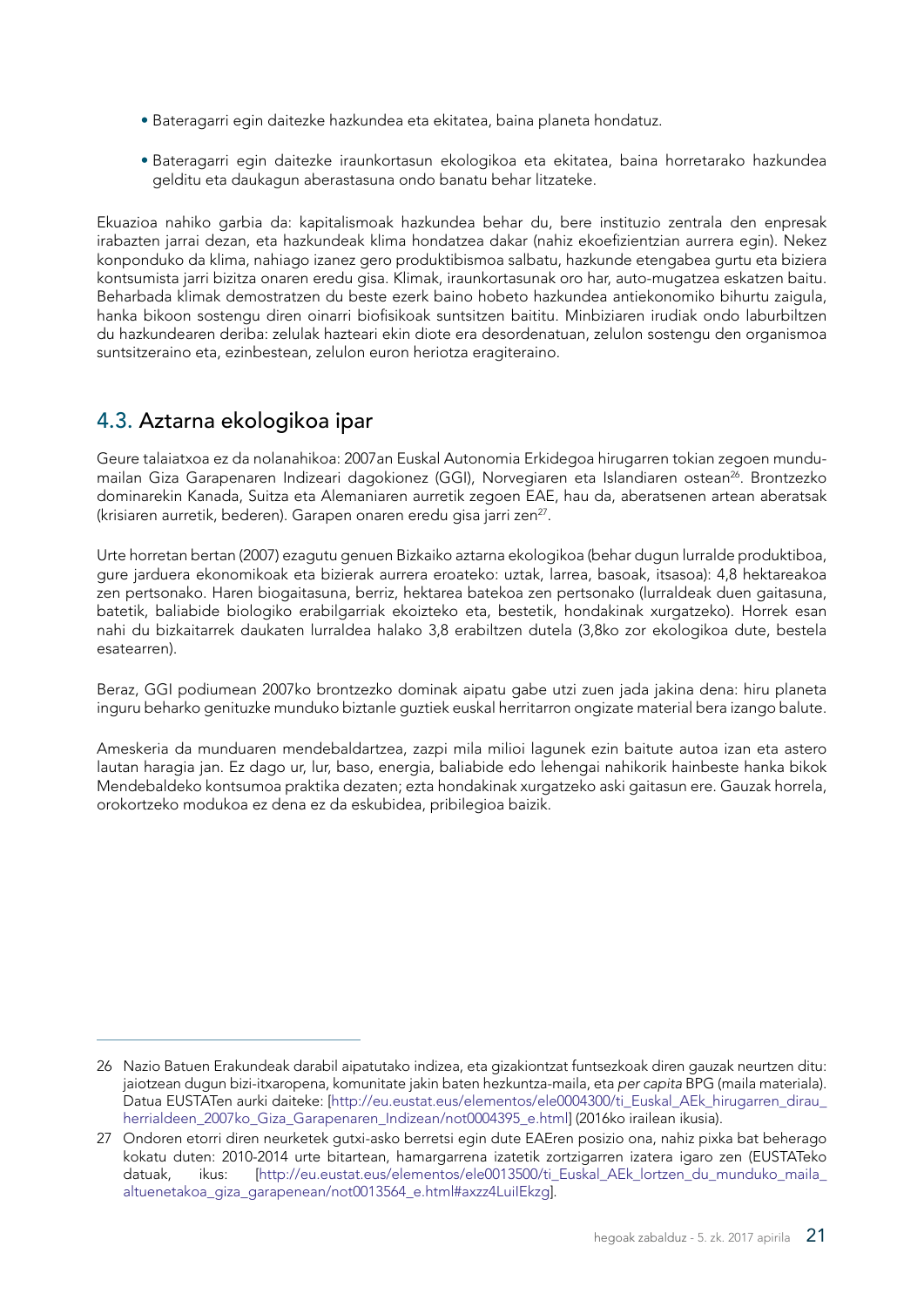<span id="page-23-0"></span>

Iturria: [[http://www.footprintnetwork.org/our-work/sustainable-development/\]](http://www.footprintnetwork.org/our-work/sustainable-development/) 28

## 4.4. Keynes berreskuratu?

Pribilegioak pribilegio, euskal gizarteko zein Mendebaldeko gizarte "aurreratuetako" sektore gehienek egiten dute hasperen BPGaren hazkundearekin, izan neoliberal, sozialdemokrata, marxista edo demokratakristau. Izan alderdi, izan sindikatu. "Aurrerakoi" deituriko pentsabidea ere inoizko kontserbadoreen ageri da: buelta gaitezen printzipio neoliberalek zeru-lurrak konkistatu aurreko garaira, berreskura ditzagun logika keynesiarrak, ekonomia eta ekoizpena estimulatuz, kreditua haizatuz, handituz erosahalmena, indartuz inbertsio publikoak, sustatuz kontsumoa. Ekonomiaren apalaldiari aurre egin diezaiogun eskaria berpiztuz eta, inbertsio publikoek gehiago zorpetzea eskatuz gero, hazkunde ekonomikoak estaliko ditu zorra eta bere interesak.

Gehiengoarentzat proiektua da ongizate Estatua defenditzea, berreskuratzea. Proiektua noblea da, baina baditu gutxienez hiru eragozpen:

• Ongizate Estatua ez da soilik eraiki langile mugimenduaren borroka luze bezain epikoari esker. Lehengaiak eta funtsezko fluxu energetikoak herrialde pobretuetatik aberatsetara etorri dira, ez alderantziz, eta halaxe jarraitzen du izaten<sup>29</sup>. Ez da kasualitatea giza migrazio masiboek norabide bera hartu izana. Ongizate Estatuak hanka bat izan du justizia sozial nazionalean eta bestea injustizia globalean. Mendebaldar langilea aldi berean izan da eskubidez hornitu beharreko katebegi ahulena eta pribilegioz jantzi den jauntxoa. Non jartzen diren begiak, marko nazionalean edo globalean.

<sup>28</sup> Grafikoan gurutzatu dira aipatutako bi adierazleak: Giza Garapenaren Indizea eta aztarna ekologikoa. Gizarte eredugarria litzateke eskuin behealdeko laukian sartzen den herrialdea (urdinez koloreztatua), horrek adieraziko bailuke herrialde horrek GGI ona duela (0,8tik gorakoa) eta aztarna ekologiko onargarria, hau da, bere kontsumo maila munduko herritar guztiei orokortuz gero, gizadiak planeta bakarrarekin nahikoa lukeela. Ohikoa da laukia hutsik agertzea urte ezberdinetako neurketetan (inoiz, Kuba agertu da).

<sup>29</sup> ELGAko herrialdeek 2 mila milioi tonatik gora energia eta material jasotzen dituzte beste herrialde batzuetatik (Carpintero eta Riechmann, 2013).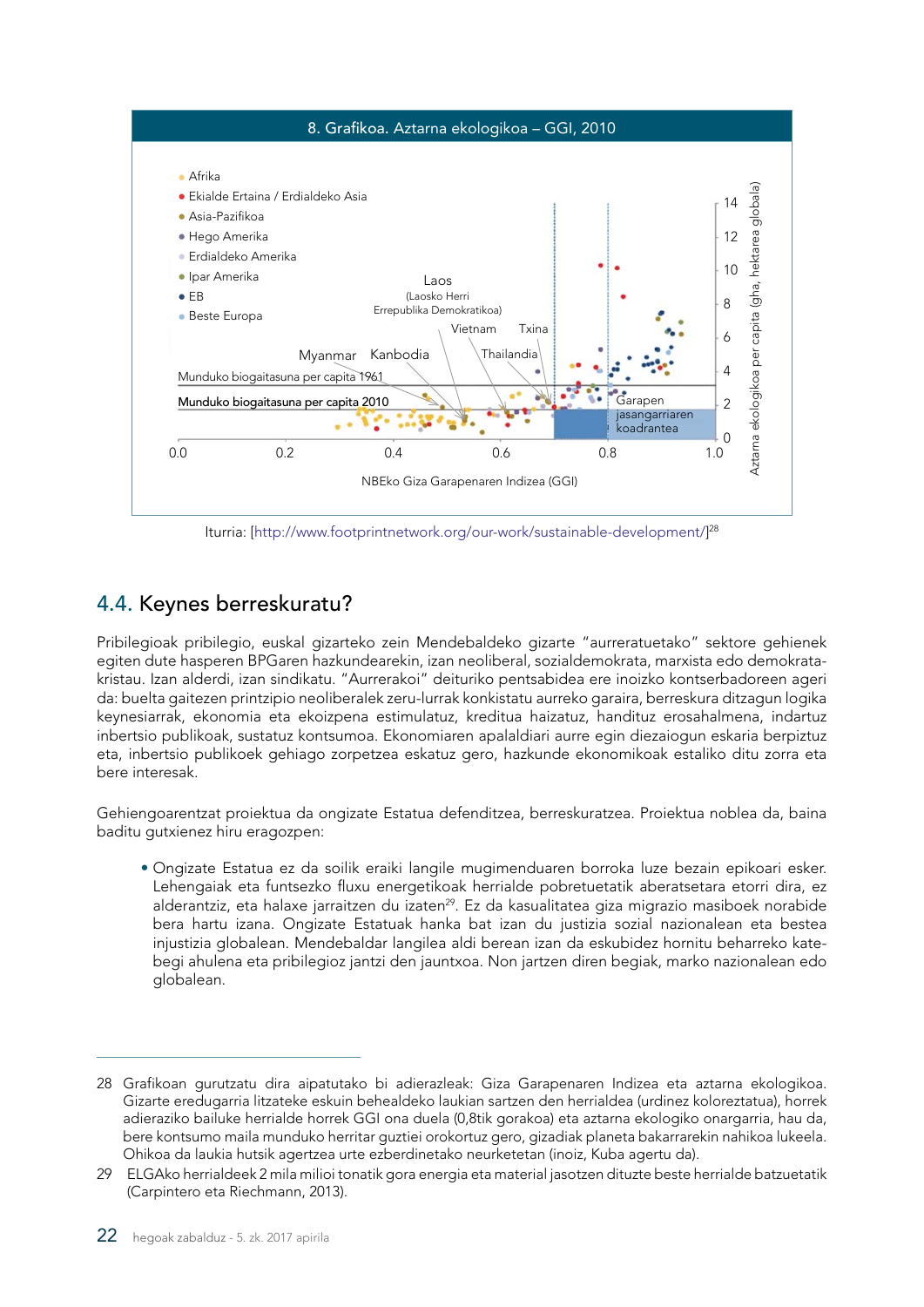- <span id="page-24-0"></span>• Ikuspegi ekologikotik nekez aurki daiteke aldi historiko hondagarriagorik: XX. mendeko bigarren erdialdeko hazkundeak ekarri du bizitzaren azpiegituran inoiz egin den interferentziarik handiena (aipatu dugu 1950etik aurrera abiaturiko haustura sozioekologikoa).
- *New Economics Foundation* (nef) erakunde prestigiotsuak dio ongizate Estatua modu esponentzialean hazi dela sortu zenetik, eta hori zor zaiola hazkunde ekonomiko etengabeari. Baina amaitu da ongizate Estatua hedatzeko oinarria (hazkunde ekonomiko etengabea), eta tokatzen da sormen lana: nola sortu ongizatea hazkunderik gabe<sup>30</sup>.

Titanic-ean zihoazen herritar xumeei naufragioa gertatu baino lehenago galdetu izan baliete zeintzuk ziren beren aldarrikapenak, eskatuko zuketen gela hobeak, agian janari gehiago, baina ez norabidez aldatzea, ez baitzekiten hondoratze bidean zirenik (Prats et al., 2016). Antzekoa gertatzen da neokeynesianismoarekin. Gaur, kontua ez da pastela handitzea, dagoeneko handiegia baita ekonomiaren eskala fisikoa. Dilema ez da keynesianismoa edo neoliberalismoa, bietako nork berreskuratuko hazkunde materiala. Dilema da hazkunde-oste ordenatua (Tikopia) ala desordenatua (Paskua). Turbo-kapitalismo finantzario desarautuari turbo-keynesianismoa kontrajartzea ez dirudi proiektu antagonista, bigarrenak ere lauso baititu planetaren muga biofisikoak. Ez da posible ekitatean oinarrituriko egitasmoa, horrek eskatzen badu handitzea dagoeneko aztarna ekologiko handia dutenen (energia eta material) kontsumoa. Besterik da nolabaiteko hautu keynesiarrari heltzea paradigma aldaketaren eta *trantsizio handiaren* alde, politika publikoak eta inbertsioak erabiliz ekonomiaren eta gizartearen birmoldatze ekologiko eta ekitatiborako (BPGaren hazkundea helburu izango ez lukeen *keynesianismo berdea*) 31.

Nahi izanez gero garapen justu eta jasangarria, estrategiak behar dira lehenik eta behin munduko elite globalaren desazkundea eragiteko. Baina nekez amai liteke hor kontua: behera egin behar luke gure gizarteetako klase ertainaren presioak bai energia eta materialen kontsumoan, bai hondakinen sorkuntzan, gora egiten duten bitartean sektore kaltetuenek. Oro har kontua da kontsumismo indibidualistatik soiltasun partekatura igarotzea, ardatz harturik berdintasuna eta justizia. Bizitza ona eraiki beharko da gure metabolismo ekonomikoa uzkurtzen doan bitartean. Hazkunde-oste garaian ekonomiaren sektore batzuk deshazi edo desagertu behar diren bitartean –kaltegarrienak iraunkortasun ekologikoaren ikuspegitik– beste batzuk asko hazi beharko dira, enplegua sortuz trantsizio ekosozialerako lagungarriak diren arloetan32.

### 4.5. Teknologiak lagundu bai, salbatu nekez

Kontua ez ote da *bestelako* hazkundea? Espektro politiko-ideologikoko gehienen tentazioa da, baita ezkerrarena ere: "Auzitan jarri beharrekoa ez da hazkundea, baizik eta hazkunde *hau*". Erantsiko da ekonomia haz daitekeela armak fabrikatuz edo hezkuntzan inbertituz, espekulazioa indartuz edo ekoitziz minbizia sendatzeko botikak. Ondokoa da ingurumen ekonomialarien logika: fosilak berriztagarriekin ordezkatu, balio erantsi handiko ekoizpena lehenetsi, eta teknologian aurrera eginez gero (efizientzia handituz) lortuko da balioa handitzea (hazkundea), baina neurri berean handitu barik energia eta material fluxua. Hein handi batean "zientziak salbatuko gaitu" da aro modernoak duen fedearen muina. Baina ikusi dugu: hortxe dago Jevons paradoxa, eta berriztagarriekin askoz energia neto gutxiago lortuko dugu (ondorioz, murriztuko dira produktibitatea eta hazkundea).

<sup>30</sup> Urtero %2 hazteak esan nahi du ekonomia bikoiztea 35 urterik behin. Nekez eutsi ahal izango zaio erritmo horri baliabide natural merkeak agortu ahala. 80ko eta 90eko hamarraldietako hazkunde altuak iturburua izan zuen zorraren hazkundean (publikoa eta pribatua) eta burbuiletan, gerorako utziz horren ondorioak.

<sup>31</sup> Ikus, NEF (New Economics Foundation), "A Green New Deal", 2008 (2016ko iralaren 15ean kontsultatua), hemen dago eskuragarri: [\[http://neweconomics.org/projects/green-new-deal](http://neweconomics.org/projects/green-new-deal)]

<sup>32</sup> Enplegu terminotan, iraunkortasunari loturiko apustuek gizalan gehiago behar izaten dute, enplegu sortzaileak dira: nekazaritza ekologikoa eta elikadura burujabetza, ekonomia zirkularra, hondakinen kudeaketa, gaixoen zaintza, energia berriztagarriak, umeen hazkuntza, espazio kaltetuen errehabilitazioa, edota objektuen konponketak. Ahaztu barik lana banatzeak trantsizio ekosozialean izan beharko duen lehen mailako garrantzia, hazkunderik gabeko gizartean lanpostuak sortu beharko baitira guztiek gutxiago lan eginez. Ikus, euskal gizarterako enplegu estimazioak Marcellesiren lanean (2013).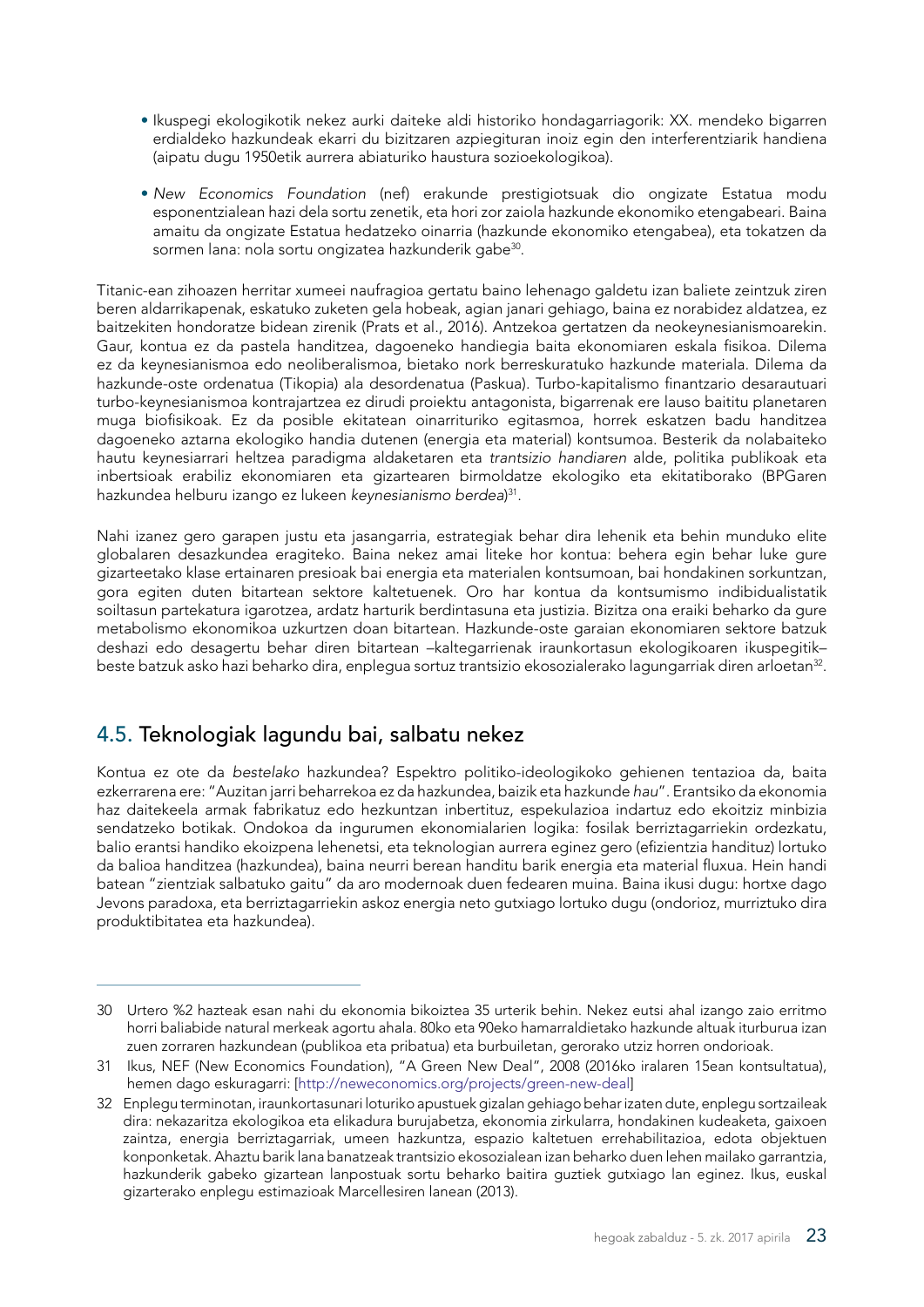

Ondoko lanetik moldatua: Holmgren, 2009:14<sup>33</sup>

Teknologiak denbora pixka bat gehiago eman diezaguke, ez da gutxi. Baina, teknozientziaren *kanpomunduan* zerbait gertatuko dela pentsatzea, koartada perfektua da blokeatzeko *hemen barruan* egin beharreko lana (kuestionatze etiko eta kultural errotikoa). Gainera, *zaharkitze programatuak* erakusten digu sarri teknologia bera dela arazoaren muina: mimoz diseinatzen da produktuen biziraupen laburra, agindua baita ahalik eta gehien saltzea. Teknologiak ez dira neutroak, sortzen eta garatzen dira marko sozial jakinean eta horren zerbitzura (kapitalismoa). Halere, depresioaren kontrako pilulek aterabide azkar eta magikoa nola proposatzen dioten norbanako hipermodernoari, halaxe proposatzen zaio gizarte hipermodernoari teknologia berrien salbazio txalupa (komunitate zientifiko gehienaren ustearen aurka). Proposamena erakargarri bihurtzen da oso, ezer funtsezkorik auzitan jartzen ez delako. Heldutasunak, ordea, seinalatzen digu ez dagoela aterabide miragarririk, errealismoa behar dela, eta gizartearen lehentasun funtsezkoak aldatzea.

Kontua ez da zientzia eta teknologia gutxiago eskatzea, ezpada gehiago baina bestelakoa (trantsizio ekosozialaren aldekoa). Eta behar dugun trantsizio handiaren muinean ez dago teknika, ez dago zientzia. Esate baterako: CO2 gasak atmosferatik kentzeko bide zuzena zirkuitu laburreko nekazaritza ekologikoa da (bide batez esanda, hainbaten ustean agroekologian oinarrituriko laborantza eta elikadura burujabetza dira kolapso ekosozialaren aurkako txertorik onenak). Zientzia eta teknika lagungarriak izanik ere –determinanteak seguruenera–, ez dira nahikoak, funtsean politiko-kulturala den arazoaren aurrean baikaude. Ondokoa da gaur ikerkuntzan, garapenean eta berrikuntzan dugun desafiorik potoloena: zelan eragin muga biofisikoen barruan guztiok ondo bizitzea ahalbidetuko lukeen eboluzio sozial konplexu bezain bizkorra.

<sup>33</sup> Holmgren-ek (2009) etorkizunaz eraiki daitezkeen kontakizun edo istorio ezberdinak bildu ditu. Lehenengoak (teknofantasia) hazkunde mugagabearen ikuspegia adierazten du (BAU, *business as usual*). Beste hirurek jaitsiera aurreikusten dute, bi kasutan dramatikoa, hirugarrenean leunagoa (azken honetan, jaitsiera ez hain handiaren ostean, teknologia berdeek ahalbidetuko lukete nolabaiteko eboluzio egonkorra, hazkunderik gabeko meseta edo lautada).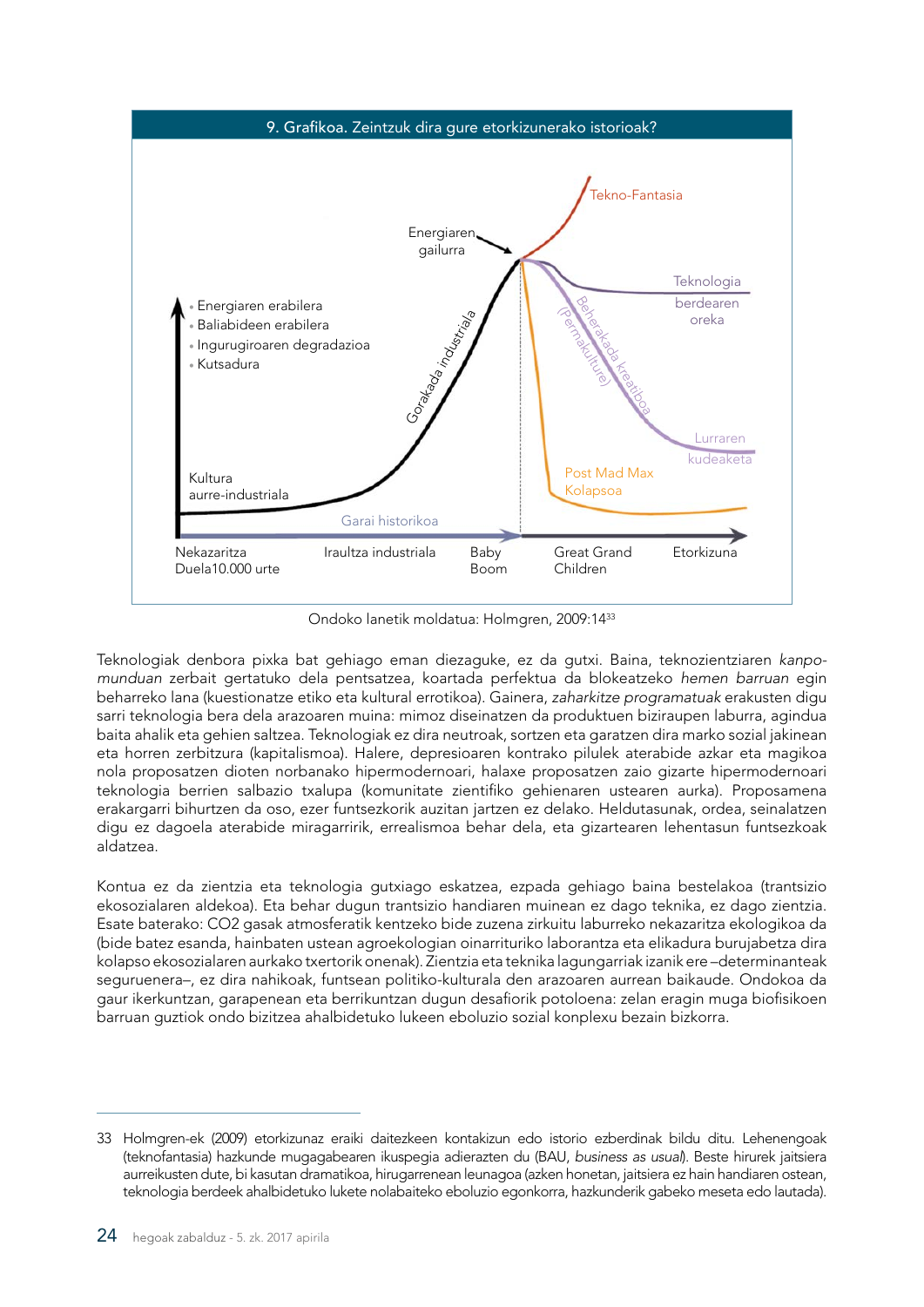## <span id="page-26-0"></span>4.6. Bertakotasuna eta burujabetza indartu

Estimatzen da gaur egun, batez beste, 2400 km inguru egiten dituztela elikagaiek ekoizpen-lekutik gurera. Nafarroako zainzuriek Norvegiara bidaiatuko dute eta Txilekoak etorriko dira Nafarroara. Erregai fosilek ahalbidetu dute planeta guztitik ondasunak, merkantziak eta hanka bikoak garraiatzea inoiz ikusi gabeko neurrian.

Horretantxe oinarritu da gizarte industrialaren garapena: sortu diren egiturak eskala globaleko beharrizanak asetzeko sortu dira, eta modu zentralizatuan produzitu dira elikagaiak, energia eta ondasunak. Eredu horrexek eragin du egundoko inpaktu ekologikoa. Eta sinetsita jarraitzen dugu doitu behar dugula gizartea etengabe globalizatzen joango den mundurako. Baina horrela ez balitz? Desiragarria izateaz gain, birtokiratzea halabeharra balitz? Klimaren aldaketak diosku aldatu *beharko genukeela,* bertatik bertarakoa lehenetsiz; krisi energetikoak, ordea, aldatu *beharko dugula*, ezagutzen dugun garraiatze masiboa (globalizazioa) posible izango ez delako energia askoz gutxiagoko testuinguruan.

Energia gutxiagoko munduak ekar lezake ziklo aldaketa handia: auzitan jarriko du ondasunak eskala handian inportatzeko aukera, eremu lokal/erregionalean ekoiztera behartuz ahal den guztia. Ikusi behar zein erritmo eta intentsitaterekin gertatuko den. Horrek ez du esan nahi globaltasunaren paradigma desagertuko denik. Esan nahi du bestelakoak izango direla orekak honakoen artean (urruti samar azken urteotako joeretatik): globala eta tokikoa, kontsumoa eta soiltasuna, industria eta nekazaritza, teknologia eta tradizioa. Bada motiborik, beraz, serio hartzeko kontrakzioaren hipotesia arlo guztietan: energiaren erabileran, produkzioan, mugikortasun geografikoan, kontsumoan, demografian, egolatrian...

Tainterrek honela definitu du kolapsoa<sup>34</sup>:

"Kolapsora heldu den gizarte konplexu bat, bat-batean txikiagoa da, sinpleagoa, estratifikazio eta ezberdintasun sozial gutxiagokoa. Informazio fluxua murriztu ohi da, jendeak komertzio eta interakzio gutxiago du, eta oro har koordinazio gutxiago dago norbanakoen eta taldeen artean. Jarduera ekonomikoa behera etorriko da aurreko guztiaren neurri berean."

Irudika dezakegu jaitsiera graduala, konplexutasun gutxiagoko giza kondizioa ekarriko duena. Edo zenbait gorakada txikiz zipriztindutako beheraldi orokorra. Edo estadio egonkorren hurrenkera, tarteka krisiren batek –mini-kolapso batek– kolpea eman eta kolpe bakoitzarekin gizarte industrialaren aspektu bat desagerraraziz. Historian dokumentatuena den kolapsoa, erromatar Inperioa, ez zen erortze bat-bateko eta erabatekoa izan35.

Horren aurrean iparra litzateke birtokiratzen saiatzea lurralde batek bere burua sostengatzeko behar dituen osagai funtsezkoak. Ekonomiaren birtokiratzea, bizitzarena oro har. Etorkizun horretarako besteak beste funtsezkoa izango da komunitate txiki eta ertainen ahalduntzea. Ahalik eta gehien sustatzea autosufizientzia lokal, erregional eta nazionala, auto-hornikuntza tasak hobetuz nagusiki energian eta elikaduran (euskal gizarteak bietan du %95 inguruko hiper-dependentzia). Noski, erresilientziak ez du autarkia esan nahi, are gutxiago autarkia desiragarria denik. Esan nahi du lurralde bakoitzak neurri handiagoan aurkitu beharko duela konponbidea bere baliabide propioekin<sup>36</sup>.

Euskal Herrian proiektu horrek izan dezake loturarik populazioaren gehiengo zabalak duen sentsibilitate subiranistarekin, agenda sozioekologikoa bat baitator pertsonen, herrien eta lurraldeen autodeterminatzeko

<sup>34</sup> Joseph A. Tainter, *The collapse of complex societies*, Cambridge University Press, 1995, 193. or.

<sup>35</sup> *Hazkundearen mugak* lanaren egileetako bat izan zen Jorgen Randers-ek bere aurreikuspen propioa jaurti zuen 2012an. Ez du apokalipsi globalik aurreikusten, bai ordea kolapso partzialez eta gatazkez eginiko beheraldi gogorra. Gauzak, hori bai, asko okertuko lirateke XXI. mendeko bigarren erdialdean. Ikus: J. Randers, *2052. A Global Forecast for the Next Forty Years,* Chealsea Green Publishing, 2012.

<sup>36</sup> Itxura guztien arabera, gizarteen metabolismoa nekazaritzari lotuagokoa izango da (besteak beste, ondoko ezaugarriekin: ekonomiaren bertokiratzea, desurbanizazioa, teknologiaren sinpletzea, industria oinarrizkoa, beheraldi demografikoa). Beheraldi luzeari hobeto egingo diote aurre lokarri estuak dituztenek nekazaritza ez industrializatuarekin.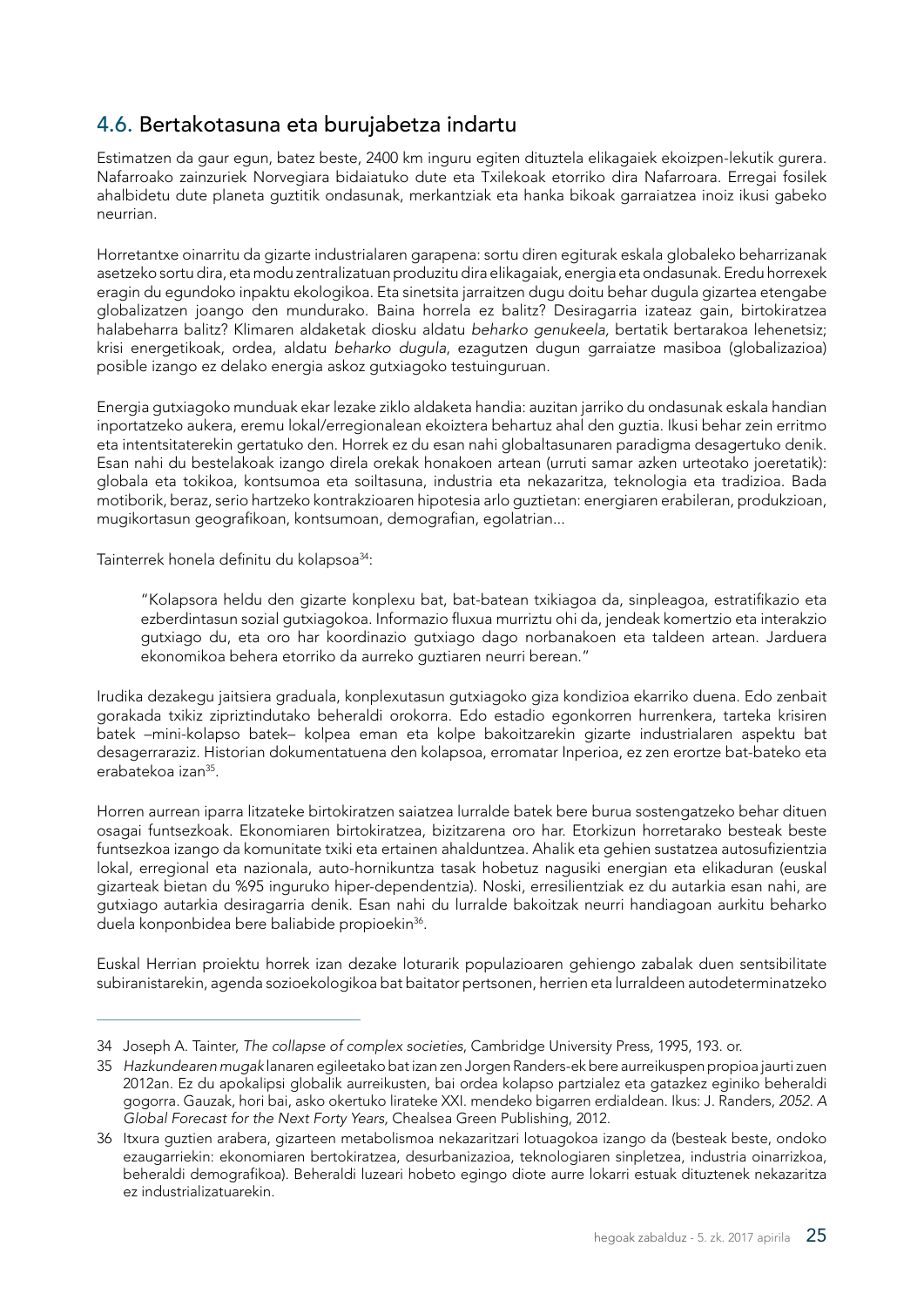<span id="page-27-0"></span>ahala handitzearekin. Hobeto ibiliko dira proiektu estrategikoa eta ekimen endogenoa duten herrialdeak. Hainbaten iritzian, energia krisiaren eraginez zaila izango da Europa bezalako makroestruktura ekonomikopolitikoei eustea, baita nazio-estatu handiei ere. Konplexutasunaren galerak ekar lezake gaurko estatuetatik estatu txikiagoetara jo behar izatea (desestatalizazio prozesuak), edo gutxienez, deszentralizazio mugimendu garrantzitsuak. Krisi askotarikoaren aurrean burujabetzan aurrera egitea txertoa da.

# 4.7. Erdigunean jarri bizitzaren zaintza

Eko-dependenteak gara: giza bizitzarako ezinbestekoak dira fotosintesia, uraren edo karbonoaren zikloa, ozono geruzaren birsortzea, eguzki izpiak, klimaren erregulazioa, edota biomasa sortzea. Baina merkatugizartea horiekiko itsu da, ez baitago diru trukerik. Inter-dependenteak gara: giza bizitza sostengatzeko behar-beharrezkoa da emakumeek egin ohi duten lan eskerga, hori ere ez aitortua eta ikusezina. Patriarkatua eta garapen anti-ekologikoa eskutik doaz, bietan dago menderatzearen logika eta bizitza sostengatzen duten jarduerekiko gutxiespena. Progresoa mamitu da fikzio batean oin harturik: norbanakoek hutsean lebitatzen dute, besteengandik eta naturatik emantzipatuta bezala.

Etorkizuneko gizarteak *aztarna ekologikoa* eta *zor ekologikoa* mimoz zainduko ditu, gauzak ondo. Eta mimoz zaindu beharko du *zaintzen aztarna* ere, hau da, gutako bakoitzak zenbat denbora, afektu eta energia maitekor jaso duen eta zenbat eman (gizonezkoen gehiengoarentzat balantzea negatiboa da oso). Baita *zaintzen zorra* ere: patriarkatuak munduko emakumeekin duen zorra mendeetan zehar egindako lan doako eta aitortu gabeagatik (Herrero et al., 2011).

Benetan jasangarria den ekonomiak/jendarteak ez luke helburu nagusi izango etekinaren maximotzea, baizik eta giza premiak asetzea eta, oro har, bizitzari eustea ekitate marko baten barruan. Beraz, lehen mailako zeregin bihurtuko lituzke umeen zaintza, elikatzea, osasuna bermatzeko zereginak eta, oro har, zaintza lanak. Biofiliaren taupadari adi, balioetsiko lituzke bizitza eraikitzearen aldeko jarduerak, eta ezetsi bizitza suntsitzen dutenak (armak fabrikatzea, kasurako).

Lokarri estu-estua dago feminismoaren eta trantsizio ekosozialaren artean. Jendarte industrialak biak oinperatu ditu, emakumeak eta ekosistemak, eta bizitzaren iraunkortasuna bi oinperatzeekin da bateraezina. Zaintzaren kultura da gako nagusietakoa etorkizuneko gizarte sozialki justuan eta ekologikoki jasangarrian.

# 4.8. Saihestu aterabide ekofaxista

Zera zioen CSICeko ikerlaria den Duartek <sup>37</sup>(2009:25): "Nabarmena da gizadia sartzen ari dela historiako etapa batean ezaugarri duena baliabide natural funtsezkoen eskasia (ura, nekazaritzarako lurrak, elikagaiak), eta gure espezieak lehenago soilik esperimentatu duena tokiko mailan". Badirudi exijentzia fisikoa izango dela gutxiagorekin bizitzea, eta *gutxiagorekin ondo/hobeto bizitzea* izango da egikaritu beharreko gidoi politikoa.

Zer egingo dugu hipermodernook, energiaren eta bestelako baliabideen kreditua agortu dela nabarmentzen zaigunean: elkartasunez jokatu gure erosotasunak mugatuz ala munduaren gaineko dominazioa perfekzionatu gero eta eskasagoak diren baliabideak geuk eskuratu aldera? Alegia, geure bizi-maila berrikusteko prestu egongo al gara ala hortzak zorroztuta defendatuko dugu biosferan ustez nahi/behar/merezi dugun tokia?

Hasiak gara galderok erantzuten, hein batean. Kantauri itsasoa arnasestuka izanik, euskal atun-ontziek segurtasun pribatua kontratatu eta, 2009an, Somaliako kosta urrunetan helmen luzeko fusilekin bermatzen hasi ginen atuna eta arrantza industriala. Gaurko errefuxiatu oldearen aurrean, bestetik, Europak harresiak eraiki ditu, begiak itxiz II. Mundu Gerratetik hona gertaturiko krisi humanitariorik larrienaren aurrean.

<sup>37</sup> C. M. Duarte (koord.), *Cambio global. Impacto de la actividad humana sobre el sistema Tierra*, CSIC – Los libros de la Catarata, Madril, 2009, 25. or.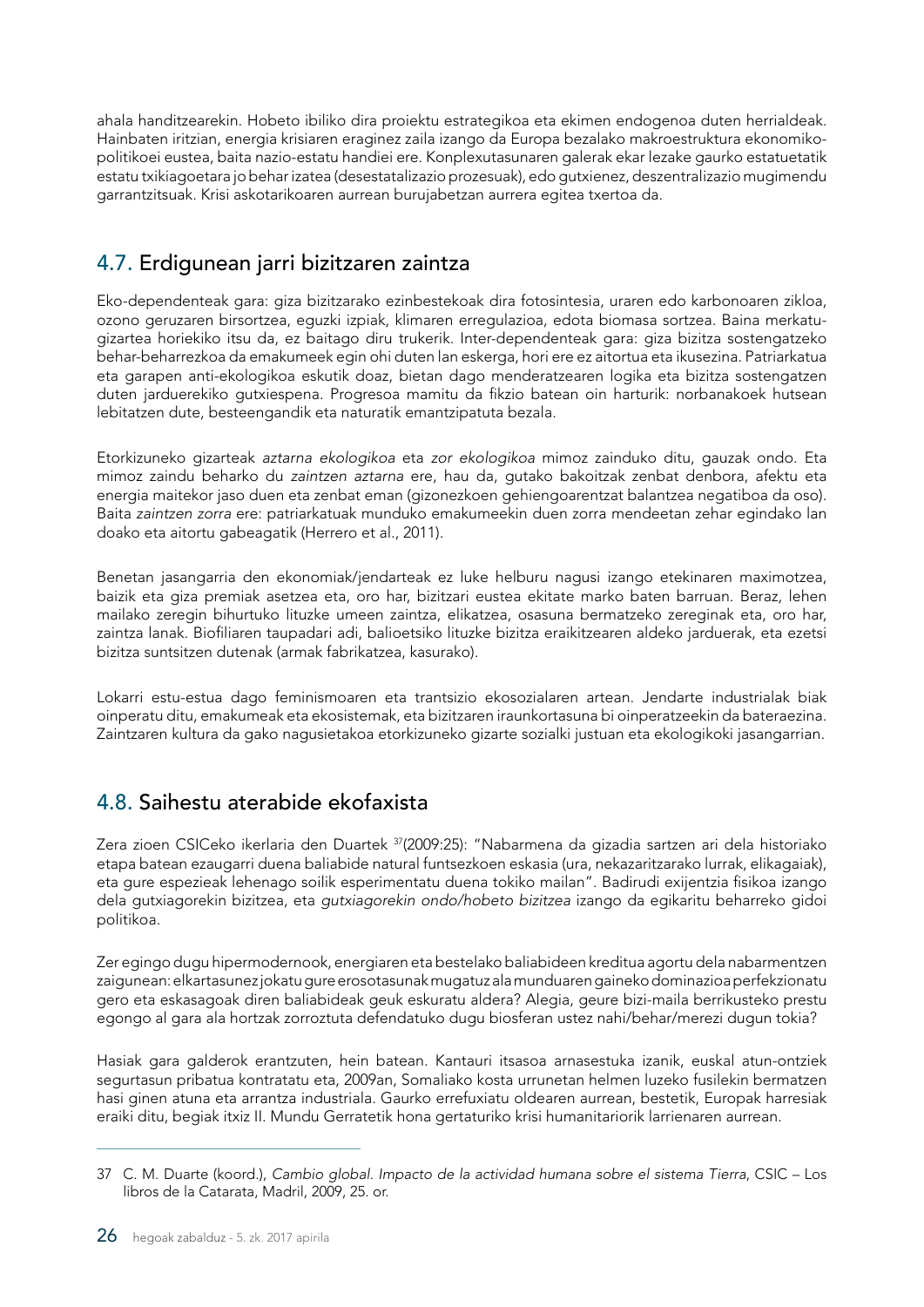<span id="page-28-0"></span>Auzi sozioekologikoak badu deriba soziopolitikoa: jendarte beldurtuaren edo ernegatuaren ateraldi erreakzionarioak gida dezake eskasia garaia. Beldurraren erabilera politikoa oraindik oparoagoa izan liteke. Berdez jantzi gaitezke eta, aldi berean, eskas diren baliabideak modu autoritarioan eta bortxazkoan eskuratzen saiatu. Horixe da ekofaxismoa: gero eta gutxiagok (botere ekonomiko edo/eta militarra dutenak) baliabideak bereganatu eta eutsi ahal izango diote euren bizierari, askoz jende gehiago utziz bizitza duinerako baliabiderik gabe. Ekozidioak genozidioari egiten dio dei (Riechmann, 2016). Kontuan hartzekoa da arma biltegiak inoizko beteen daudela (sektoreak ez du inolako krisirik izan) eta inoizko onenak direla.

Yayo Herrerori entzun genion kontuan hartu beharrekoa<sup>38</sup>. Jarrera (eko)faxista izan daiteke esplizitua, demagun etorkinen gainean Europako eskuin muturrak artikulatu duen diskurtsoa: "Ez daitezela sartu, ez ditugu nahi". Baina izan daiteke inplizitua edo inkontzientea: "Etor daitezela, hartu nahi ditugu, baina ez dugu auzitan jarriko gure gizarteek hango lurraldeetan egiten ari diren harrapaketa".

Hazkundean tematzeak esan nahi du munduaren gaineko dominazioa perfekzionatzea, baita gerrarako prestatzea ere. Galdera garrantzitsua da: ze jarrera hartuko dugu euskal hipermodernook, mendebaldarrok oro har, energia eta material askoz gutxiagoko testuinguruan eta klimaren aldaketak askoz gogorrago kolpatuko duen sasoian?

### 4.9. Giza ongizatearen zientzia ezagutu

Akats larria litzateke pentsatzea hondatze ekologikoa ezinbestekoa dela ongizatea sortzeko. Zein animalia mota gara? Zerk ematen digu ongizatea? Ernst Garcia ekosoziologoak dio giza premiak ase ohi ditugula hiru iturri erabiliz<sup>39</sup>:

- Ekoizpen ekonomikoa: osasun zerbitzuak, argindarra, hezkuntza, etxeko altzariak, oro har dendetan salgai ditugun horiek guztiak. Hau da, (gaurko gizartean) diru trukean oinarritutako jarduna (BPGak neurtzen duen maila materiala).
- Diru trukerik gabeko giza harremanak, hau da, ongizatearen iturri ez-materiala: umeen hazkuntza, zaintza, identitatea, aitortza, afektuak, zentzua, komunitatea eta abar (tradizionalki emakumeen eskuetan geratu diren funtzioak).
- Ekosistemaren emana: naturatik datozkigu ura, petrolioa eta oxigenoa, esaterako.

Lehenbiziko iturria eskasa denean eta hurrengo biak oparoak, orduan bai, orduan hazkunde ekonomikoa ongizate iturri da, oinarrizko eskasiak estali ohi baititu. Ordea, Mendebaldearen garapen-ereduak eraman gaitu produkzio ekonomikoaren esfera izugarri hedatzera, nolabaiteko metastasira. Lehen iturria beste bien kaltetan gain-garatu da. Hortxe, Mendebaldeko garapen-ereduaren arazoa: ekoizpen ekonomikoak neurri itzela hartu du, baina eskastu zaizkigu giza premiak asetzeko beste bi iturri ezinbestekoak. Kasu horretan, une batetik aurrera hazkunde material gehiagok ez dakar ongizate handiagoa (kontrakoa ere ekar dezake). Aski frogatuta geratu da *Easterlin-en paradoxa*: ez da egia "herrialdea zenbat eta (materialki) aberatsagoa, orduan eta ongizate handiagoa" dioen axioma.

<sup>38</sup> Bilbon antolatu ziren III. Nazioarteko Topaketa Ekosozialistan, 2016-09-24.

<sup>39</sup> E. Garcia: "El crecimiento autodestructivo primero se cancela, y luego se vuelve autodestructivo" (elkarrizketa), *Sin permiso*, 2006 (2016ko irailaren 20an kontsultatua), hemen dago eskuragarri: [[http://www.sinpermiso.info/](http://www.sinpermiso.info/textos/index.php?id=783) [textos/index.php?id=783](http://www.sinpermiso.info/textos/index.php?id=783)]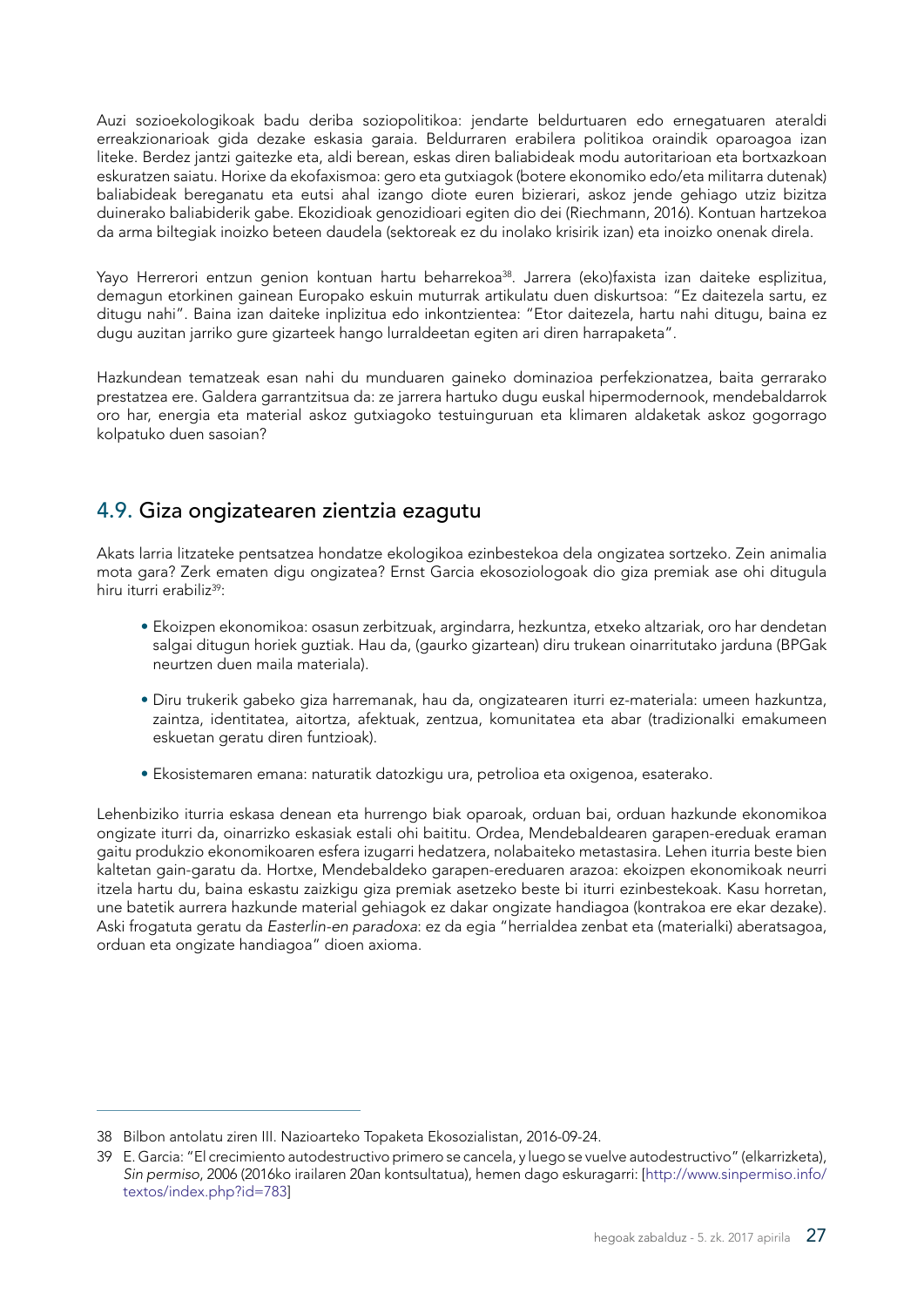<span id="page-29-0"></span>

Iturria: Cabinet Office Analysis and Insight Team [https://coanalysis.blog.gov.uk/]

Beraz, ongizatea hobetzeko ardura hazkunde ekonomikoaren eskuetan jartzea bi aldetatik da akatsa. Batetik, ez dago aski azpiegitura fisiko-materialik mundu guztiak izan dezan mendebaldarron energia eta material kontsumoa. Eta bestetik, puntu batetik aurrera giza ongizatea nabarmen deslotzen da hazkunde materialetik (kaltetzen direlako ongizate-iturri diren lagun harremanak, familia harremanak, edota denbora librea). Hau da, hazkunde mugagabea posible balitz ere –hamar planeta ditugulako bakarraren lekuan–, proiektu hori berdin litzateke zentzu gutxikoa helburua baldin bada giza ongizatea. Hazkunde mugagabearen helburua ezinezkoa izateaz gain, ez da desiragarria.

Ez da soilik gizartearen *errailak* aldatu behar direla –berau sostengatzen duten makroestruktura ekonomiko eta instituzionalak–, *erraiak* ere irauli behar dira: barrukotasuna, bizitza ulertzeko moduak, balioak, "zenbat eta gehiago orduan eta hobeto" dioen agindu kultural barneratua. Prestatu behar ginateke partekaturiko soiltasunerako, berreskuratuz nahikotasunaren nozio psikiko-kulturala. Esan beharrik ez dago horretarako zein garrantzitsua den hezkuntza, zentzu zabalenean ulertuta.

Agertokirik txarrena litzateke eskasia garaira igarotzea behartuta, austeritate boluntarioaren kulturarekin lagundu gabe, kuestionatze existentzialik egin gabe, pentsatuz "Sistema" deitzen den piztia soilik hor kanpoan bizi dela, ez gaituela berak bizi. Interpelazioa zinez da sakona: noranzko berriak sortze aldera kolapsora eraman behar genituzke ohiko esanahiak eta zentzu-estruktura zaharrak. Ezin aurrera egin, izan garena alboratu ezik. Hazkunde-osterako kultura ekosozial ahalik eta transbertsalena behar genuke.

# 4.10. Ekintza kolektiboari ohore

Trantsizio edo beheraldi ordenatuak eskatzen du protestaren, akusazioaren edo erresistentziaren logikatik eraikuntzaren logikara igarotzea, narratiba erakargarriak eraikiz: krisi askotarikoa aukera paregabea izan daiteke mundua berrasmatzeko eta berridazteko.

Gaur nekez esan liteke alternatibarik ez dagoenik, nahiz beti dagoen zer findu:

- Batetik, marko teoriko indartsuak plazaratu dira desafio ekosozialari garaiz eta ganoraz erantzuteko oinarriak ezarriz: metabolismo sozialaren paradigma, esaterako (González eta Toledo, 2011).
- Bestetik, proposamen politiko-ekonomiko berriak: "egoera egonkorreko ekonomia" gisako klasikoak ditugu (*steady-state economy*), baita proposamen berriak ere, "hazkunderik gabeko oparotasuna", kasu (Jakson, 2011).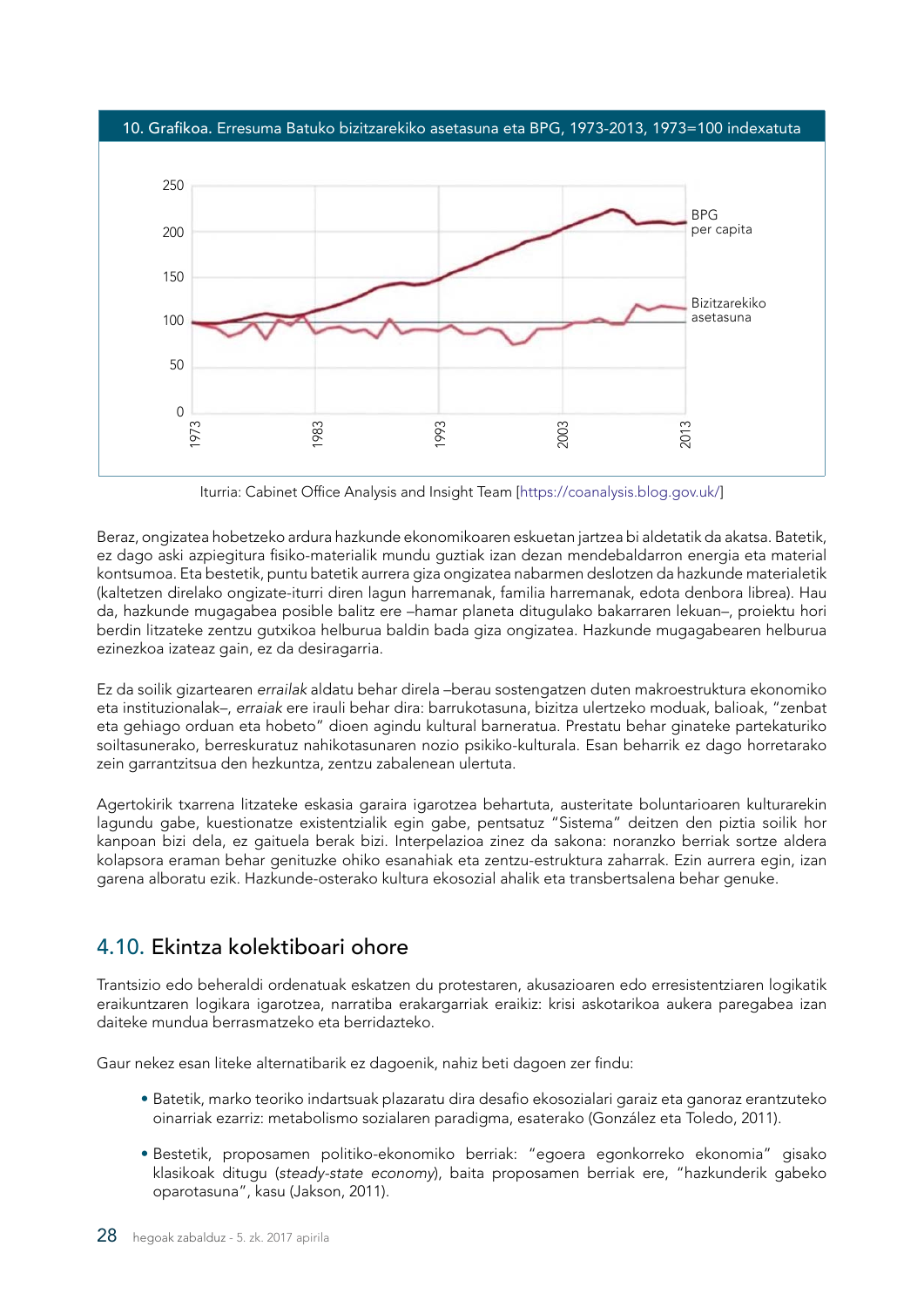- <span id="page-30-0"></span>• Hirugarrenik, gizarte mugimendu berriak ere badira: ekonomiaren eta bizitzaren birtokiratzea sustatu nahi duen Transition Towns mugimendu bizigarria, elikadura burujabetzaren aldeko mugimendu global indartsua (La Via Campesinaren eskutik), ekofeminismoaren taupada argigarria, edota desazkundearen aldekoa (D'Alisa et al., 2014).
- Gainera, ugariak dira trantsizio ekosoziala instituzioetatik sustatzeko proposatu diren neurri politiko zehatzak, baita politika sektorialak ere. Badakigu zer egin, kontua da horretarako behar adina botere eskuratzea<sup>40</sup>.

Instituzioetatik harago, mundu zabalean herri-ekimen konstelazio berria hedatzen ari da, *garapen alternatiboak* edota *garapenari alternatibak* bilatzeko asmoz: ekonomia solidarioari loturiko kooperatiben loratzea (ekonomia sozialaren aro berria inauguratuz), bidezko merkataritza, nekazaritza ekologikoa eta tokikoa, ekoizle eta kontsumitzaileen arteko komertzio zuzeneko esperientziak, energia berriztagarrien ekoizpen deszentralizatua, eta abar.

Euskal Herriak ahal historiko handia agertu du autoeraketaren bidetik, edozein gizarterentzat funtsezkoak diren alorretan: hezkuntzan ikastola mugimenduarekin, industrian kooperatibekin, edo kulturan euskararen aldeko mugimenduarekin. Etorkizunak jauzi kuantitatibo eta kualitatiboak eskatuko ditu jendarte antolatuaren eremuan, eta hein batean hasita dago prozesua: azken urteotan hazkunde esponentziala izan dute kontsumo taldeek, banka etikoak sortu dira (Fiare eta Coop57), energia kooperatibak (Goiener), Bizi! mugimendua, elikadura burujabetzaren aldeko bulkada (Etxalde, EHKOlektiboa edo Baserria XXI), monetan sozialak hainbat herritan, REAS (Ekonomia Alternatibo eta Solidarioko Sarea), eta abar. Alternatiba txiki ugariz sorturiko konstelazioa dagoeneko aktibatuta dago, ohore eginez ekintza kolektiboari, elikatuz orain eta hemen gizartegintza kontra-hegemonikoa. Haustura txikiak eragiten dituzte sistemaren zirrikituetan, baina arriskua da bihur daitezkeela sistemaren aringarri eta biziraupen hutserako ekonomia. Desafioa da eskala: haustura txiki horiek handitzen joatea eta bere burua proiektu politiko zabalagoan kokatzea, helburu duena pertsonen, herrien eta lurraldeen autodeterminatzeko ahala handitzea.

Neurri handi batean, trantsizioa eraikiko da dagoeneko bertan ditugun zumeekin.

# 5. Ondorio gisa: egitasmo erakargarria %99arentzat?

Bada esaten duenik XXI. mendea erabakiorrena izango dela gizateriaren historian. Krisi sozioekologiko globala ez da arazo bat gehiago, exijitzen digu gainerako guztia berrikustea eta birpentsatzea: elikadura, industria, lurralde antolamendua, energia, hiriak, migrazioak, garraioa, ongizate politikak, enplegua, pentsioak, hezkuntza... Gure ekonomiaren, gizartearen eta biografien oinarriak baldintzatuko dituen auziaz ari gara. Giza bizitza soilik ez, bizitzaren geroa ere jokoan da. Eta aspaldiko partez, desafio ekosozialak berriro eroan gaitu sistemari buruz hitz egitera, osotasunaz berriro gogoetatzera, eta inoizko serioen inpugnatzera definizioz hedakorra eta hazkorra den kapitalismoa (nekez aurkituko baitugu aterabiderik bere baitan).

Etorkizuneko desafioa ez da nola eraiki garapen eredu justu, demokratiko eta ekologikoa, baizik eta nola egin hori *baliabideak eskasten doazen bitartean*. Aldea dago bien artean. Urritasunak gora egin bitartean, nekez egingo dute tentsioek behera. Litekeena da kontsumoaren murrizte boluntarioa baino indartsuagoa izatea errealitateak berak inposatuko digun soiltasuna (desazkunde behartua), baina kasu horretan ere behar-beharrezkoak izango dira ekintza-programa indibidual, komunitario eta politikoak ahalik eta bide justu, demokratiko eta iraunkorrena mamitze aldera.

Tikopia sustatzeko emergentzia plana behar da, eta plan hori gauzatzeko boterea metatzea, elitearen erresistentziak gaindituz eta gehiengo sozialak bilduz. Behar da analisi zientifiko ona, baina batez ere indar politikoa eta hegemonia soziokulturala behar dira (Riechmann 2016). Ezinezko agenda politikoa ote den

<sup>40</sup> Badakigu, esaterako, politika zehatzak behar direla ondoko norabidean: eskaeraren gestioa (ura, energia eta materialak); eredu energetiko berriztagarriak; nekazaritza ekologiko eta tokikoan oinarrituriko elikadura eredu berria; birmoldatze industriala, oinarrituko dena ekologia industrialean eta ekoizpen garbian; ekologia urbanoan eta post-karbono herri/hirietan oinarrituriko lurralde antolamendua; eta abar.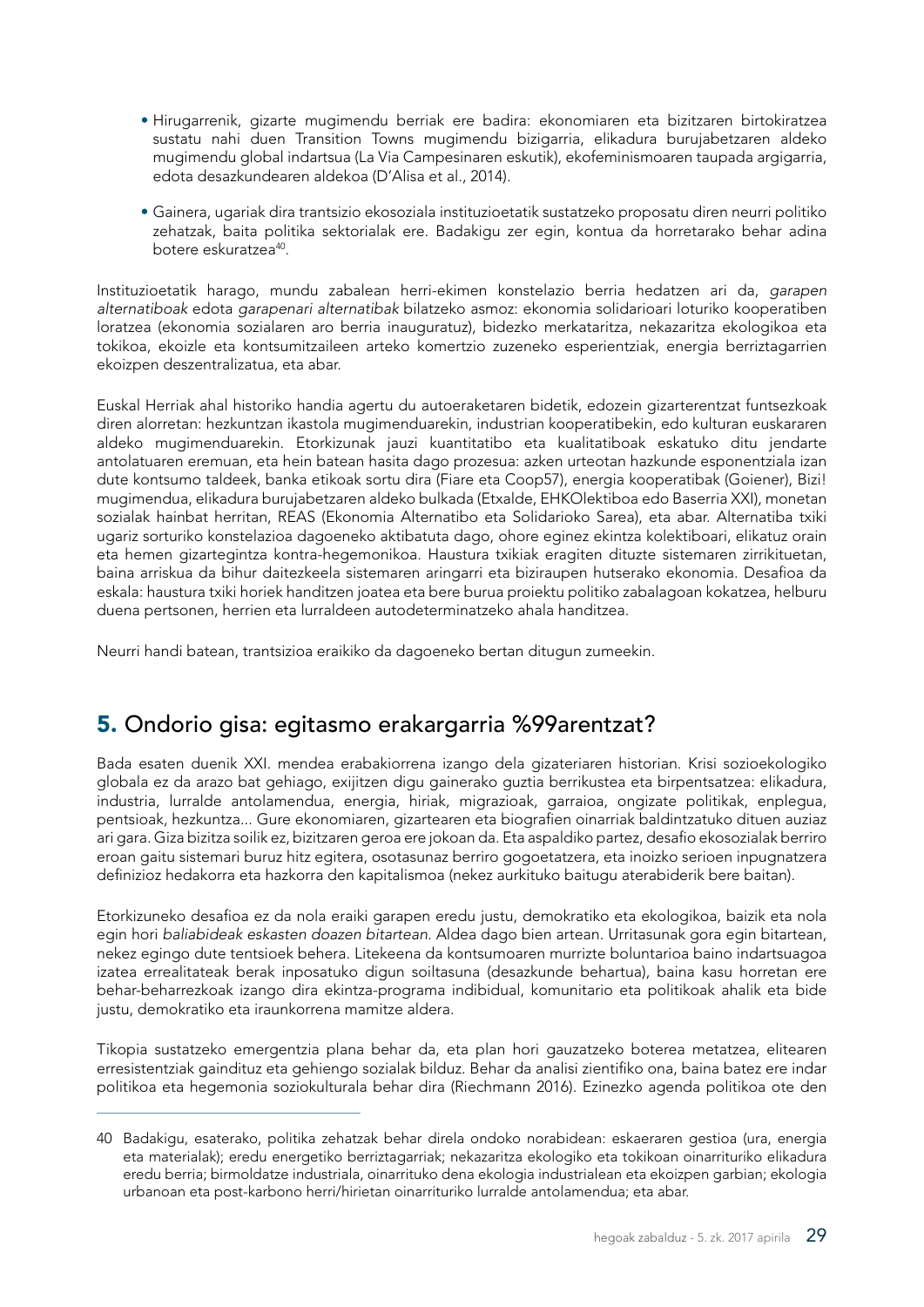gehiengo sozialak biltzea hazkunde-oste ordenatuaren alde? Ez dirudi beste aterabiderik dagoenik, ez behintzat justizia zaindu nahi izanez gero bere aldaera guztietan: justizia soziala, ekologikoa, generokoa, belaunaldi-artekoa eta espezie-artekoa.

Klase ertain eta behekoentzat desazkunde behartua inposatu den honetan (oligarkiak bere posizioa hobetu bitartean), trantsizio ekosozialaren agendak eskain diezaioke gehiengoari egitasmo erakargarria. Baina, egiari zor, ez da suertatzen ari, krisiarekin berrindartu egin dira hazkunde mugagabearen erlijioa eta politika neoliberalak. Aurrera ihesa, Paskua bidea. Ivan Illitxek ohartarazi zuen *progressio* hitz latinoaren esanahia 'erokeria' ere izan daitekeela.

Gauzak horrela, arrazoizkoa da pentsatzea krisi askotarikoa ez dela gutxiagora joango, alderantziz baizik. Nekez eutsi ahal izango zaio gaurko metabolismo sozialari, ekonomiak gaur duen eskalari eta jendarteak duen konplexutasunari. Litekeena da kolapso ekonomiko, sozial eta ekologikoaren zantzuak areagotzen joatea. Hazkundearen promesa ez betetzeak frustrazio handia eragin dezake, dagoeneko ikusten ari gara han-hemen ateraldi erreakzionarioekin. Oraindik beherago etor daiteke ohiko instituzioen ahalmena ernegua xurgatzeko. Bestelako alternatibak eraiki ezik, eskutik joango dira ondoko biak: eliteen ezintasuna/ itsukeria zibilizazio krisiari aterabidea emateko eta eliteon ahalegina gehiengoa desjabetzeko (dagoeneko demostratu da kapitala hazten joan daitekeela hazkunde ekonomikorik gabe, horretarako erabiliz desjabetzea, pribatizazioak, austeritatea eta behetik gorako birbanaketa). Desafioa da nahigabea ondo bideratzea eta eliteak desjabetzea, trantsizio ekosozial ordenatuaren logikarekin okupatuz imaginario kolektiboak eta eraikiz hegemoniak.

Gehiengo handiek trantsizioa borondatez egitea hain zaila dela ikusita, zenbaitzuen ustez hobe da indarrak jartzea behetik gorako tokiko esperientzia autoeratuetan. Esperientzia horiek izango direlakoan etorkizuneko erresilientziaren zutabeak. Helburua litzateke hemen eta orain eraikitzea jendarte kontsumistaproduktibista-patriarkal-kapitalistaren alternatibak, herrigintza komunitario eta poskapitalistaren bidez, ardatz harturik autosufizientzia, lurraldeen autodeterminazioa, autogestioa eta lankidetza (Trainer, 2017). Munduan dagoeneko milaka dira tokiko alternatiba errealak, modu batean ala bestean inspirazio dutenak autogestioa, agroekologia, energiaren demokratizazioa, finantza alternatiboak, kooperatibagintza berria, permakultura, trantsizio mugimendua, desazkundea, eta beste hainbat proposamen. Euskal Herrian ere gertatzen ari da esperientzia horien loratzea. Gaur nekez esan daiteke ez dagoela alternatibarik, dagoeneko aktibatuta baitago alternatiba txiki ugariz sorturiko konstelazioa. Desafioa da horiek indartzea, hedatzea, eskala handiagoa eskuratzea, etorkizuna eraikiko baita hein handian dagoeneko bertan ditugun zumeekin.

Hala ere, nekez antolatuko da trantsizio ordenaturik soilik gizarte antolatuaren logikarekin. Arazoen ugaritasuna eta eskala ikusita, nahitaez beharko dira ekimen instituzionalak, estatu baliabideak, eta nazioarte mailako erabakiak. Horregatik, kontua litzateke hanka biko estrategian asmatzea (*estrategia dual* deiturikoa): behetik alternatibak eraiki eta, aldi berean, erakundeetatik (goitik) trantsizioaren aldeko politikak sustatu, biek elkar elikatuz, biek elkar indartuz. Bide horretatik uztarri berean joango lirateke "boterea hartzearen" aldeko logika (ekinbide politiko-instituzionala) eta "boterea barreiatzearen" aldekoa (tradizio libertarioarekin loturikoagoa). Albait eraginkorrenak izateko helburuz, kontu konplexua da erabakitzea zenbat indar jarri hanka bakoitzean; aztertu behar lirateke hainbat faktore, hala nola tokian tokiko ezaugarriak eta unean uneko botere korrelazioak. Baina, edozein kasutan, kontua litzateke lurralde bakoitzak modu ireki, malgu, sortzaile eta dinamikoan ulertzea aipatutako bitasuna eta horren osaketa, ahaztu gabe biek elkar elikatzeko behar luketen bokazioa.

Dena delakoarekin, ahalik eta sektore zabalenak konbentzitu beharko dira ondokoaz: trantsizio justu eta ekologikoak –ekoizpen eta kontsumo eredu berriak– eskain diezaioke gehiengoari proiektu erakargarria, baita bihotz altxagarria ere. Hau da, bizitza ona, baita bizi kalitate hobea ere, muga biofisikoen barruan. Gainontzeko guztia hondamenari omen egitea izango da.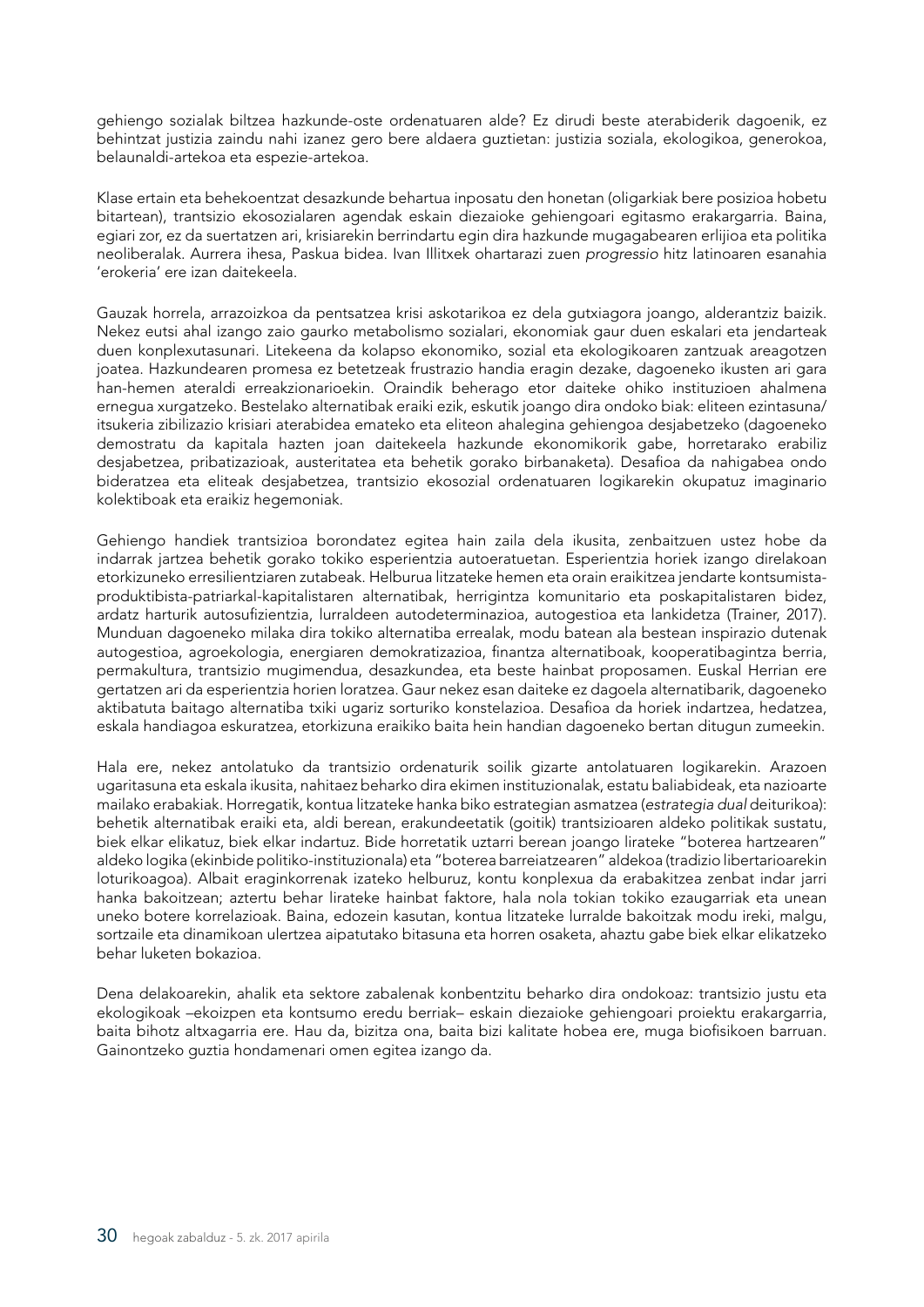# <span id="page-32-0"></span>Bibliografia

- ARTO, Iñaki (2015): "El metabolismo socioeconómico del País Vasco, 1996-2010", hemen: CARPINTERO, Óscar (zuz.): *El metabolismo económico regional español,* Madrid: FUHEM Ecosocial, 731-763.
- AZKARRAGA, Joseba (2011): *Euskal harriak. Trantsizio sozio-ekologikorako gogoetak,* Alberdania.
- AZKARRAGA, Joseba (2014): "*Harrigintza* berria. Apunteak hazkunde-osteko euskal herrigintzaz", *Jakin*  202, 11-43 or.
- AZKARRAGA, Joseba; MAX-NEEF, Manfred; FUDERS, Félix; eta ALTUNA, Larraitz (2011): *La evolución sostenible (II). Apuntes para una salida razonable,* LANKI – Mondragon Unibertsitatea [eskuragarri hemen: [\[http://www.clubderomagv.org/debates/20120511/20120511evolsos2.pdf](http://www.clubderomagv.org/debates/20120511/20120511evolsos2.pdf)]
- BERMEJO, Roberto; ARTO, Iñaki; HOYOS, David; eta GARMENDIA, Eneko (2010): "Menos es más: del desarrollo sostenible al decrecimiento sostenible"*, Cuadernos de Trabajo de Hegoa*, 52.
- CARPINTERO, Óscar, eta RIECHMANN, Jorge (2013): "Pensar la transición: enseñanzas y estrategias económico-ecológicas", *Revista de Economía Crítica,* 16, 45-107.
- CASAL, Manuel (2016): *La izquierda ante el colapso de la civilización industrial. Apuntes para un debate urgente,* La Oveja Roja.
- D'ALISA, Giacomo; DEMARIA, Federico; eta KALLIS, Giorgios (2014): *Degrowth: A Vocabulary for a New Era,* Routledge.
- DIAMOND, Jared (2006): *Colapso. Por qué unas sociedades perduran y otras desaparecen*, Debolsillo.
- EMMOTT, Stephen (2013): *Diez mil millones,* Anagrama.
- ETXANO, Iker (2015): *Ekonomia eta iraunkortasuna. Oinarriak eta aplikazioak,* UEU, Bilbo.
- GONZÁLEZ DE MOLINA, Manuel eta TOLEDO, Víctor M. (2011): *Metabolismos, naturaleza e historia: hacia una teoría socioecológica de las transformaciones*, Icaria, Bartzelona.
- HERRERO, Yayo, CEMBRANOS, Fernando, eta PASCUAL, Marta (koord.) (2011): *Cambiar las gafas para mirar el mundo. Una nueva cultura de la sostenibilidad,* Libros en Acción.
- HOLMGREN, David (2009): *Future scenarios. How Comunitties Can Adapt to Peak Oil and Climate Change,*  Chelsea Green.
- JACKSON, Tim (2011): Prosperidad sin crecimiento. Economía para un planeta finito, Icaria, Bartzelona.
- KEMP, Hervé (2008): *How the rich are destroying the Earth,* Chelsea Green Publishing.
- MARCELLESI, Florent (2013): *Ekonomiaren trantsizio ekologikoa. Zergatik? Zertarako? Nola?*, Manu Robles-Arangiz, hemen dago eskuragarri: [[http://www.mrafundazioa.eus\]](http://www.mrafundazioa.eus)
- NEF (New Economics Foundation) (2009): *The Great Transition,* hemen dago eskuragarri: [[http://b.3cdn.](http://b.3cdn.net/nefoundation/d28ebb6d4df943cdc9_oum6b1kwv.pdf) [net/nefoundation/d28ebb6d4df943cdc9\\_oum6b1kwv.pdf](http://b.3cdn.net/nefoundation/d28ebb6d4df943cdc9_oum6b1kwv.pdf)]
- OLABE, Antxon (2016): *Crisis climática-ambiental. La hora de la responsabilidad*, Galaxia Gutenberg.
- PRATS, Fernando, HERRERO, Yayo, eta TORREGO, Alicia (2016): *La gran encrucijada. Sobre la crisis ecosocial y el cambio de ciclo histórico,* Libros en Acción.
- RIECHMANN, Jorge (2015): *Autoconstrucción. La transformación cultural que necesitamos,* Catarata.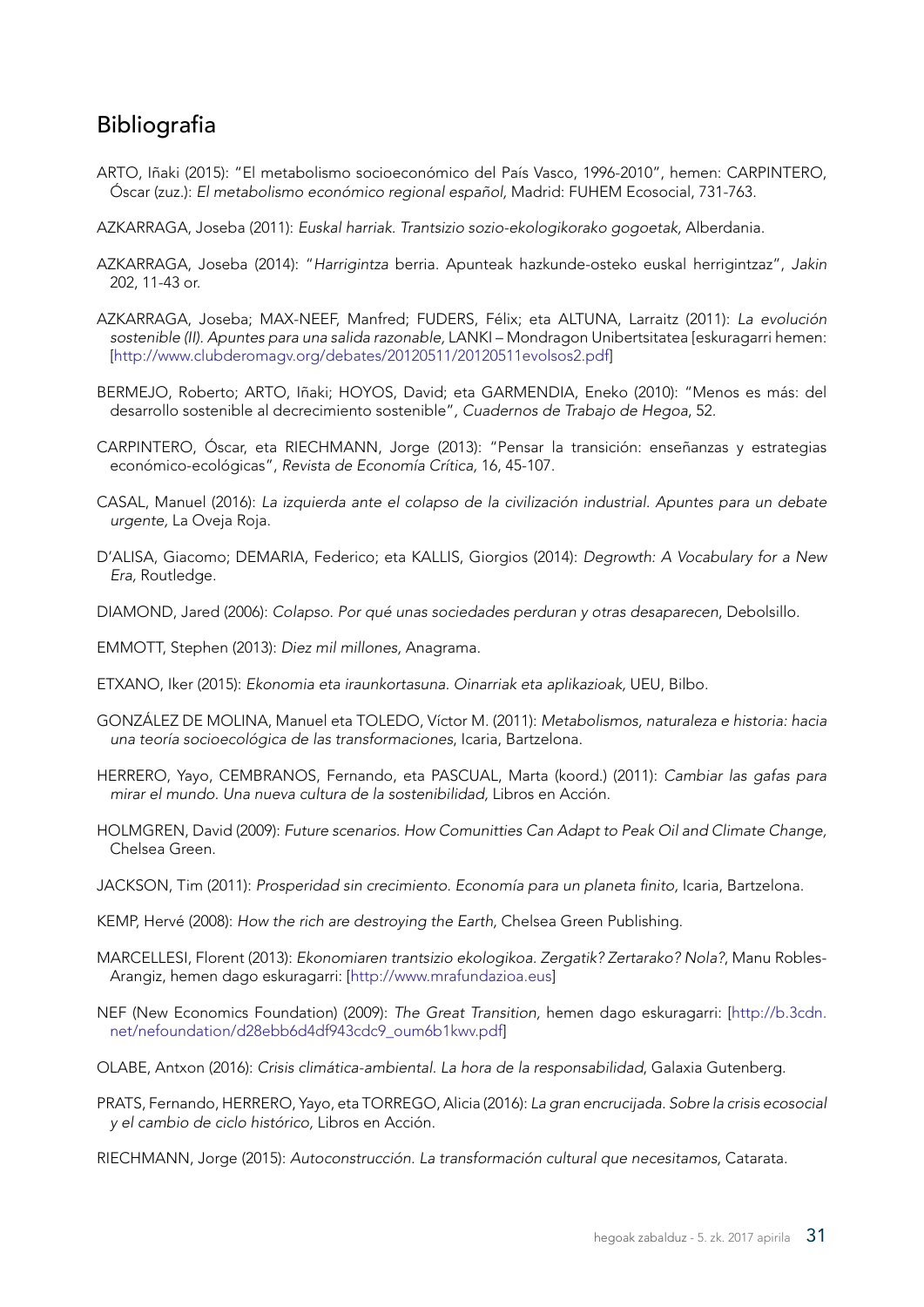RIECHMANN, Jorge (2016): "El no actuar en aquellos días... Apuntes sobre la crisis ecosocial", hemen dago eskuragarri: [<http://forotransiciones.org/>]

SANTIAGO MUIÑO, Emilio (2016): *Rutas sin mapa. Horizontes de transición ecosocial,* Catarata.

TAIBO, Carlos (2016): Colapso. Capitalismo terminal, transición ecosocial, ecofascismo. Catarata.

TRAINER, Ted (2017): *La vía de la simplicidad. Hacia un mundo sostenible y justo.* Trotta.

#### Trantsizio ekosozialari loturiko zenbait webgune:

- Great Transition Initiative: [[http://www.greattransition.org/\]](http://www.greattransition.org/)
- NEF New Economics Foundation: [[http://neweconomics.org/\]](http://neweconomics.org/)
- Post Carbon Institute: [[www.postcarbon.org/](http://www.postcarbon.org/)]
- Transition Network: [[https://transitionnetwork.org/\]](https://transitionnetwork.org/)
- Research & Degrowth: [[http://www.degrowth.org/\]](http://www.degrowth.org/)
- Foro Transiciones: [<http://forotransiciones.org/>]
- EKOPOL Ekonomia Ekologiko eta Ekologia Politikorako Ikerketa Taldea: [[www.ekopol.org](http://www.ekopol.org)]
- Grupo de Investigación Transcisciplinar sobre Transiciones Socioecológicas: [[https://transecos.](https://transecos.wordpress.com/) [wordpress.com/\]](https://transecos.wordpress.com/)
- EcoPolítica: [<https://ecopolitica.org/>]
- FUHEM Ecosocial: [<https://www.fuhem.es/ecosocial/>]
- 15-15-15 aldizkaria: [<https://www.15-15-15.org/webzine/eu/>]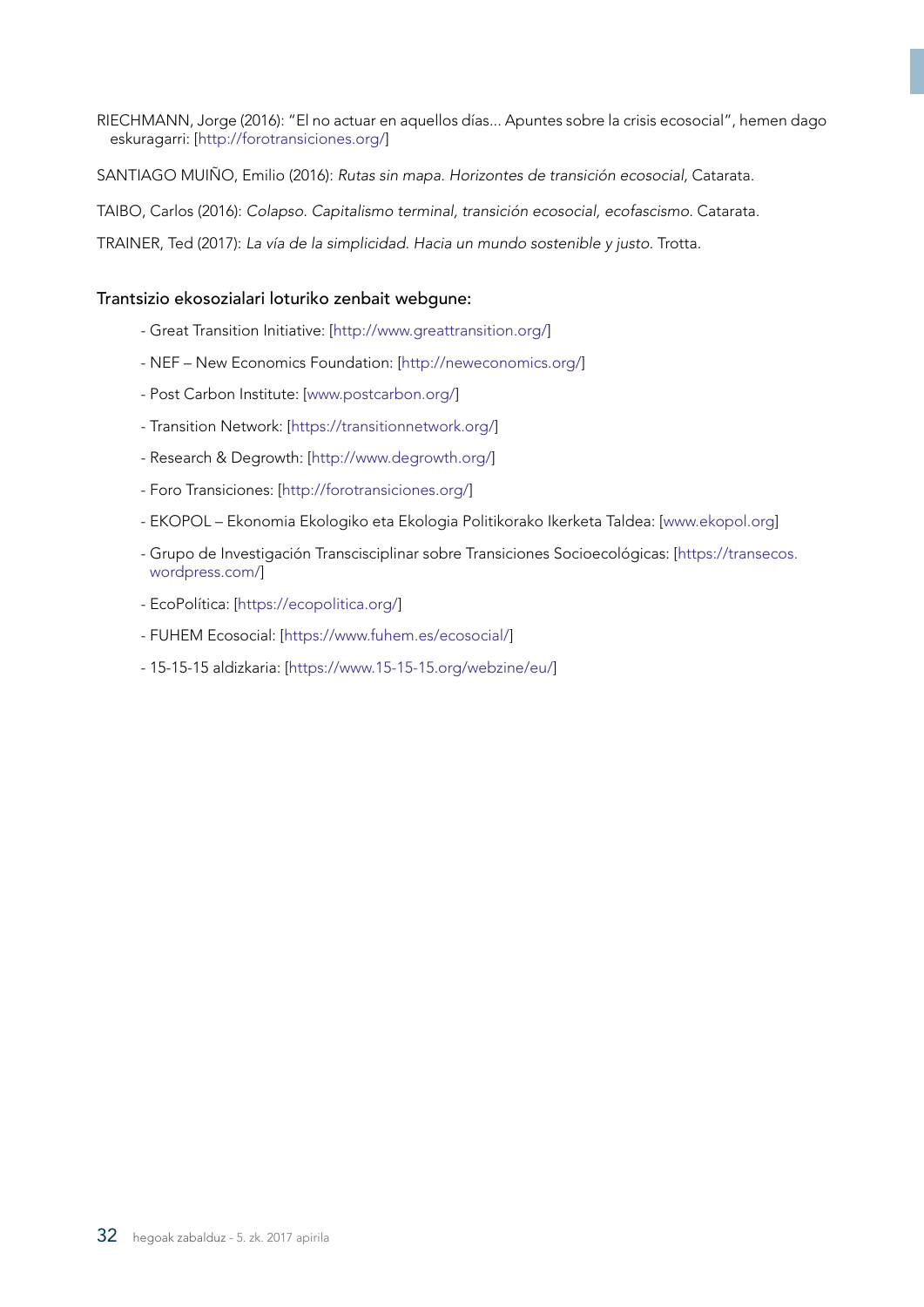

- 1. Garapenari buruzko pentsamenduaren bilakaera: teoriak, estrategiak eta adierazleak. Luis Guridi, Hegoa Institutua Ekonomia Aplikatua I Saila. 2017.
- 2. Garapena eta iraunkortasuna: bilakaera, bateragarritasuna eta ikuspegiak. Iker Etxano Gandariasbeitia, Ekonomia Aplikatua I Saila, Hegoa Institutua eta EKOPOL Ikerketa-taldea, Universidad del País Vasco/ Euskal Herriko Unibertsitatea (UPV/EHU). 2017.
- 3. Garapena feminismotik aztertzen. Yolanda Jubeto Ruiz, Mertxe Larrañaga Sarriegi, Hegoa Institutua, Ekonomia Aplikatua I Saila, Euskal Herriko Unibertsitatea UPV/EHU.
- 4. Garapenerako Lankidetza eta bere bilakaera. Irati Labaien Egiguren, Jorge Gutiérrez Goiria, Hegoa Institutua, Euskal Herriko Unibertsitatea UPV/EHU.
- 5. Trantsizio ekosoziala helburu: ondo bizi, denok, muga biofisikoen barruan. Joseba Azkarraga-Etxagibel, Soziologia Saila, Euskal Herriko Unibertsitatea UPV/EHU.